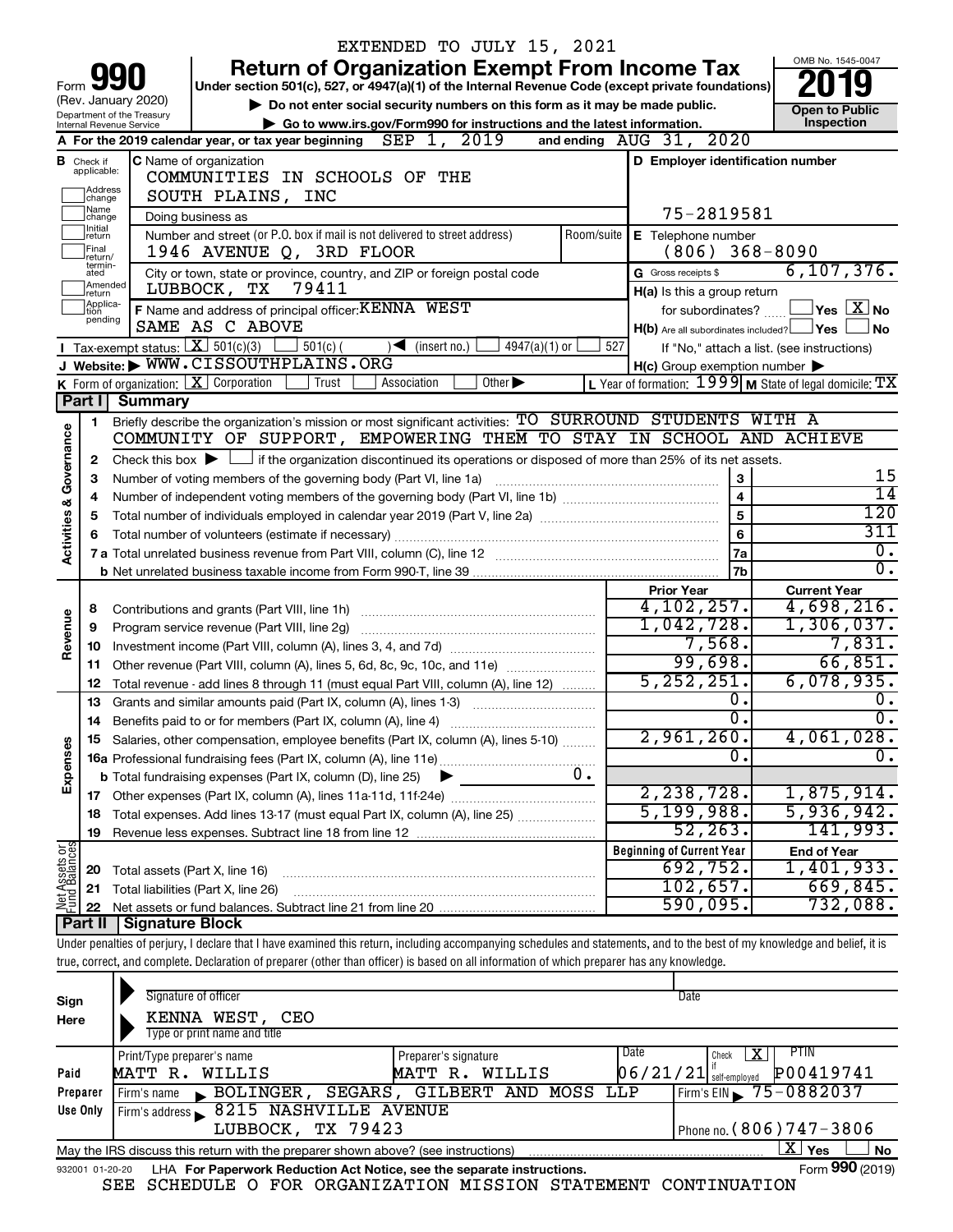|              | COMMUNITIES IN SCHOOLS OF THE<br>75-2819581<br>SOUTH PLAINS, INC<br>Page 2                                                                       |
|--------------|--------------------------------------------------------------------------------------------------------------------------------------------------|
|              | Form 990 (2019)<br>Part III   Statement of Program Service Accomplishments                                                                       |
|              | $\boxed{\textbf{X}}$<br>Check if Schedule O contains a response or note to any line in this Part III                                             |
| 1            | Briefly describe the organization's mission:                                                                                                     |
|              | TO MEET THE NEEDS OF STUDENTS IN AT-RISK SITUATIONS BY IMPROVING                                                                                 |
|              | ACADEMICS, MARKETABLE SKILLS, ATTENDANCE, AND BEHAVIOR THROUGH THE                                                                               |
|              | PARTNERSHIP OF SCHOOL, HOME, AND COMMUNITY SO THAT YOUNG PEOPLE STAY                                                                             |
|              | IN SCHOOL, LEARN SUCCESSFULLY AND PREPARE FOR LIFE.                                                                                              |
| $\mathbf{2}$ | Did the organization undertake any significant program services during the year which were not listed on the                                     |
|              | $\sqrt{\mathsf{Yes}\ \mathbf{X}}$ No<br>prior Form 990 or 990-EZ?                                                                                |
|              | If "Yes," describe these new services on Schedule O.                                                                                             |
|              | $\overline{\ }$ Yes $\overline{\ \text{X}}$ No                                                                                                   |
| 3            | Did the organization cease conducting, or make significant changes in how it conducts, any program services?                                     |
|              | If "Yes," describe these changes on Schedule O.                                                                                                  |
| 4            | Describe the organization's program service accomplishments for each of its three largest program services, as measured by expenses.             |
|              | Section 501(c)(3) and 501(c)(4) organizations are required to report the amount of grants and allocations to others, the total expenses, and     |
|              | revenue, if any, for each program service reported.                                                                                              |
| 4a           | 1,306,037.<br>5,607,730.<br>including grants of \$<br>(Expenses \$<br>) (Revenue \$<br>(Code:                                                    |
|              | SERVICES TO OVER 3, 248 AREA STUDENTS TO<br>CIS PROVIDED CASE-MANAGEMENT                                                                         |
|              | HELP THEM STAY IN SCHOOL AND PREPARE FOR LIFE WITH 90% OF STUDENTS                                                                               |
|              | IMPROVING IN ACADEMICS, 88% IN ATTENDANCE, 88% IN BEHAVIOR, 98%                                                                                  |
|              | 88% GRADUATING HIGH SCHOOL AND 100% STAYING<br>PROMOTED TO THE NEXT GRADE,                                                                       |
|              | IN SCHOOL.                                                                                                                                       |
|              |                                                                                                                                                  |
|              |                                                                                                                                                  |
|              |                                                                                                                                                  |
|              |                                                                                                                                                  |
|              |                                                                                                                                                  |
|              |                                                                                                                                                  |
|              |                                                                                                                                                  |
| 4b           | (Code:<br>(Expenses \$<br>) (Revenue \$<br>including grants of \$                                                                                |
|              | AFTER SCHOOL AND EXTENDED HOURS PROGRAMS LIKE THE CIS PARTNERSHIP WITH                                                                           |
|              | LUBBOCK ISD, LUBBOCK-COOPER ISD AND A CONSORTIUM WITH 19 OTHER SCHOOL<br>DISTRICTS WHICH TRANSFORM THE SCHOOL INTO A SAFE PLACE FOR CHILDREN AND |
|              |                                                                                                                                                  |
|              | FAMILIES TO SPEND TIME AFTER SCHOOL AND ON WEEKENDS, WITH OFFERINGS                                                                              |
|              | SUCH AS COMPUTER CLASSES, MUSIC AND DANCE ACTIVITIES, AND TUTORING TO                                                                            |
|              | HELP WITH HOMEWORK AND MENTORING. LEADERSHIP CURRICULUM AND PROGRAMS                                                                             |
|              | ARE IMPLEMENTED TO TEACH CONFLICT RESOLUTION, PEER MEDIATION, ANGER<br>MANAGEMENT SKILLS, AND LEADERSHIP SKILLS.                                 |
|              |                                                                                                                                                  |
|              |                                                                                                                                                  |
|              |                                                                                                                                                  |
|              |                                                                                                                                                  |
|              |                                                                                                                                                  |
| 4с           | ) (Revenue \$<br>(Code:<br>(Expenses \$<br>including grants of \$<br>COMMUNITIES IN SCHOOLS PROVIDES MENTAL HEALTH COUNSELING AND EMERGENCY      |
|              | ASSISTANCE TO AT RISK CHILDREN BY NETWORKING WITH PROPER REFERRAL                                                                                |
|              | AGENCIES THAT SPECIALIZE IN THESE SERVICES.                                                                                                      |
|              |                                                                                                                                                  |
|              |                                                                                                                                                  |
|              |                                                                                                                                                  |
|              |                                                                                                                                                  |
|              |                                                                                                                                                  |
|              |                                                                                                                                                  |
|              |                                                                                                                                                  |
|              |                                                                                                                                                  |
|              |                                                                                                                                                  |
|              |                                                                                                                                                  |
|              |                                                                                                                                                  |
|              | 4d Other program services (Describe on Schedule O.)                                                                                              |
|              | (Expenses \$<br>(Revenue \$<br>including grants of \$<br>5,607,730.<br>4e Total program service expenses                                         |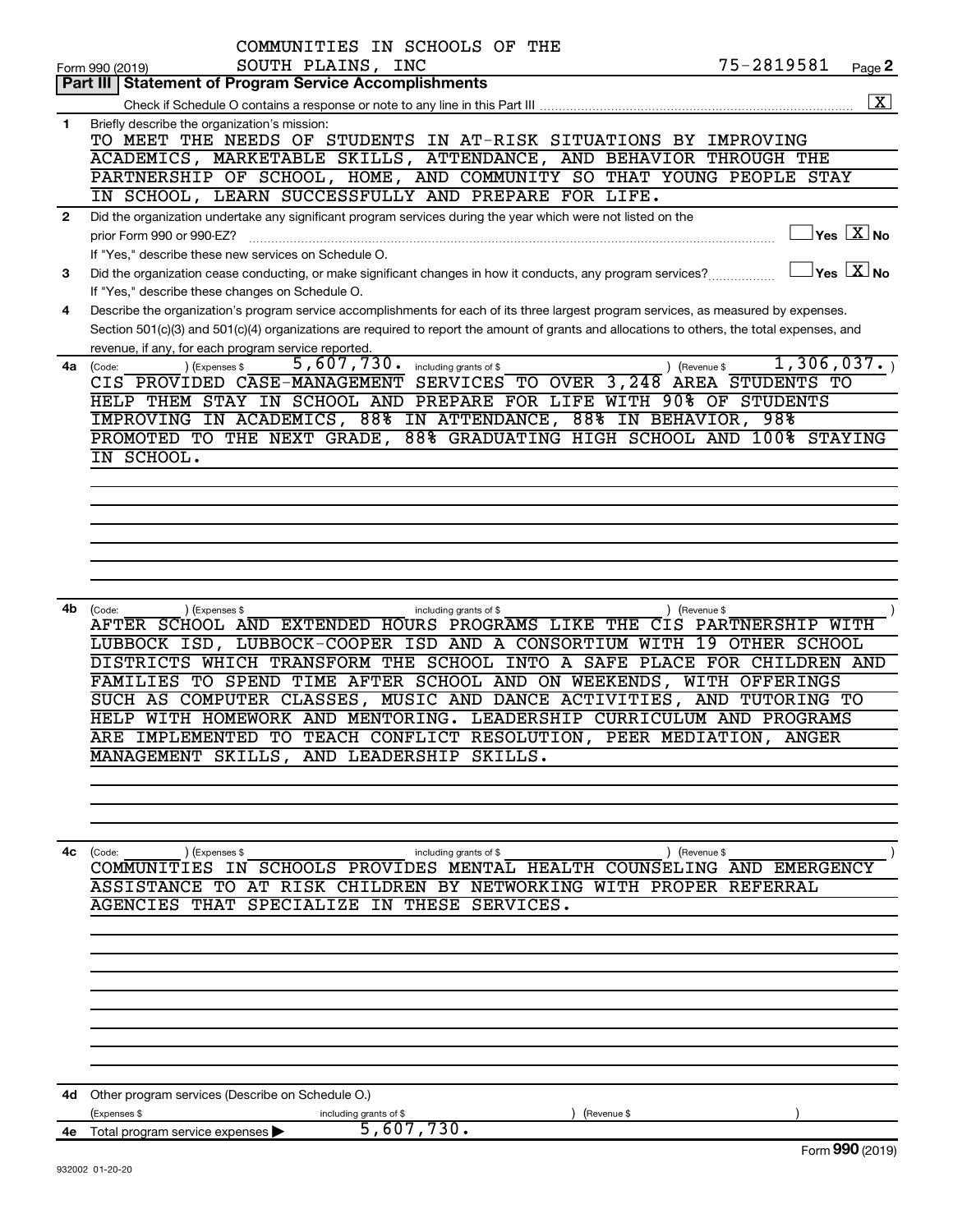**Part IV Checklist of Required Schedules**

|     |                                                                                                                                                                                                                                                           |                 | Yes                     | No                      |
|-----|-----------------------------------------------------------------------------------------------------------------------------------------------------------------------------------------------------------------------------------------------------------|-----------------|-------------------------|-------------------------|
| 1.  | Is the organization described in section 501(c)(3) or 4947(a)(1) (other than a private foundation)?                                                                                                                                                       |                 |                         |                         |
|     |                                                                                                                                                                                                                                                           | 1               | х                       |                         |
| 2   |                                                                                                                                                                                                                                                           | $\overline{2}$  | $\overline{\textbf{x}}$ |                         |
| 3   | Did the organization engage in direct or indirect political campaign activities on behalf of or in opposition to candidates for                                                                                                                           |                 |                         |                         |
|     |                                                                                                                                                                                                                                                           | 3               |                         | x                       |
| 4   | Section 501(c)(3) organizations. Did the organization engage in lobbying activities, or have a section 501(h) election in effect                                                                                                                          | 4               |                         | х                       |
| 5   | Is the organization a section 501(c)(4), 501(c)(5), or 501(c)(6) organization that receives membership dues, assessments, or                                                                                                                              |                 |                         |                         |
|     |                                                                                                                                                                                                                                                           | 5               |                         | х                       |
| 6   | Did the organization maintain any donor advised funds or any similar funds or accounts for which donors have the right to<br>provide advice on the distribution or investment of amounts in such funds or accounts? If "Yes," complete Schedule D, Part I | 6               |                         | х                       |
| 7   | Did the organization receive or hold a conservation easement, including easements to preserve open space,                                                                                                                                                 |                 |                         |                         |
|     |                                                                                                                                                                                                                                                           | $\overline{7}$  |                         | х                       |
| 8   | Did the organization maintain collections of works of art, historical treasures, or other similar assets? If "Yes," complete                                                                                                                              |                 |                         |                         |
|     |                                                                                                                                                                                                                                                           | 8               |                         | х                       |
| 9   | Did the organization report an amount in Part X, line 21, for escrow or custodial account liability, serve as a custodian for                                                                                                                             |                 |                         |                         |
|     | amounts not listed in Part X; or provide credit counseling, debt management, credit repair, or debt negotiation services?                                                                                                                                 |                 |                         |                         |
|     |                                                                                                                                                                                                                                                           | 9               |                         | х                       |
| 10  | Did the organization, directly or through a related organization, hold assets in donor-restricted endowments                                                                                                                                              |                 |                         |                         |
|     |                                                                                                                                                                                                                                                           | 10              |                         | x                       |
| 11  | If the organization's answer to any of the following questions is "Yes," then complete Schedule D, Parts VI, VII, VIII, IX, or X<br>as applicable.                                                                                                        |                 |                         |                         |
|     | a Did the organization report an amount for land, buildings, and equipment in Part X, line 10? If "Yes," complete Schedule D,                                                                                                                             |                 |                         |                         |
|     |                                                                                                                                                                                                                                                           | 11a             | х                       |                         |
|     | <b>b</b> Did the organization report an amount for investments - other securities in Part X, line 12, that is 5% or more of its total                                                                                                                     | 11 <sub>b</sub> |                         | х                       |
|     | c Did the organization report an amount for investments - program related in Part X, line 13, that is 5% or more of its total                                                                                                                             |                 |                         |                         |
|     |                                                                                                                                                                                                                                                           | 11c             |                         | x                       |
|     | d Did the organization report an amount for other assets in Part X, line 15, that is 5% or more of its total assets reported in                                                                                                                           |                 |                         |                         |
|     |                                                                                                                                                                                                                                                           | 11d             |                         | х                       |
|     |                                                                                                                                                                                                                                                           | 11e             | х                       |                         |
| f   | Did the organization's separate or consolidated financial statements for the tax year include a footnote that addresses                                                                                                                                   |                 |                         |                         |
|     | the organization's liability for uncertain tax positions under FIN 48 (ASC 740)? If "Yes," complete Schedule D, Part X                                                                                                                                    | 11f             | х                       |                         |
|     | 12a Did the organization obtain separate, independent audited financial statements for the tax year? If "Yes," complete                                                                                                                                   | 12a             | х                       |                         |
|     | <b>b</b> Was the organization included in consolidated, independent audited financial statements for the tax year?                                                                                                                                        |                 |                         |                         |
|     | If "Yes," and if the organization answered "No" to line 12a, then completing Schedule D, Parts XI and XII is optional                                                                                                                                     | 12 <sub>b</sub> |                         |                         |
| 13  |                                                                                                                                                                                                                                                           | 13              |                         | $\overline{\textbf{x}}$ |
| 14a |                                                                                                                                                                                                                                                           | 14a             |                         | x                       |
|     | <b>b</b> Did the organization have aggregate revenues or expenses of more than \$10,000 from grantmaking, fundraising, business,                                                                                                                          |                 |                         |                         |
|     | investment, and program service activities outside the United States, or aggregate foreign investments valued at \$100,000                                                                                                                                |                 |                         |                         |
|     |                                                                                                                                                                                                                                                           | 14b             |                         | x                       |
| 15  | Did the organization report on Part IX, column (A), line 3, more than \$5,000 of grants or other assistance to or for any                                                                                                                                 |                 |                         |                         |
|     |                                                                                                                                                                                                                                                           | 15              |                         | х                       |
| 16  | Did the organization report on Part IX, column (A), line 3, more than \$5,000 of aggregate grants or other assistance to                                                                                                                                  |                 |                         |                         |
|     |                                                                                                                                                                                                                                                           | 16              |                         | x                       |
| 17  | Did the organization report a total of more than \$15,000 of expenses for professional fundraising services on Part IX,                                                                                                                                   |                 |                         |                         |
|     |                                                                                                                                                                                                                                                           | 17              |                         | x                       |
| 18  | Did the organization report more than \$15,000 total of fundraising event gross income and contributions on Part VIII, lines                                                                                                                              |                 | х                       |                         |
|     | Did the organization report more than \$15,000 of gross income from gaming activities on Part VIII, line 9a? If "Yes,"                                                                                                                                    | 18              |                         |                         |
| 19  |                                                                                                                                                                                                                                                           | 19              |                         | x                       |
| 20a |                                                                                                                                                                                                                                                           | 20a             |                         | x                       |
| b   |                                                                                                                                                                                                                                                           | 20 <sub>b</sub> |                         |                         |
| 21  | Did the organization report more than \$5,000 of grants or other assistance to any domestic organization or                                                                                                                                               |                 |                         |                         |
|     |                                                                                                                                                                                                                                                           | 21              |                         | x                       |
|     |                                                                                                                                                                                                                                                           |                 |                         |                         |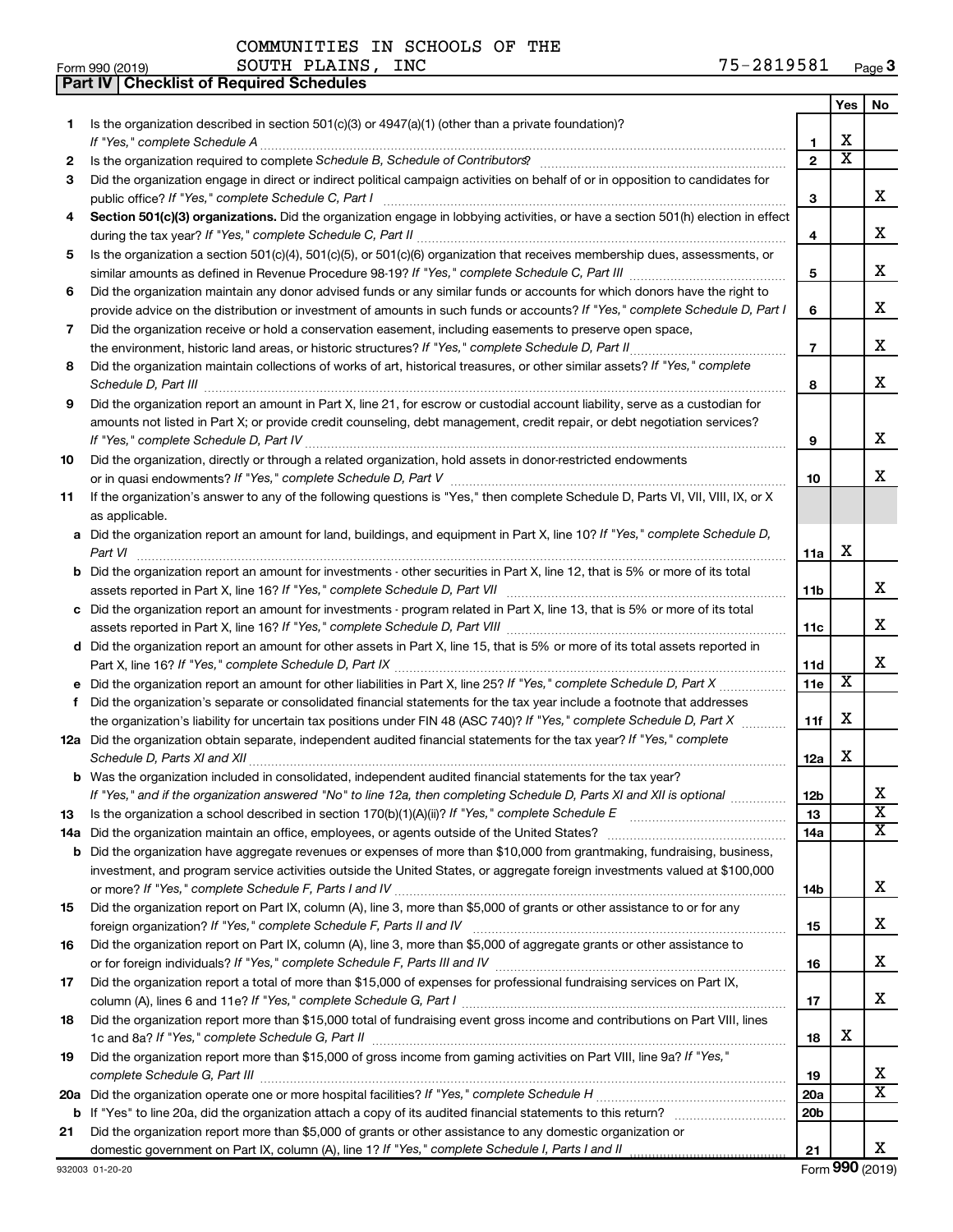|               | <b>Part IV   Checklist of Required Schedules (continued)</b>                                                                              |                 |                       |                       |
|---------------|-------------------------------------------------------------------------------------------------------------------------------------------|-----------------|-----------------------|-----------------------|
|               |                                                                                                                                           |                 | Yes                   | No                    |
| 22            | Did the organization report more than \$5,000 of grants or other assistance to or for domestic individuals on                             |                 |                       |                       |
|               |                                                                                                                                           | 22              |                       | x                     |
| 23            | Did the organization answer "Yes" to Part VII, Section A, line 3, 4, or 5 about compensation of the organization's current                |                 |                       |                       |
|               | and former officers, directors, trustees, key employees, and highest compensated employees? If "Yes," complete                            |                 |                       |                       |
|               |                                                                                                                                           | 23              |                       | х                     |
|               | Schedule J<br>24a Did the organization have a tax-exempt bond issue with an outstanding principal amount of more than \$100,000 as of the |                 |                       |                       |
|               |                                                                                                                                           |                 |                       |                       |
|               | last day of the year, that was issued after December 31, 2002? If "Yes," answer lines 24b through 24d and complete                        |                 |                       | x                     |
|               |                                                                                                                                           | 24a             |                       |                       |
|               |                                                                                                                                           | 24 <sub>b</sub> |                       |                       |
|               | c Did the organization maintain an escrow account other than a refunding escrow at any time during the year to defease                    |                 |                       |                       |
|               |                                                                                                                                           | 24c             |                       |                       |
|               |                                                                                                                                           | 24 <sub>d</sub> |                       |                       |
|               | 25a Section 501(c)(3), 501(c)(4), and 501(c)(29) organizations. Did the organization engage in an excess benefit                          |                 |                       |                       |
|               |                                                                                                                                           | 25a             |                       | x                     |
|               | <b>b</b> Is the organization aware that it engaged in an excess benefit transaction with a disqualified person in a prior year, and       |                 |                       |                       |
|               | that the transaction has not been reported on any of the organization's prior Forms 990 or 990-EZ? If "Yes," complete                     |                 |                       |                       |
|               | Schedule L, Part I                                                                                                                        | 25b             |                       | x                     |
| 26            | Did the organization report any amount on Part X, line 5 or 22, for receivables from or payables to any current                           |                 |                       |                       |
|               | or former officer, director, trustee, key employee, creator or founder, substantial contributor, or 35%                                   |                 |                       |                       |
|               | controlled entity or family member of any of these persons? If "Yes," complete Schedule L, Part II                                        | 26              |                       | х                     |
| 27            | Did the organization provide a grant or other assistance to any current or former officer, director, trustee, key employee,               |                 |                       |                       |
|               |                                                                                                                                           |                 |                       |                       |
|               | creator or founder, substantial contributor or employee thereof, a grant selection committee member, or to a 35% controlled               |                 |                       | x                     |
|               | entity (including an employee thereof) or family member of any of these persons? If "Yes," complete Schedule L, Part III                  | 27              |                       |                       |
| 28            | Was the organization a party to a business transaction with one of the following parties (see Schedule L, Part IV                         |                 |                       |                       |
|               | instructions, for applicable filing thresholds, conditions, and exceptions):                                                              |                 |                       |                       |
|               | a A current or former officer, director, trustee, key employee, creator or founder, or substantial contributor? If                        |                 |                       |                       |
|               |                                                                                                                                           | 28a             |                       | х                     |
|               |                                                                                                                                           | 28 <sub>b</sub> | $\overline{\text{X}}$ |                       |
|               | c A 35% controlled entity of one or more individuals and/or organizations described in lines 28a or 28b?!f                                |                 |                       |                       |
|               |                                                                                                                                           | 28c             |                       | х                     |
| 29            |                                                                                                                                           | 29              |                       | $\overline{\text{X}}$ |
| 30            | Did the organization receive contributions of art, historical treasures, or other similar assets, or qualified conservation               |                 |                       |                       |
|               |                                                                                                                                           | 30              |                       | x                     |
| 31            | Did the organization liquidate, terminate, or dissolve and cease operations? If "Yes," complete Schedule N, Part I                        | 31              |                       | $\overline{\text{X}}$ |
| 32            | Did the organization sell, exchange, dispose of, or transfer more than 25% of its net assets? If "Yes," complete                          |                 |                       |                       |
|               |                                                                                                                                           | 32              |                       | Χ                     |
| 33            | Did the organization own 100% of an entity disregarded as separate from the organization under Regulations                                |                 |                       |                       |
|               |                                                                                                                                           | 33              |                       | х                     |
| 34            | Was the organization related to any tax-exempt or taxable entity? If "Yes," complete Schedule R, Part II, III, or IV, and                 |                 |                       |                       |
|               | Part V, line 1                                                                                                                            | 34              |                       | x                     |
|               | 35a Did the organization have a controlled entity within the meaning of section 512(b)(13)?                                               | 35a             |                       | X                     |
|               |                                                                                                                                           |                 |                       |                       |
|               | b If "Yes" to line 35a, did the organization receive any payment from or engage in any transaction with a controlled entity               |                 |                       |                       |
|               |                                                                                                                                           | 35b             |                       |                       |
| 36            | Section 501(c)(3) organizations. Did the organization make any transfers to an exempt non-charitable related organization?                |                 |                       |                       |
|               |                                                                                                                                           | 36              |                       | x.                    |
| 37            | Did the organization conduct more than 5% of its activities through an entity that is not a related organization                          |                 |                       |                       |
|               |                                                                                                                                           | 37              |                       | x                     |
| 38            | Did the organization complete Schedule O and provide explanations in Schedule O for Part VI, lines 11b and 19?                            |                 |                       |                       |
|               |                                                                                                                                           | 38              | х                     |                       |
| <b>Part V</b> | <b>Statements Regarding Other IRS Filings and Tax Compliance</b>                                                                          |                 |                       |                       |
|               |                                                                                                                                           |                 |                       |                       |
|               |                                                                                                                                           |                 | Yes                   | No                    |
|               | 102<br>1a                                                                                                                                 |                 |                       |                       |
|               | 01<br>1b                                                                                                                                  |                 |                       |                       |
|               | c Did the organization comply with backup withholding rules for reportable payments to vendors and reportable gaming                      |                 |                       |                       |
|               |                                                                                                                                           | 1c              |                       |                       |
|               |                                                                                                                                           |                 |                       |                       |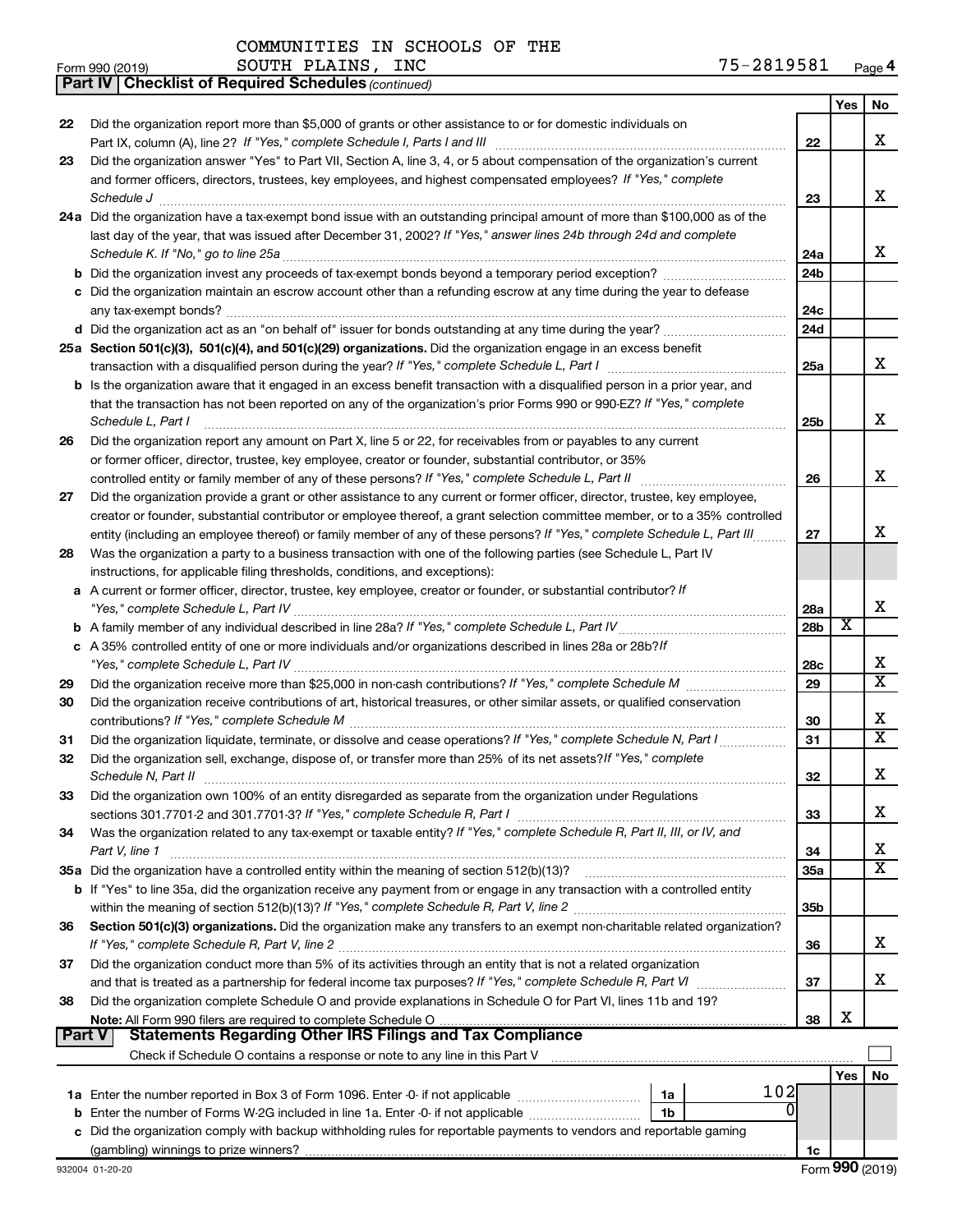| COMMUNITIES IN SCHOOLS OF THE |  |  |  |
|-------------------------------|--|--|--|
|-------------------------------|--|--|--|

| Part V | Statements Regarding Other IRS Filings and Tax Compliance (continued)                                                                           |     |                         |                         |  |  |
|--------|-------------------------------------------------------------------------------------------------------------------------------------------------|-----|-------------------------|-------------------------|--|--|
|        |                                                                                                                                                 |     | Yes                     | No                      |  |  |
|        | 2a Enter the number of employees reported on Form W-3, Transmittal of Wage and Tax Statements,                                                  |     |                         |                         |  |  |
|        | 120<br>filed for the calendar year ending with or within the year covered by this return<br>2a                                                  |     |                         |                         |  |  |
|        |                                                                                                                                                 | 2b  | X                       |                         |  |  |
|        | Note: If the sum of lines 1a and 2a is greater than 250, you may be required to e-file (see instructions) <i></i>                               |     |                         |                         |  |  |
|        | 3a Did the organization have unrelated business gross income of \$1,000 or more during the year?                                                | За  |                         | х                       |  |  |
| b      |                                                                                                                                                 | Зb  |                         |                         |  |  |
|        | 4a At any time during the calendar year, did the organization have an interest in, or a signature or other authority over, a                    |     |                         |                         |  |  |
|        | financial account in a foreign country (such as a bank account, securities account, or other financial account)?                                | 4a  |                         | x                       |  |  |
|        | <b>b</b> If "Yes," enter the name of the foreign country $\blacktriangleright$                                                                  |     |                         |                         |  |  |
|        | See instructions for filing requirements for FinCEN Form 114, Report of Foreign Bank and Financial Accounts (FBAR).                             |     |                         |                         |  |  |
| 5a     |                                                                                                                                                 | 5a  |                         | х                       |  |  |
| b      |                                                                                                                                                 | 5b  |                         | X                       |  |  |
| с      |                                                                                                                                                 | 5c  |                         |                         |  |  |
|        | 6a Does the organization have annual gross receipts that are normally greater than \$100,000, and did the organization solicit                  |     |                         |                         |  |  |
|        |                                                                                                                                                 | 6a  |                         | x                       |  |  |
|        | <b>b</b> If "Yes," did the organization include with every solicitation an express statement that such contributions or gifts                   |     |                         |                         |  |  |
|        |                                                                                                                                                 | 6b  |                         |                         |  |  |
| 7      | Organizations that may receive deductible contributions under section 170(c).                                                                   |     |                         |                         |  |  |
| а      | Did the organization receive a payment in excess of \$75 made partly as a contribution and partly for goods and services provided to the payor? | 7a  | х                       |                         |  |  |
| b      |                                                                                                                                                 | 7b  | $\overline{\textbf{x}}$ |                         |  |  |
| с      | Did the organization sell, exchange, or otherwise dispose of tangible personal property for which it was required                               |     |                         |                         |  |  |
|        |                                                                                                                                                 | 7c  |                         | х                       |  |  |
|        | 7d                                                                                                                                              |     |                         |                         |  |  |
| е      | Did the organization receive any funds, directly or indirectly, to pay premiums on a personal benefit contract?                                 | 7е  |                         | х                       |  |  |
| f.     |                                                                                                                                                 | 7f  | N/R                     | $\overline{\texttt{x}}$ |  |  |
| g      | If the organization received a contribution of qualified intellectual property, did the organization file Form 8899 as required?                |     |                         |                         |  |  |
| h      | If the organization received a contribution of cars, boats, airplanes, or other vehicles, did the organization file a Form 1098-C?              |     |                         |                         |  |  |
| 8      | Sponsoring organizations maintaining donor advised funds. Did a donor advised fund maintained by the                                            |     |                         |                         |  |  |
|        | N/A                                                                                                                                             | 8   |                         |                         |  |  |
| 9      | Sponsoring organizations maintaining donor advised funds.                                                                                       |     |                         |                         |  |  |
| а      | N/A<br>Did the sponsoring organization make any taxable distributions under section 4966?                                                       | 9а  |                         |                         |  |  |
| b      | N/A                                                                                                                                             | 9b  |                         |                         |  |  |
| 10     | Section 501(c)(7) organizations. Enter:                                                                                                         |     |                         |                         |  |  |
| а      | N/A<br>10a                                                                                                                                      |     |                         |                         |  |  |
|        | 10 <sub>b</sub><br>b Gross receipts, included on Form 990, Part VIII, line 12, for public use of club facilities                                |     |                         |                         |  |  |
| 11     | Section 501(c)(12) organizations. Enter:<br>N/A                                                                                                 |     |                         |                         |  |  |
| а      | 11a                                                                                                                                             |     |                         |                         |  |  |
|        | <b>b</b> Gross income from other sources (Do not net amounts due or paid to other sources against                                               |     |                         |                         |  |  |
|        | 11 <sub>b</sub><br>12a Section 4947(a)(1) non-exempt charitable trusts. Is the organization filing Form 990 in lieu of Form 1041?               | 12a |                         |                         |  |  |
|        | <b>b</b> If "Yes," enter the amount of tax-exempt interest received or accrued during the year $\ldots$ $\mathbf{N}/\mathbf{A}$ .<br>12b        |     |                         |                         |  |  |
| 13     | Section 501(c)(29) qualified nonprofit health insurance issuers.                                                                                |     |                         |                         |  |  |
| а      | N/A<br>Is the organization licensed to issue qualified health plans in more than one state?                                                     | 1За |                         |                         |  |  |
|        | Note: See the instructions for additional information the organization must report on Schedule O.                                               |     |                         |                         |  |  |
|        | <b>b</b> Enter the amount of reserves the organization is required to maintain by the states in which the                                       |     |                         |                         |  |  |
|        | 13b                                                                                                                                             |     |                         |                         |  |  |
| с      | 13 <sub>c</sub>                                                                                                                                 |     |                         |                         |  |  |
| 14a    | Did the organization receive any payments for indoor tanning services during the tax year?                                                      | 14a |                         | x                       |  |  |
| b      | If "Yes," has it filed a Form 720 to report these payments? If "No," provide an explanation on Schedule O                                       | 14b |                         |                         |  |  |
| 15     | Is the organization subject to the section 4960 tax on payment(s) of more than \$1,000,000 in remuneration or                                   |     |                         |                         |  |  |
|        |                                                                                                                                                 | 15  |                         | х                       |  |  |
|        | If "Yes," see instructions and file Form 4720, Schedule N.                                                                                      |     |                         |                         |  |  |
| 16     | Is the organization an educational institution subject to the section 4968 excise tax on net investment income?                                 | 16  |                         | х                       |  |  |
|        | If "Yes," complete Form 4720, Schedule O.                                                                                                       |     |                         |                         |  |  |

Form (2019) **990**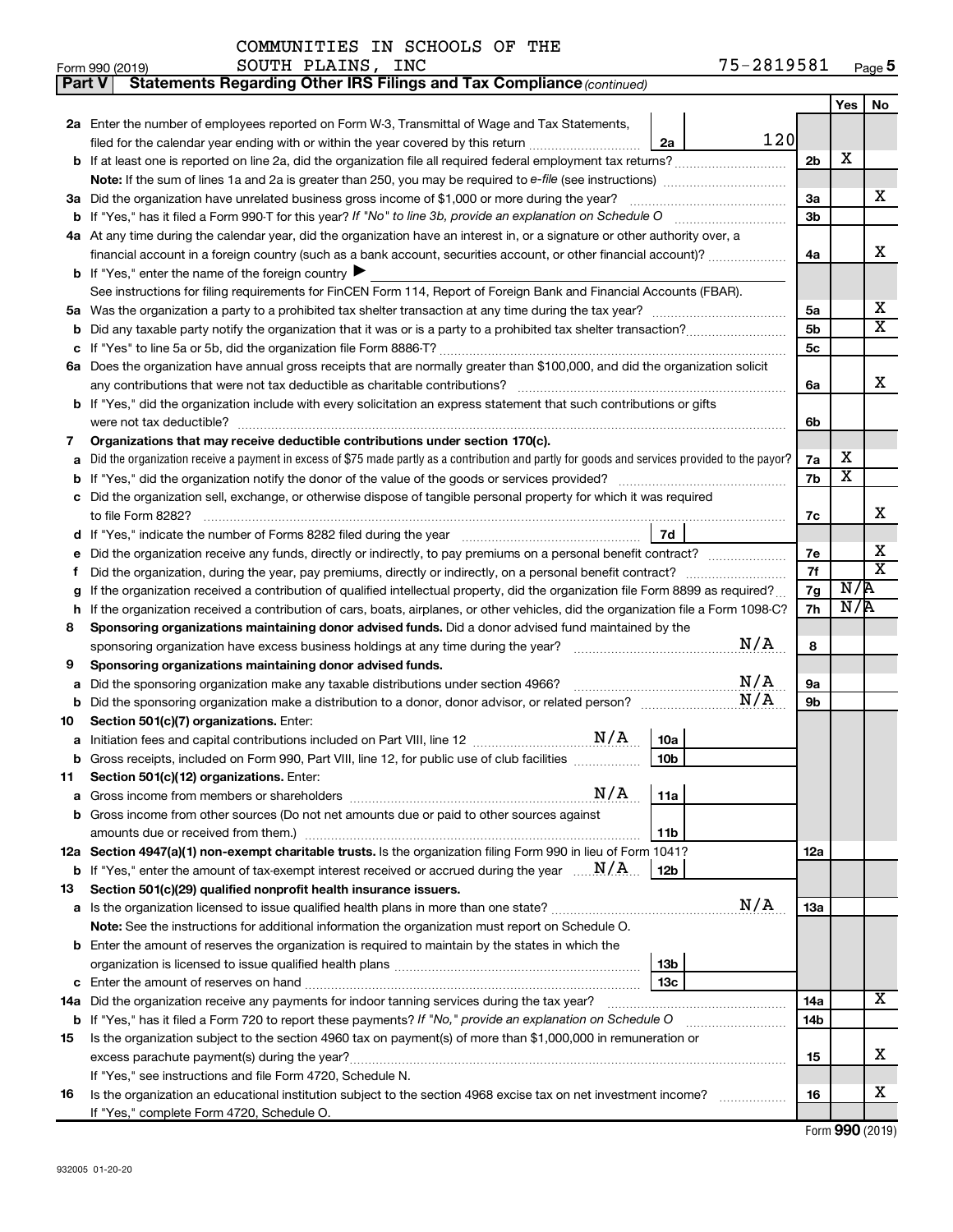|    | SOUTH PLAINS, INC<br>Form 990 (2019)                                                                                                                                                                                           |    | 75-2819581 |                 |                         | Page 6                  |
|----|--------------------------------------------------------------------------------------------------------------------------------------------------------------------------------------------------------------------------------|----|------------|-----------------|-------------------------|-------------------------|
|    | Governance, Management, and Disclosure For each "Yes" response to lines 2 through 7b below, and for a "No" response<br><b>Part VI</b>                                                                                          |    |            |                 |                         |                         |
|    | to line 8a, 8b, or 10b below, describe the circumstances, processes, or changes on Schedule O. See instructions.                                                                                                               |    |            |                 |                         |                         |
|    | Check if Schedule O contains a response or note to any line in this Part VI                                                                                                                                                    |    |            |                 |                         | $\boxed{\text{X}}$      |
|    | <b>Section A. Governing Body and Management</b>                                                                                                                                                                                |    |            |                 |                         |                         |
|    |                                                                                                                                                                                                                                |    |            |                 | Yes                     | No                      |
|    | <b>1a</b> Enter the number of voting members of the governing body at the end of the tax year                                                                                                                                  | 1a | 15         |                 |                         |                         |
|    | If there are material differences in voting rights among members of the governing body, or if the governing                                                                                                                    |    |            |                 |                         |                         |
|    | body delegated broad authority to an executive committee or similar committee, explain on Schedule O.                                                                                                                          |    |            |                 |                         |                         |
| b  | Enter the number of voting members included on line 1a, above, who are independent                                                                                                                                             | 1b | 14         |                 |                         |                         |
| 2  | Did any officer, director, trustee, or key employee have a family relationship or a business relationship with any other                                                                                                       |    |            |                 |                         |                         |
|    | officer, director, trustee, or key employee?                                                                                                                                                                                   |    |            | 2               |                         | х                       |
| 3  | Did the organization delegate control over management duties customarily performed by or under the direct supervision                                                                                                          |    |            |                 |                         |                         |
|    |                                                                                                                                                                                                                                |    |            | 3               |                         | X                       |
| 4  | Did the organization make any significant changes to its governing documents since the prior Form 990 was filed?                                                                                                               |    |            | 4               |                         | $\overline{\mathbf{x}}$ |
| 5  |                                                                                                                                                                                                                                |    |            | 5               |                         | $\overline{\textbf{X}}$ |
| 6  |                                                                                                                                                                                                                                |    |            | 6               |                         | $\overline{\textbf{X}}$ |
| 7а | Did the organization have members, stockholders, or other persons who had the power to elect or appoint one or                                                                                                                 |    |            |                 |                         |                         |
|    |                                                                                                                                                                                                                                |    |            | 7a              |                         | X                       |
|    | <b>b</b> Are any governance decisions of the organization reserved to (or subject to approval by) members, stockholders, or                                                                                                    |    |            |                 |                         |                         |
|    | persons other than the governing body?                                                                                                                                                                                         |    |            | 7b              |                         | x                       |
| 8  | Did the organization contemporaneously document the meetings held or written actions undertaken during the year by the following:                                                                                              |    |            |                 |                         |                         |
| a  |                                                                                                                                                                                                                                |    |            | 8а              | х                       |                         |
| b  |                                                                                                                                                                                                                                |    |            | 8b              | $\overline{\mathbf{X}}$ |                         |
| 9  | Is there any officer, director, trustee, or key employee listed in Part VII, Section A, who cannot be reached at the                                                                                                           |    |            |                 |                         |                         |
|    |                                                                                                                                                                                                                                |    |            | 9               |                         | х                       |
|    | Section B. Policies (This Section B requests information about policies not required by the Internal Revenue Code.)                                                                                                            |    |            |                 |                         |                         |
|    |                                                                                                                                                                                                                                |    |            |                 | Yes                     | No                      |
|    |                                                                                                                                                                                                                                |    |            | 10a             |                         | x                       |
|    | <b>b</b> If "Yes," did the organization have written policies and procedures governing the activities of such chapters, affiliates,                                                                                            |    |            |                 |                         |                         |
|    |                                                                                                                                                                                                                                |    |            | 10b             |                         |                         |
|    | 11a Has the organization provided a complete copy of this Form 990 to all members of its governing body before filing the form?                                                                                                |    |            | 11a             | X                       |                         |
|    | <b>b</b> Describe in Schedule O the process, if any, used by the organization to review this Form 990.                                                                                                                         |    |            |                 |                         |                         |
|    | 12a Did the organization have a written conflict of interest policy? If "No," go to line 13                                                                                                                                    |    |            | 12a             | х                       |                         |
| b  | Were officers, directors, or trustees, and key employees required to disclose annually interests that could give rise to conflicts?                                                                                            |    |            | 12 <sub>b</sub> | X                       |                         |
| c  | Did the organization regularly and consistently monitor and enforce compliance with the policy? If "Yes," describe                                                                                                             |    |            |                 |                         |                         |
|    | in Schedule O how this was done continuous contract to the contract of the set of the contract of the set of t                                                                                                                 |    |            | 12c             | х                       |                         |
| 13 |                                                                                                                                                                                                                                |    |            | 13              | $\overline{\texttt{x}}$ |                         |
| 14 | Did the organization have a written document retention and destruction policy? [11] manufaction in the organization have a written document retention and destruction policy?                                                  |    |            | 14              | $\overline{\textbf{x}}$ |                         |
| 15 | Did the process for determining compensation of the following persons include a review and approval by independent                                                                                                             |    |            |                 |                         |                         |
|    | persons, comparability data, and contemporaneous substantiation of the deliberation and decision?                                                                                                                              |    |            |                 |                         |                         |
| a  | The organization's CEO, Executive Director, or top management official manufactured content of the organization's CEO, Executive Director, or top management official manufactured content of the state of the state of the st |    |            | <b>15a</b>      | х                       |                         |
| b  | Other officers or key employees of the organization [11] continuum material continuum material contracts or key employees of the organization [11] continuum material contracts of the organization [11] contracts with the st |    |            | 15 <sub>b</sub> | X                       |                         |
|    | If "Yes" to line 15a or 15b, describe the process in Schedule O (see instructions).                                                                                                                                            |    |            |                 |                         |                         |
|    | 16a Did the organization invest in, contribute assets to, or participate in a joint venture or similar arrangement with a                                                                                                      |    |            |                 |                         |                         |
|    | taxable entity during the year?                                                                                                                                                                                                |    |            | 16a             |                         | x                       |

|                                                                                                                                       | wa         |
|---------------------------------------------------------------------------------------------------------------------------------------|------------|
| <b>b</b> If "Yes," did the organization follow a written policy or procedure requiring the organization to evaluate its participation |            |
| in joint venture arrangements under applicable federal tax law, and take steps to safeguard the organization's                        |            |
| exempt status with respect to such arrangements?                                                                                      | <b>16b</b> |

## **Section C. Disclosure**

**17 18** Section 6104 requires an organization to make its Forms 1023 (1024 or 1024-A, if applicable), 990, and 990-T (Section 501(c)(3)s only) available **19**  *(explain on Schedule O)* List the states with which a copy of this Form 990 is required to be filed  $\blacktriangleright$ for public inspection. Indicate how you made these available. Check all that apply.  $\boxed{\textbf{X}}$  Own website  $\boxed{\textbf{X}}$  Another's website  $\boxed{\textbf{X}}$  Upon request  $\boxed{\textbf{X}}$  Other Describe on Schedule O whether (and if so, how) the organization made its governing documents, conflict of interest policy, and financial statements available to the public during the tax year. NONE

| statements available to the public during the tax year.                                                                                 |
|-----------------------------------------------------------------------------------------------------------------------------------------|
| 20 State the name, address, and telephone number of the person who possesses the organization's books and records $\blacktriangleright$ |
| KENNA WEST - (806) 368-8090                                                                                                             |

1946 AVE Q 3RD FL, LUBBOCK, TX 79411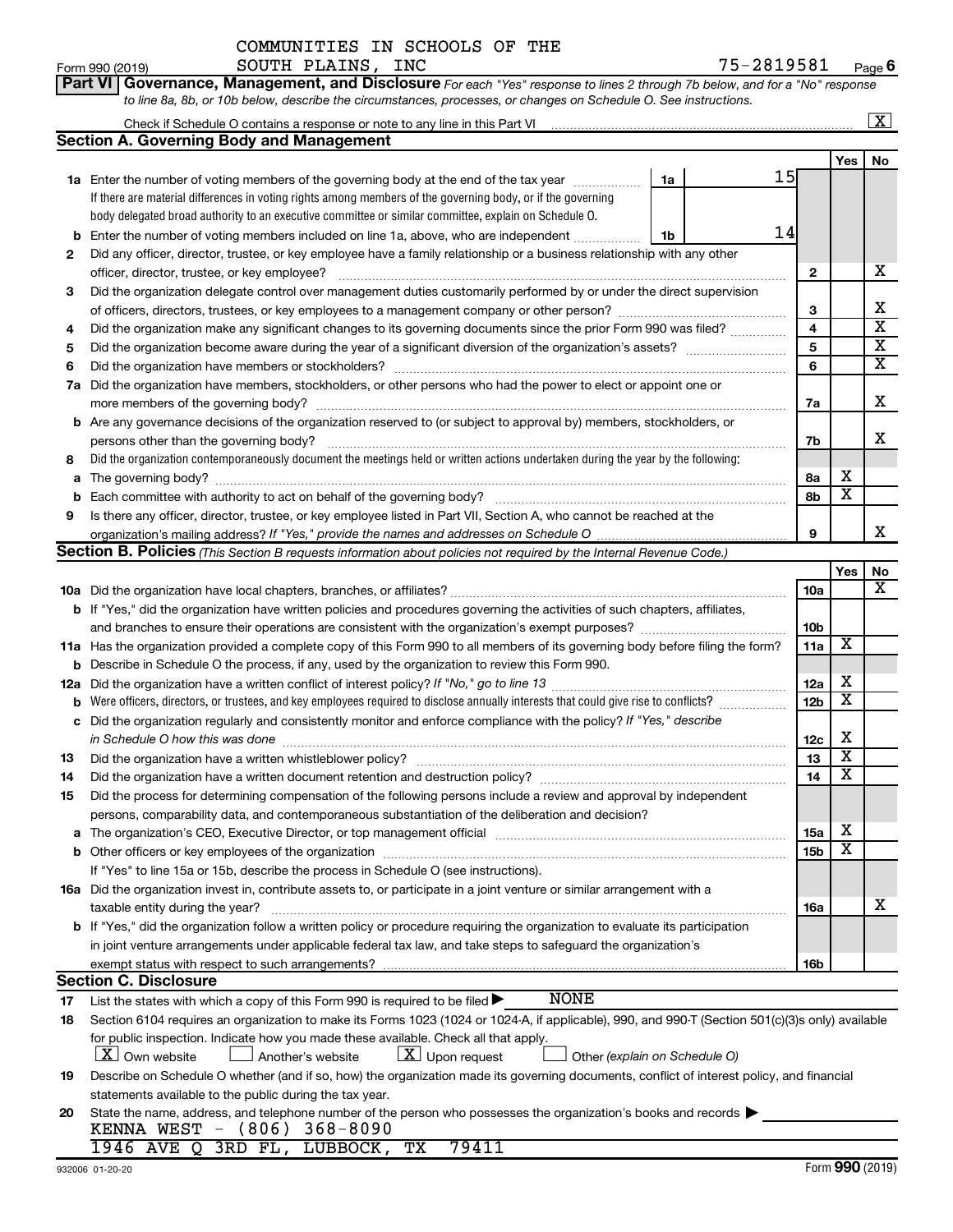| Form 990 (2019)                                                                                                                                            | SOUTH PLAINS, INC                                                                          | 75-2819581 | Page 7 |  |  |  |  |
|------------------------------------------------------------------------------------------------------------------------------------------------------------|--------------------------------------------------------------------------------------------|------------|--------|--|--|--|--|
|                                                                                                                                                            | Part VII Compensation of Officers, Directors, Trustees, Key Employees, Highest Compensated |            |        |  |  |  |  |
|                                                                                                                                                            | <b>Employees, and Independent Contractors</b>                                              |            |        |  |  |  |  |
|                                                                                                                                                            | Check if Schedule O contains a response or note to any line in this Part VII               |            |        |  |  |  |  |
|                                                                                                                                                            | Section A. Officers, Directors, Trustees, Key Employees, and Highest Compensated Employees |            |        |  |  |  |  |
| 1a Complete this table for all persons required to be listed. Report compensation for the calendar year ending with or within the organization's tax year. |                                                                                            |            |        |  |  |  |  |

 $\bullet$  List all of the organization's current officers, directors, trustees (whether individuals or organizations), regardless of amount of compensation. Enter -0- in columns (D), (E), and (F) if no compensation was paid.

**•** List all of the organization's current key employees, if any. See instructions for definition of "key employee."

COMMUNITIES IN SCHOOLS OF THE

• List the organization's five *current* highest compensated employees (other than an officer, director, trustee, or key employee) who received reportable compensation (Box 5 of Form W-2 and/or Box 7 of Form 1099-MISC) of more than \$100,000 from the organization and any related organizations.

 $\bullet$  List all of the organization's former officers, key employees, and highest compensated employees who received more than \$100,000 of reportable compensation from the organization and any related organizations.

**•** List all of the organization's former directors or trustees that received, in the capacity as a former director or trustee of the organization, more than \$10,000 of reportable compensation from the organization and any related organizations.

See instructions for the order in which to list the persons above.

Check this box if neither the organization nor any related organization compensated any current officer, director, or trustee.  $\Box$ 

| (A)                                     | (B)                      |                               |                                                                  | (C)         |              |                                 |        | (D)             | (E)             | (F)                         |
|-----------------------------------------|--------------------------|-------------------------------|------------------------------------------------------------------|-------------|--------------|---------------------------------|--------|-----------------|-----------------|-----------------------------|
| Name and title                          | Average                  |                               | (do not check more than one                                      | Position    |              |                                 |        | Reportable      | Reportable      | Estimated                   |
|                                         | hours per                |                               | box, unless person is both an<br>officer and a director/trustee) |             |              |                                 |        | compensation    | compensation    | amount of                   |
|                                         | week                     |                               |                                                                  |             |              |                                 |        | from            | from related    | other                       |
|                                         | (list any                |                               |                                                                  |             |              |                                 |        | the             | organizations   | compensation                |
|                                         | hours for                |                               |                                                                  |             |              |                                 |        | organization    | (W-2/1099-MISC) | from the                    |
|                                         | related<br>organizations |                               |                                                                  |             |              |                                 |        | (W-2/1099-MISC) |                 | organization<br>and related |
|                                         | below                    |                               |                                                                  |             |              |                                 |        |                 |                 | organizations               |
|                                         | line)                    | ndividual trustee or director | nstitutional trustee                                             | Officer     | Key employee | Highest compensated<br>employee | Former |                 |                 |                             |
| KENNA WEST<br>(1)                       | 40.00                    |                               |                                                                  |             |              |                                 |        |                 |                 |                             |
| CEO                                     |                          |                               |                                                                  | $\mathbf X$ |              |                                 |        | 84,643.         | $\mathbf 0$ .   | 13,360.                     |
| (2)<br>MACY SATTERWHITE                 | 0.25                     |                               |                                                                  |             |              |                                 |        |                 |                 |                             |
| PRESIDENT                               |                          | $\mathbf X$                   |                                                                  | $\mathbf X$ |              |                                 |        | $\mathbf 0$ .   | 0.              | $\mathbf 0$ .               |
| CASEY DOYLE<br>(3)                      | 1.00                     |                               |                                                                  |             |              |                                 |        |                 |                 |                             |
| VICE CHAIR                              |                          | X                             |                                                                  | X           |              |                                 |        | $\mathbf 0$ .   | $\mathbf 0$ .   | $\mathbf 0$ .               |
| <b>BETSY TAYLOR</b><br>(4)              | 2.00                     |                               |                                                                  |             |              |                                 |        |                 |                 |                             |
| TREASURER                               |                          | $\mathbf X$                   |                                                                  | $\mathbf X$ |              |                                 |        | 0.              | $\mathbf 0$ .   | $\mathbf 0$ .               |
| (5)<br>ANDREA JUAREZ                    | 1.00                     |                               |                                                                  |             |              |                                 |        |                 |                 |                             |
| SECRETARY                               |                          | X                             |                                                                  | $\rm X$     |              |                                 |        | 0               | $\mathbf 0$ .   | $0$ .                       |
| CHRIS LAUER<br>(6)                      | 1.00                     |                               |                                                                  |             |              |                                 |        |                 |                 |                             |
| PAST PRESIDENT                          |                          | X                             |                                                                  | $\mathbf X$ |              |                                 |        | $\mathbf 0$     | $\mathbf 0$     | $\mathbf 0$ .               |
| MICHAEL POSTAR<br>(7)                   | 2.00                     |                               |                                                                  |             |              |                                 |        |                 |                 |                             |
| <b>DIRECTOR</b>                         |                          | X                             |                                                                  |             |              |                                 |        | $\mathbf 0$ .   | $\mathbf 0$ .   | $\mathbf 0$ .               |
| KEITH PATRICK<br>(8)                    | 1.00                     |                               |                                                                  |             |              |                                 |        |                 |                 |                             |
| <b>DIRECTOR</b>                         |                          | X                             |                                                                  |             |              |                                 |        | $\mathbf 0$     | $\mathbf 0$ .   | 0.                          |
| (9)<br>PHILLIP WALDMANN                 | 0.50                     |                               |                                                                  |             |              |                                 |        |                 |                 |                             |
| <b>DIRECTOR</b>                         |                          | X                             |                                                                  |             |              |                                 |        | $\mathbf 0$     | $\mathbf 0$ .   | $\mathbf 0$ .               |
| (10) MICHAEL MANGUM                     | 0.40                     |                               |                                                                  |             |              |                                 |        |                 |                 |                             |
| <b>DIRECTOR</b>                         |                          | $\mathbf X$                   |                                                                  |             |              |                                 |        | $\mathbf 0$     | $\mathbf 0$ .   | $\mathbf 0$ .               |
| (11) ANGELA WALKER                      | 1.00                     |                               |                                                                  |             |              |                                 |        |                 |                 |                             |
| <b>DIRECTOR</b>                         |                          | $\mathbf X$                   |                                                                  |             |              |                                 |        | $\mathbf 0$ .   | $\mathbf 0$ .   | $\mathbf 0$ .               |
| (12) ABBIE JONES                        | 1.00                     |                               |                                                                  |             |              |                                 |        |                 |                 |                             |
| <b>DIRECTOR</b>                         |                          | X                             |                                                                  |             |              |                                 |        | 0               | $\mathbf 0$ .   | 0.                          |
| (13) DOYLE VOGLER                       | 1.00                     |                               |                                                                  |             |              |                                 |        |                 |                 |                             |
| <b>DIRECTOR</b>                         |                          | X                             |                                                                  |             |              |                                 |        | $\mathbf 0$ .   | $\mathbf 0$ .   | $\mathbf 0$ .               |
| (14) TAUSHA JOHNSON                     | 1.00                     |                               |                                                                  |             |              |                                 |        |                 |                 |                             |
| <b>DIRECTOR</b>                         |                          | X                             |                                                                  |             |              |                                 |        | $\mathbf 0$ .   | $\mathbf 0$ .   | 0.                          |
| (15) PAULA SEXTON (09/19 - 10/19)       | 1.00                     |                               |                                                                  |             |              |                                 |        |                 |                 |                             |
| <b>DIRECTOR</b>                         |                          | X                             |                                                                  |             |              |                                 |        | $\mathbf 0$     | $\mathbf 0$ .   | $\mathbf 0$ .               |
| (16) ASHLEE HORSLEY (05/20 - 08/20)     | 1.00                     |                               |                                                                  |             |              |                                 |        |                 |                 |                             |
| <b>DIRECTOR</b>                         |                          | $\mathbf X$                   |                                                                  |             |              |                                 |        | $\mathbf 0$     | 0               | $\mathbf 0$ .               |
| $(17)$ JAMEY PHILLIPS $(05/20 - 08/20)$ | 1.00                     |                               |                                                                  |             |              |                                 |        |                 |                 |                             |
| <b>DIRECTOR</b>                         |                          | X                             |                                                                  |             |              |                                 |        | 0.              | $\mathbf 0$ .   | 0.                          |
| 932007 01-20-20                         |                          |                               |                                                                  |             |              |                                 |        |                 |                 | Form 990 (2019)             |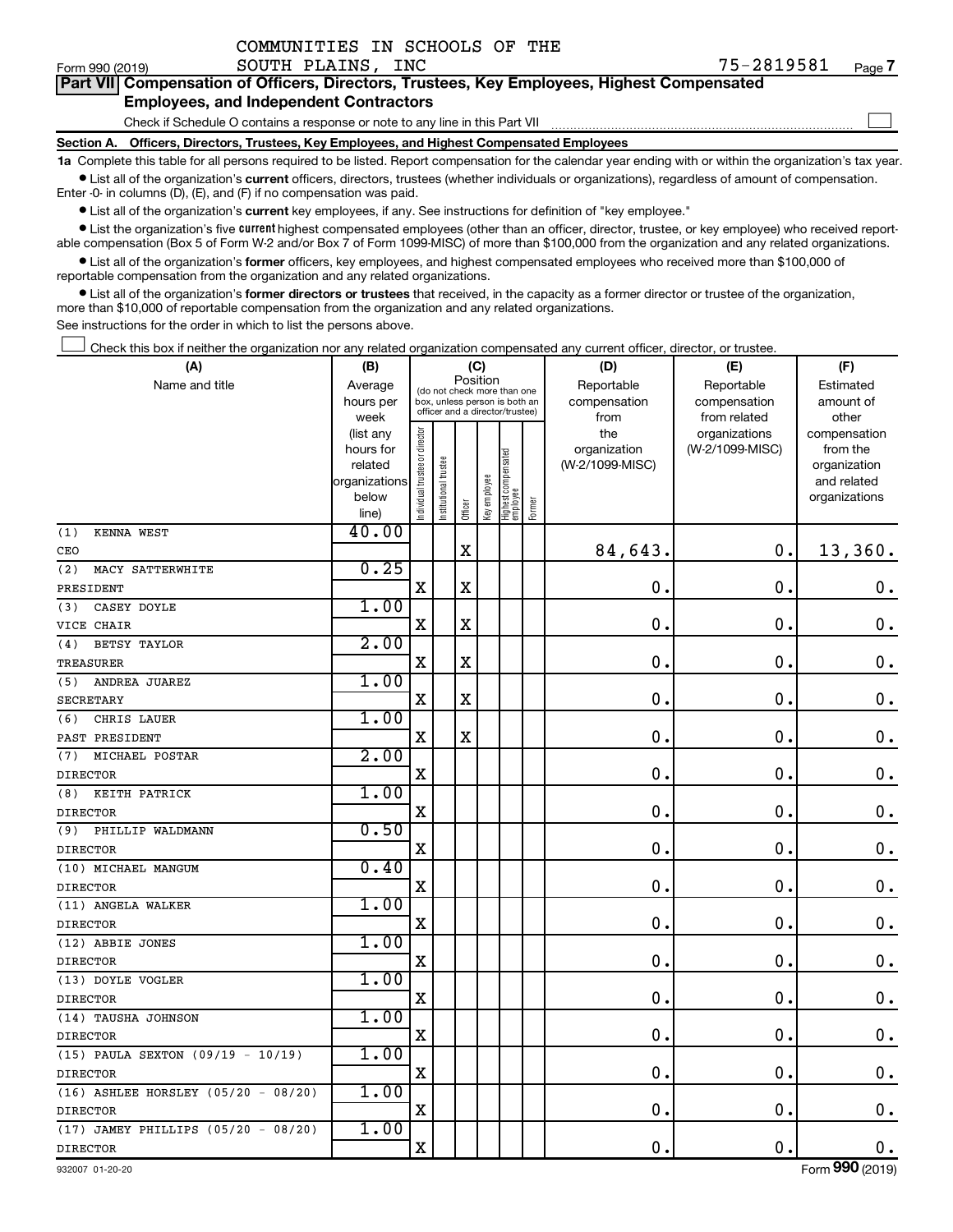|              | COMMUNITIES IN SCHOOLS OF THE                                                                                                                                                                                                                          |                                                                      |                                |                       |         |                 |                                                                                                 |        |                                           |                                                   |                                      |                                                                          |                       |
|--------------|--------------------------------------------------------------------------------------------------------------------------------------------------------------------------------------------------------------------------------------------------------|----------------------------------------------------------------------|--------------------------------|-----------------------|---------|-----------------|-------------------------------------------------------------------------------------------------|--------|-------------------------------------------|---------------------------------------------------|--------------------------------------|--------------------------------------------------------------------------|-----------------------|
|              | SOUTH PLAINS, INC<br>Form 990 (2019)                                                                                                                                                                                                                   |                                                                      |                                |                       |         |                 |                                                                                                 |        |                                           | 75-2819581                                        |                                      |                                                                          | Page 8                |
|              | Part VII Section A. Officers, Directors, Trustees, Key Employees, and Highest Compensated Employees (continued)                                                                                                                                        |                                                                      |                                |                       |         |                 |                                                                                                 |        |                                           |                                                   |                                      |                                                                          |                       |
|              | (A)<br>Name and title                                                                                                                                                                                                                                  | (B)<br>Average<br>hours per<br>week                                  |                                |                       |         | (C)<br>Position | (do not check more than one<br>box, unless person is both an<br>officer and a director/trustee) |        | (D)<br>Reportable<br>compensation<br>from | (E)<br>Reportable<br>compensation<br>from related |                                      | (F)<br>Estimated<br>amount of<br>other                                   |                       |
|              |                                                                                                                                                                                                                                                        | (list any<br>hours for<br>related<br>organizations<br>below<br>line) | Individual trustee or director | Institutional trustee | Officer | Key employee    | Highest compensated<br>employee                                                                 | Former | the<br>organization<br>(W-2/1099-MISC)    | organizations<br>(W-2/1099-MISC)                  |                                      | compensation<br>from the<br>organization<br>and related<br>organizations |                       |
|              |                                                                                                                                                                                                                                                        |                                                                      |                                |                       |         |                 |                                                                                                 |        |                                           |                                                   |                                      |                                                                          |                       |
|              |                                                                                                                                                                                                                                                        |                                                                      |                                |                       |         |                 |                                                                                                 |        |                                           |                                                   |                                      |                                                                          |                       |
|              |                                                                                                                                                                                                                                                        |                                                                      |                                |                       |         |                 |                                                                                                 |        |                                           |                                                   |                                      |                                                                          |                       |
|              |                                                                                                                                                                                                                                                        |                                                                      |                                |                       |         |                 |                                                                                                 |        |                                           |                                                   |                                      |                                                                          |                       |
|              |                                                                                                                                                                                                                                                        |                                                                      |                                |                       |         |                 |                                                                                                 |        |                                           |                                                   |                                      |                                                                          |                       |
|              |                                                                                                                                                                                                                                                        |                                                                      |                                |                       |         |                 |                                                                                                 |        |                                           |                                                   |                                      |                                                                          |                       |
|              | 1b Subtotal                                                                                                                                                                                                                                            |                                                                      |                                |                       |         |                 |                                                                                                 |        | 84,643.<br>σ.                             |                                                   | $\overline{0}$ .<br>$\overline{0}$ . | 13,360.                                                                  | $0$ .                 |
| $\mathbf{2}$ | Total number of individuals (including but not limited to those listed above) who received more than \$100,000 of reportable<br>compensation from the organization $\blacktriangleright$                                                               |                                                                      |                                |                       |         |                 |                                                                                                 |        | 84,643.                                   |                                                   | σ.                                   | 13,360.                                                                  | 0                     |
| З            | Did the organization list any former officer, director, trustee, key employee, or highest compensated employee on                                                                                                                                      |                                                                      |                                |                       |         |                 |                                                                                                 |        |                                           |                                                   |                                      | Yes                                                                      | No                    |
| 4            | line 1a? If "Yes," complete Schedule J for such individual<br>For any individual listed on line 1a, is the sum of reportable compensation and other compensation from the organization                                                                 |                                                                      |                                |                       |         |                 |                                                                                                 |        |                                           |                                                   | З                                    |                                                                          | $\overline{\text{X}}$ |
| 5            | Did any person listed on line 1a receive or accrue compensation from any unrelated organization or individual for services                                                                                                                             |                                                                      |                                |                       |         |                 |                                                                                                 |        |                                           |                                                   | 4<br>5                               |                                                                          | x<br>X                |
|              | <b>Section B. Independent Contractors</b>                                                                                                                                                                                                              |                                                                      |                                |                       |         |                 |                                                                                                 |        |                                           |                                                   |                                      |                                                                          |                       |
| 1            | Complete this table for your five highest compensated independent contractors that received more than \$100,000 of compensation from<br>the organization. Report compensation for the calendar year ending with or within the organization's tax year. |                                                                      |                                |                       |         |                 |                                                                                                 |        |                                           |                                                   |                                      |                                                                          |                       |
|              | (A)<br>Name and business address                                                                                                                                                                                                                       |                                                                      |                                | <b>NONE</b>           |         |                 |                                                                                                 |        | (B)<br>Description of services            |                                                   |                                      | (C)<br>Compensation                                                      |                       |
|              |                                                                                                                                                                                                                                                        |                                                                      |                                |                       |         |                 |                                                                                                 |        |                                           |                                                   |                                      |                                                                          |                       |
|              |                                                                                                                                                                                                                                                        |                                                                      |                                |                       |         |                 |                                                                                                 |        |                                           |                                                   |                                      |                                                                          |                       |
|              |                                                                                                                                                                                                                                                        |                                                                      |                                |                       |         |                 |                                                                                                 |        |                                           |                                                   |                                      |                                                                          |                       |
|              |                                                                                                                                                                                                                                                        |                                                                      |                                |                       |         |                 |                                                                                                 |        |                                           |                                                   |                                      |                                                                          |                       |
| 2            | Total number of independent contractors (including but not limited to those listed above) who received more than<br>\$100,000 of compensation from the organization                                                                                    |                                                                      |                                |                       |         |                 | 0                                                                                               |        |                                           |                                                   |                                      |                                                                          |                       |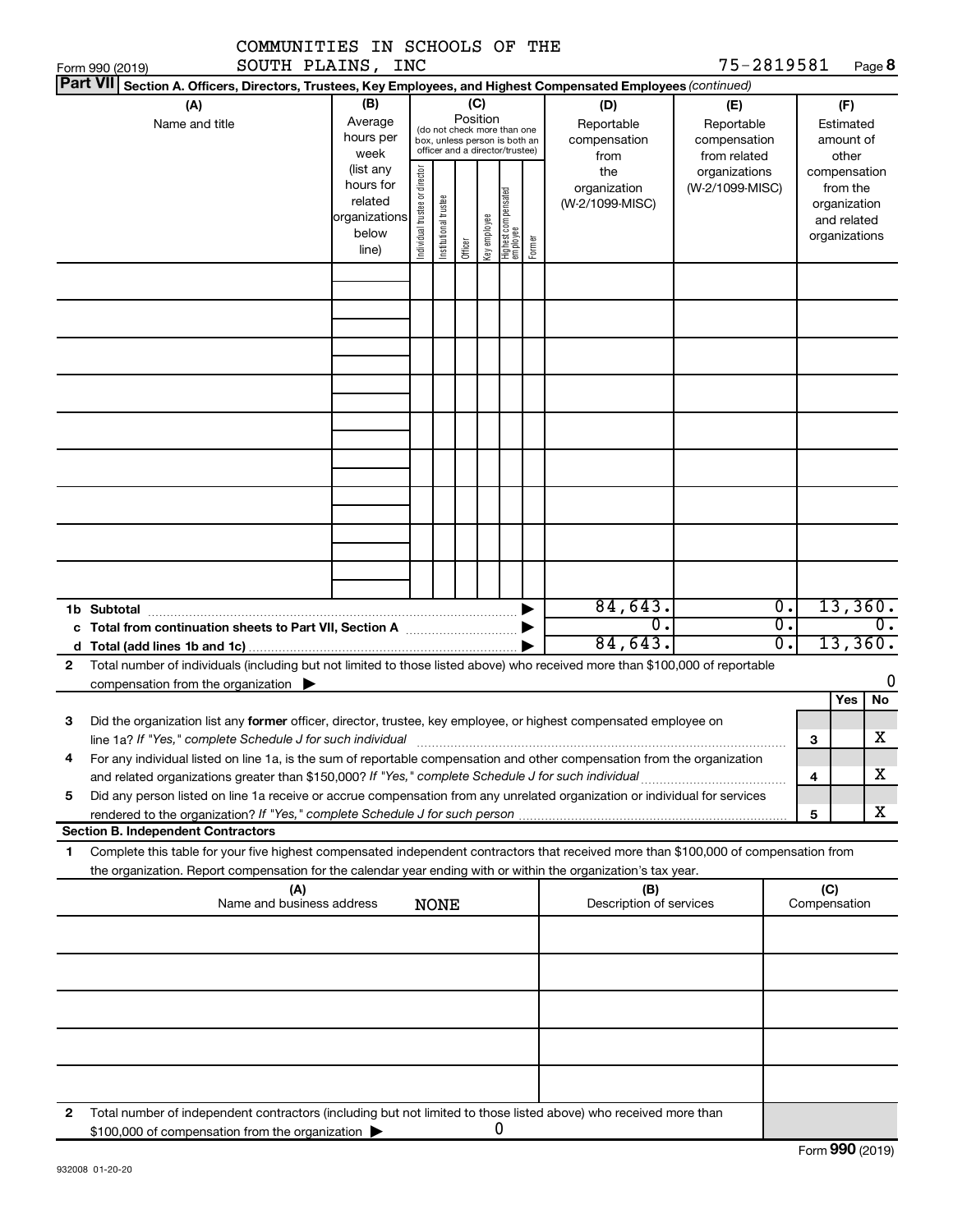|                                                           |                  | Form 990 (2019)                                                            | SOUTH PLAINS, INC      |                   |                      |                                       |                                                               | 75-2819581       | Page 9                                                          |
|-----------------------------------------------------------|------------------|----------------------------------------------------------------------------|------------------------|-------------------|----------------------|---------------------------------------|---------------------------------------------------------------|------------------|-----------------------------------------------------------------|
|                                                           | <b>Part VIII</b> | <b>Statement of Revenue</b>                                                |                        |                   |                      |                                       |                                                               |                  |                                                                 |
|                                                           |                  |                                                                            |                        |                   |                      |                                       |                                                               |                  |                                                                 |
|                                                           |                  |                                                                            |                        |                   |                      | (A)<br>Total revenue                  | (B)<br>Related or exempt<br>function revenue business revenue | (C)<br>Unrelated | (D)<br>Revenue excluded<br>from tax under<br>sections 512 - 514 |
|                                                           |                  | <b>1 a</b> Federated campaigns                                             | 1a                     |                   | 142,445.             |                                       |                                                               |                  |                                                                 |
| Contributions, Gifts, Grants<br>and Other Similar Amounts |                  | <b>b</b> Membership dues                                                   | 1 <sub>b</sub>         |                   |                      |                                       |                                                               |                  |                                                                 |
|                                                           |                  | c Fundraising events                                                       | $\overline{1c}$        |                   | 20,661.              |                                       |                                                               |                  |                                                                 |
|                                                           |                  | d Related organizations                                                    | 1 <sub>d</sub>         |                   |                      |                                       |                                                               |                  |                                                                 |
|                                                           |                  | e Government grants (contributions)                                        | 1e                     |                   | 4,289,338.           |                                       |                                                               |                  |                                                                 |
|                                                           |                  | f All other contributions, gifts, grants, and                              |                        |                   |                      |                                       |                                                               |                  |                                                                 |
|                                                           |                  | similar amounts not included above                                         | 1f                     |                   | 245,772.             |                                       |                                                               |                  |                                                                 |
|                                                           | g                | Noncash contributions included in lines 1a-1f                              | 1g  \$                 |                   |                      |                                       |                                                               |                  |                                                                 |
|                                                           |                  |                                                                            |                        |                   |                      | $ 4,698,216$ .                        |                                                               |                  |                                                                 |
|                                                           |                  |                                                                            |                        |                   | <b>Business Code</b> |                                       |                                                               |                  |                                                                 |
|                                                           | 2a               | SERVICE FEES                                                               |                        |                   |                      | $611710$ $1,306,037.1,306,037.$       |                                                               |                  |                                                                 |
|                                                           | b                |                                                                            |                        |                   |                      |                                       |                                                               |                  |                                                                 |
|                                                           | с                | <u> 1989 - Johann Barbara, martxa alemaniar a</u>                          |                        |                   |                      |                                       |                                                               |                  |                                                                 |
|                                                           | d                | the control of the control of the control of the control of the control of |                        |                   |                      |                                       |                                                               |                  |                                                                 |
| Program Service<br>Revenue                                | е                |                                                                            |                        |                   |                      |                                       |                                                               |                  |                                                                 |
|                                                           |                  |                                                                            |                        |                   |                      | $\blacktriangleright$ 1,306,037.      |                                                               |                  |                                                                 |
|                                                           | q<br>3           | Investment income (including dividends, interest, and                      |                        |                   |                      |                                       |                                                               |                  |                                                                 |
|                                                           |                  |                                                                            |                        |                   |                      | 7,831.                                |                                                               |                  | 7,831.                                                          |
|                                                           | 4                | Income from investment of tax-exempt bond proceeds                         |                        |                   |                      |                                       |                                                               |                  |                                                                 |
|                                                           | 5                |                                                                            |                        |                   |                      |                                       |                                                               |                  |                                                                 |
|                                                           |                  |                                                                            | (i) Real               |                   | (ii) Personal        |                                       |                                                               |                  |                                                                 |
|                                                           | 6а               | Gross rents                                                                | 6a                     |                   |                      |                                       |                                                               |                  |                                                                 |
|                                                           | b                | Less: rental expenses                                                      | 6b                     |                   |                      |                                       |                                                               |                  |                                                                 |
|                                                           | с                | Rental income or (loss)                                                    | 6c                     |                   |                      |                                       |                                                               |                  |                                                                 |
|                                                           |                  | d Net rental income or (loss)                                              |                        |                   |                      |                                       |                                                               |                  |                                                                 |
|                                                           |                  | 7 a Gross amount from sales of                                             | (i) Securities         |                   | (ii) Other           |                                       |                                                               |                  |                                                                 |
|                                                           |                  | assets other than inventory                                                | 7a                     |                   |                      |                                       |                                                               |                  |                                                                 |
|                                                           |                  | <b>b</b> Less: cost or other basis                                         |                        |                   |                      |                                       |                                                               |                  |                                                                 |
| evenue                                                    |                  | and sales expenses                                                         | 7b<br>7c               |                   |                      |                                       |                                                               |                  |                                                                 |
|                                                           |                  | c Gain or (loss)                                                           |                        |                   |                      |                                       |                                                               |                  |                                                                 |
| Other R                                                   |                  | 8 a Gross income from fundraising events (not                              |                        |                   |                      |                                       |                                                               |                  |                                                                 |
|                                                           |                  | including \$                                                               | $20$ ,661. $_{\rm of}$ |                   |                      |                                       |                                                               |                  |                                                                 |
|                                                           |                  | contributions reported on line 1c). See                                    |                        |                   |                      |                                       |                                                               |                  |                                                                 |
|                                                           |                  |                                                                            |                        | 8a l              | 93,670.              |                                       |                                                               |                  |                                                                 |
|                                                           |                  | <b>b</b> Less: direct expenses <b>constants</b> b                          |                        |                   | 28,441.              |                                       |                                                               |                  |                                                                 |
|                                                           |                  | c Net income or (loss) from fundraising events                             |                        |                   |                      | 65, 229.                              |                                                               |                  | 65,229.                                                         |
|                                                           |                  | 9 a Gross income from gaming activities. See                               |                        |                   |                      |                                       |                                                               |                  |                                                                 |
|                                                           |                  |                                                                            |                        | 9a                |                      |                                       |                                                               |                  |                                                                 |
|                                                           |                  |                                                                            |                        | 9 <sub>b</sub>    |                      |                                       |                                                               |                  |                                                                 |
|                                                           |                  | c Net income or (loss) from gaming activities                              |                        |                   |                      |                                       |                                                               |                  |                                                                 |
|                                                           |                  | 10 a Gross sales of inventory, less returns                                |                        |                   |                      |                                       |                                                               |                  |                                                                 |
|                                                           |                  |                                                                            |                        | <b>10a</b><br>10b |                      |                                       |                                                               |                  |                                                                 |
|                                                           |                  | <b>b</b> Less: cost of goods sold                                          |                        |                   |                      |                                       |                                                               |                  |                                                                 |
|                                                           |                  | c Net income or (loss) from sales of inventory                             |                        |                   | <b>Business Code</b> |                                       |                                                               |                  |                                                                 |
|                                                           | 11 a             | CORONAVIRUS PAYROLL CR                                                     |                        |                   | 900099               | 1,622.                                |                                                               |                  | 1,622.                                                          |
|                                                           | b                |                                                                            |                        |                   |                      |                                       |                                                               |                  |                                                                 |
| Miscellaneous<br>Revenue                                  | с                |                                                                            |                        |                   |                      |                                       |                                                               |                  |                                                                 |
|                                                           |                  |                                                                            |                        |                   |                      |                                       |                                                               |                  |                                                                 |
|                                                           |                  |                                                                            |                        |                   |                      | 1,622.                                |                                                               |                  |                                                                 |
|                                                           | 12               |                                                                            |                        |                   |                      | $\triangleright$ 6,078,935.1,306,037. |                                                               | $\overline{0}$ . | 74,682.                                                         |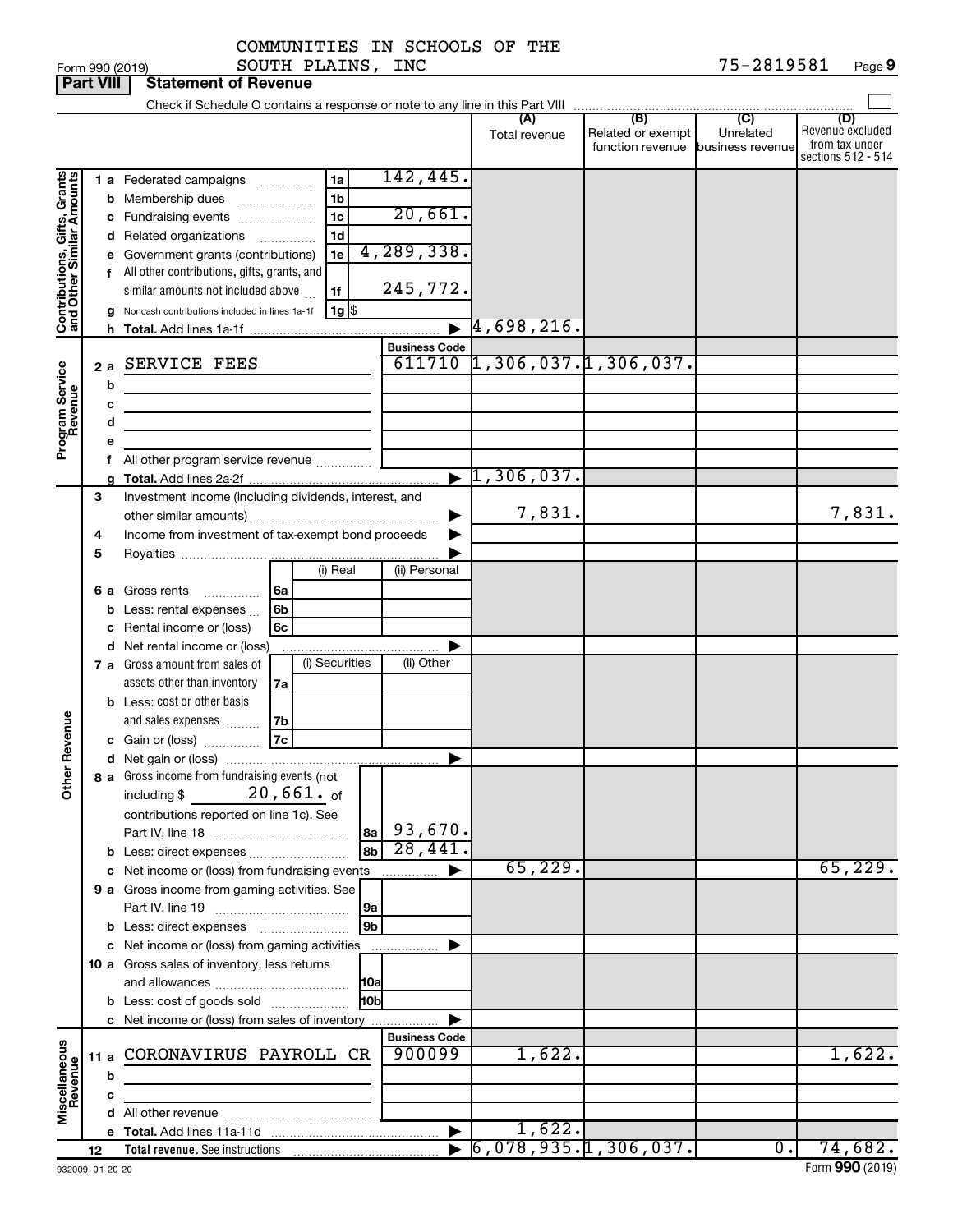|              | SOUTH PLAINS, INC<br>Form 990 (2019)<br><b>Part IX   Statement of Functional Expenses</b>                                  |                       |                                    |                                           | 75-2819581 Page 10             |
|--------------|----------------------------------------------------------------------------------------------------------------------------|-----------------------|------------------------------------|-------------------------------------------|--------------------------------|
|              | Section 501(c)(3) and 501(c)(4) organizations must complete all columns. All other organizations must complete column (A). |                       |                                    |                                           |                                |
|              | Check if Schedule O contains a response or note to any line in this Part IX                                                |                       |                                    |                                           | $\overline{\mathbf{X}}$        |
|              | Do not include amounts reported on lines 6b,<br>7b, 8b, 9b, and 10b of Part VIII.                                          | (A)<br>Total expenses | (B)<br>Program service<br>expenses | (C)<br>Management and<br>general expenses | (D)<br>Fundraising<br>expenses |
| 1            | Grants and other assistance to domestic organizations                                                                      |                       |                                    |                                           |                                |
|              | and domestic governments. See Part IV, line 21                                                                             |                       |                                    |                                           |                                |
| $\mathbf{2}$ | Grants and other assistance to domestic                                                                                    |                       |                                    |                                           |                                |
|              | individuals. See Part IV, line 22                                                                                          |                       |                                    |                                           |                                |
| 3            | Grants and other assistance to foreign                                                                                     |                       |                                    |                                           |                                |
|              | organizations, foreign governments, and foreign                                                                            |                       |                                    |                                           |                                |
|              | individuals. See Part IV, lines 15 and 16                                                                                  |                       |                                    |                                           |                                |
| 4            | Benefits paid to or for members                                                                                            |                       |                                    |                                           |                                |
| 5            | Compensation of current officers, directors,                                                                               | 98,003.               |                                    | 98,003.                                   |                                |
| 6            | trustees, and key employees<br>Compensation not included above to disqualified                                             |                       |                                    |                                           |                                |
|              | persons (as defined under section 4958(f)(1)) and                                                                          |                       |                                    |                                           |                                |
|              | persons described in section 4958(c)(3)(B)                                                                                 |                       |                                    |                                           |                                |
| 7            | Other salaries and wages                                                                                                   | 3,152,462.            | 3,035,686.                         | 116,776.                                  |                                |
| 8            | Pension plan accruals and contributions (include                                                                           |                       |                                    |                                           |                                |
|              | section 401(k) and 403(b) employer contributions)                                                                          |                       |                                    |                                           |                                |
| 9            |                                                                                                                            | 564, 175.             | 552,828.                           | 11,347.                                   |                                |
| 10           |                                                                                                                            | 246,388.              | 230,383.                           | 16,005.                                   |                                |
| 11           | Fees for services (nonemployees):                                                                                          |                       |                                    |                                           |                                |
| а            |                                                                                                                            |                       |                                    |                                           |                                |
| b            |                                                                                                                            |                       |                                    |                                           |                                |
| с            |                                                                                                                            | 13,700.               |                                    | 13,700.                                   |                                |
| d            |                                                                                                                            |                       |                                    |                                           |                                |
| е            | Professional fundraising services. See Part IV, line 17                                                                    |                       |                                    |                                           |                                |
| f            | Investment management fees<br>Other. (If line 11g amount exceeds 10% of line 25,                                           |                       |                                    |                                           |                                |
| a            | column (A) amount, list line 11g expenses on Sch O.)                                                                       | 866,478.              | 828,748.                           | 37,730.                                   |                                |
| 12           |                                                                                                                            |                       |                                    |                                           |                                |
| 13           |                                                                                                                            | 679,785.              | 674,692.                           | 5,093.                                    |                                |
| 14           |                                                                                                                            | 10, 193.              | 10, 193.                           |                                           |                                |
| 15           |                                                                                                                            |                       |                                    |                                           |                                |
| 16           |                                                                                                                            | 159,864.              | 141,437.                           | 18,427.                                   |                                |
| 17           | Travel                                                                                                                     | 89,801.               | 87,492.                            | 2,309.                                    |                                |
| 18           | Payments of travel or entertainment expenses                                                                               |                       |                                    |                                           |                                |
|              | for any federal, state, or local public officials                                                                          |                       |                                    |                                           |                                |
| 19           | Conferences, conventions, and meetings                                                                                     | 27,977.               | 27,953.                            | 24.                                       |                                |
| 20           | Interest                                                                                                                   |                       |                                    |                                           |                                |
| 21           | Depreciation, depletion, and amortization                                                                                  |                       |                                    |                                           |                                |
| 22<br>23     | Insurance                                                                                                                  | 7,546.                | 6,767.                             | 779.                                      |                                |
| 24           | Other expenses. Itemize expenses not covered                                                                               |                       |                                    |                                           |                                |
|              | above (List miscellaneous expenses on line 24e. If<br>line 24e amount exceeds 10% of line 25, column (A)                   |                       |                                    |                                           |                                |
| a            | amount, list line 24e expenses on Schedule O.)<br>PROGRAM COSTS                                                            | 11,477.               | 11,477.                            |                                           |                                |
| b            | <b>MISCELLANEOUS</b>                                                                                                       | 9,093.                | 74.                                | 9,019.                                    |                                |
| с            |                                                                                                                            |                       |                                    |                                           |                                |
| d            |                                                                                                                            |                       |                                    |                                           |                                |
| е            | All other expenses                                                                                                         |                       |                                    |                                           |                                |
| 25           | Total functional expenses. Add lines 1 through 24e                                                                         | 5,936,942.            | 5,607,730.                         | 329, 212.                                 | $\overline{0}$ .               |
| 26           | Joint costs. Complete this line only if the organization                                                                   |                       |                                    |                                           |                                |
|              | reported in column (B) joint costs from a combined                                                                         |                       |                                    |                                           |                                |
|              | educational campaign and fundraising solicitation.                                                                         |                       |                                    |                                           |                                |

Check here if following SOP 98-2 (ASC 958-720)

- 1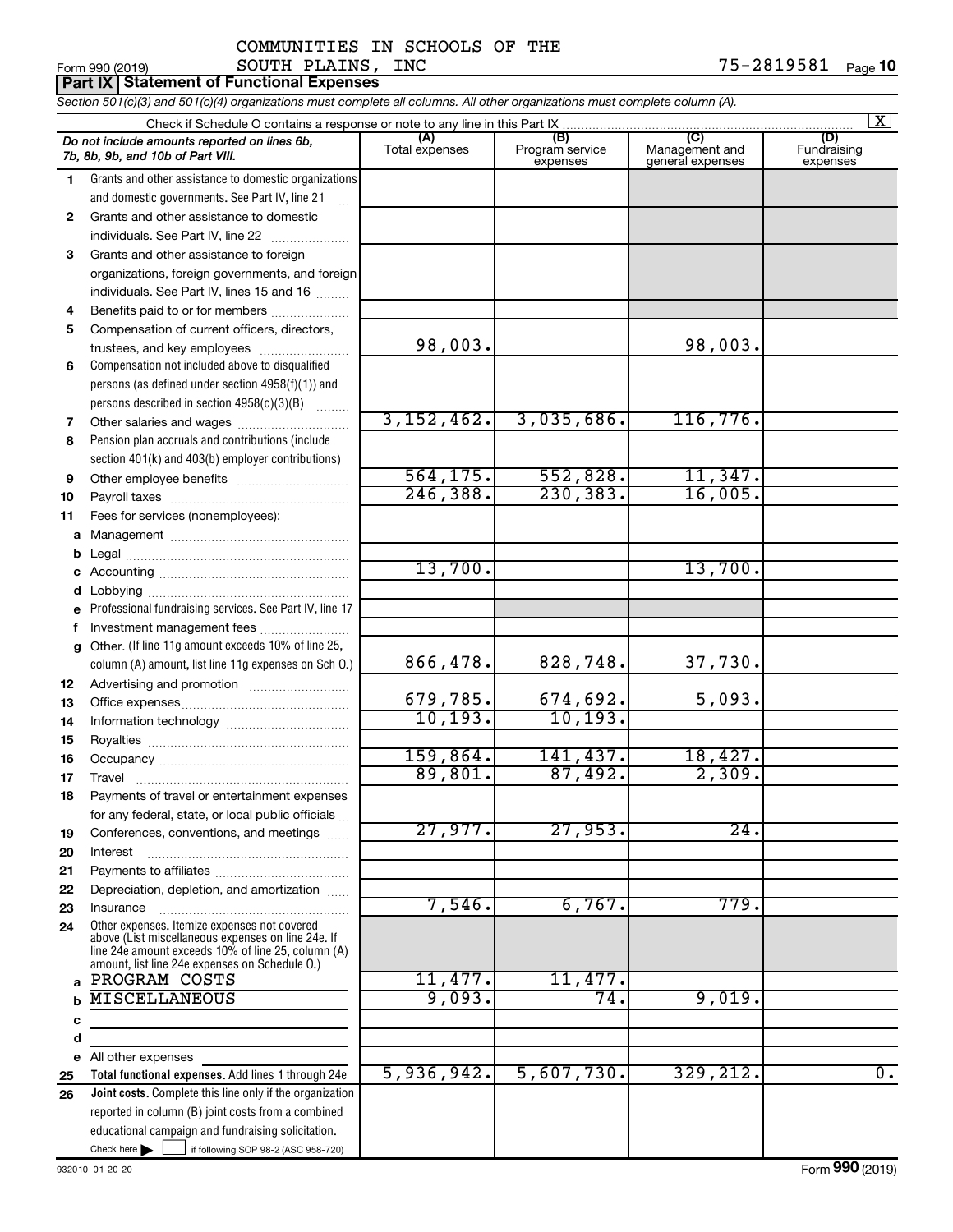$\overline{\phantom{0}}$ 

| COMMUNITIES IN SCHOOLS OF THE |  |                        |  |
|-------------------------------|--|------------------------|--|
| SOUTH PLAINS, INC             |  | $75 - 2819581$ Page 11 |  |

|                             |    | Part X   Balance Sheet                                                                                                         |         |         |                          |                         |                                   |
|-----------------------------|----|--------------------------------------------------------------------------------------------------------------------------------|---------|---------|--------------------------|-------------------------|-----------------------------------|
|                             |    |                                                                                                                                |         |         |                          |                         |                                   |
|                             |    |                                                                                                                                |         |         | (A)<br>Beginning of year |                         | (B)<br>End of year                |
|                             | 1  |                                                                                                                                |         |         | 295,661.                 | 1                       | 949,332.                          |
|                             | 2  |                                                                                                                                |         |         |                          | $\mathbf{2}$            |                                   |
|                             | з  |                                                                                                                                |         |         | 316, 252.                | $\mathbf{3}$            | 388, 310.                         |
|                             | 4  |                                                                                                                                |         |         | 75,580.                  | $\overline{\mathbf{4}}$ | 62,307.                           |
|                             | 5  | Loans and other receivables from any current or former officer, director,                                                      |         |         |                          |                         |                                   |
|                             |    | trustee, key employee, creator or founder, substantial contributor, or 35%                                                     |         |         |                          |                         |                                   |
|                             |    | controlled entity or family member of any of these persons                                                                     |         |         |                          | 5                       |                                   |
|                             | 6  | Loans and other receivables from other disqualified persons (as defined                                                        |         |         |                          |                         |                                   |
|                             |    | under section $4958(f)(1)$ , and persons described in section $4958(c)(3)(B)$                                                  |         |         |                          | 6                       |                                   |
|                             | 7  |                                                                                                                                |         |         |                          | $\overline{7}$          |                                   |
| Assets                      | 8  |                                                                                                                                |         |         | 8                        |                         |                                   |
|                             | 9  |                                                                                                                                | 5,259.  | 9       | 1,984.                   |                         |                                   |
|                             |    | <b>10a</b> Land, buildings, and equipment: cost or other                                                                       |         |         |                          |                         |                                   |
|                             |    | basis. Complete Part VI of Schedule D  10a                                                                                     |         | 31,324. |                          |                         |                                   |
|                             | b  |                                                                                                                                |         | 31,324. | 0.                       | 10 <sub>c</sub>         | 0.                                |
|                             | 11 |                                                                                                                                |         |         |                          | 11                      |                                   |
|                             | 12 |                                                                                                                                |         | 12      |                          |                         |                                   |
|                             | 13 |                                                                                                                                |         |         | 13                       |                         |                                   |
|                             | 14 |                                                                                                                                |         |         |                          | 14                      |                                   |
|                             | 15 |                                                                                                                                |         |         |                          | 15                      |                                   |
|                             | 16 |                                                                                                                                |         |         | 692,752.                 | 16                      | 1,401,933.                        |
|                             | 17 |                                                                                                                                |         |         | 90,657.                  | 17                      | 153,018.                          |
|                             | 18 |                                                                                                                                | 12,000. | 18      | 9,527.                   |                         |                                   |
|                             | 19 |                                                                                                                                |         | 19      |                          |                         |                                   |
|                             | 20 |                                                                                                                                |         |         |                          | 20                      |                                   |
|                             | 21 | Escrow or custodial account liability. Complete Part IV of Schedule D                                                          |         |         |                          | 21                      |                                   |
| Liabilities                 | 22 | Loans and other payables to any current or former officer, director,                                                           |         |         |                          |                         |                                   |
|                             |    | trustee, key employee, creator or founder, substantial contributor, or 35%                                                     |         |         |                          | 22                      |                                   |
|                             | 23 | controlled entity or family member of any of these persons [<br>Secured mortgages and notes payable to unrelated third parties |         |         |                          | 23                      |                                   |
|                             | 24 | Unsecured notes and loans payable to unrelated third parties                                                                   |         |         |                          | 24                      |                                   |
|                             | 25 | Other liabilities (including federal income tax, payables to related third                                                     |         |         |                          |                         |                                   |
|                             |    | parties, and other liabilities not included on lines 17-24). Complete Part X                                                   |         |         |                          |                         |                                   |
|                             |    | of Schedule D                                                                                                                  |         |         | 0.                       | 25                      | 507,300.                          |
|                             | 26 | Total liabilities. Add lines 17 through 25                                                                                     |         |         | 102,657.                 | 26                      | 669,845.                          |
|                             |    | Organizations that follow FASB ASC 958, check here $\blacktriangleright \lfloor \underline{X} \rfloor$                         |         |         |                          |                         |                                   |
|                             |    | and complete lines 27, 28, 32, and 33.                                                                                         |         |         |                          |                         |                                   |
|                             | 27 |                                                                                                                                |         |         | 552,881.                 | 27                      | 694,874.                          |
|                             | 28 |                                                                                                                                |         |         | 37,214.                  | 28                      | 37,214.                           |
|                             |    | Organizations that do not follow FASB ASC 958, check here $\blacktriangleright$                                                |         |         |                          |                         |                                   |
|                             |    | and complete lines 29 through 33.                                                                                              |         |         |                          |                         |                                   |
| Net Assets or Fund Balances | 29 |                                                                                                                                |         |         |                          | 29                      |                                   |
|                             | 30 | Paid-in or capital surplus, or land, building, or equipment fund                                                               |         |         |                          | 30                      |                                   |
|                             | 31 | Retained earnings, endowment, accumulated income, or other funds                                                               |         |         |                          | 31                      |                                   |
|                             | 32 |                                                                                                                                |         |         | 590,095.                 | 32                      | 732,088.                          |
|                             | 33 |                                                                                                                                |         |         | 692,752.                 | 33                      | 1,401,933.                        |
|                             |    |                                                                                                                                |         |         |                          |                         | $F_{\alpha r}$ QQ $\Omega$ (2010) |

Form (2019) **990**

### Form 990 (2019) Page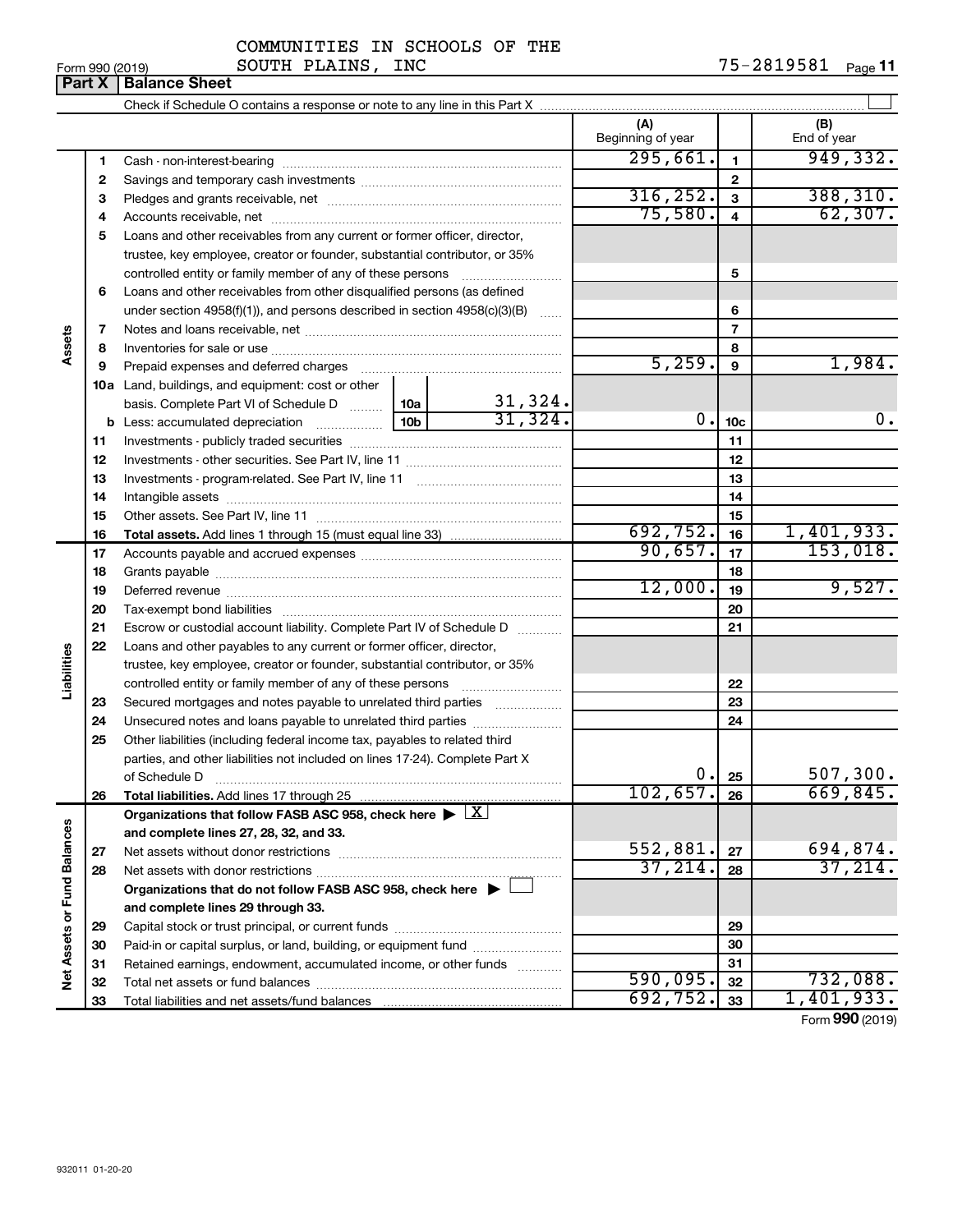|                              | COMMUNITIES IN SCHOOLS OF THE                                                                                                   |                |                |     |                      |  |  |
|------------------------------|---------------------------------------------------------------------------------------------------------------------------------|----------------|----------------|-----|----------------------|--|--|
|                              | SOUTH PLAINS, INC<br>Form 990 (2019)                                                                                            |                | 75-2819581     |     | Page 12              |  |  |
|                              | <b>Part XI Reconciliation of Net Assets</b>                                                                                     |                |                |     |                      |  |  |
|                              |                                                                                                                                 |                |                |     |                      |  |  |
|                              |                                                                                                                                 |                |                |     |                      |  |  |
| 1                            |                                                                                                                                 | $\mathbf{1}$   | 6,078,935.     |     |                      |  |  |
| 2                            |                                                                                                                                 | $\mathbf{2}$   | 5,936,942.     |     |                      |  |  |
| З                            | Revenue less expenses. Subtract line 2 from line 1                                                                              | 3              |                |     | 141,993.<br>590,095. |  |  |
| $\overline{\mathbf{4}}$<br>4 |                                                                                                                                 |                |                |     |                      |  |  |
| 5                            | Net unrealized gains (losses) on investments [111] www.marting.community.community.community.community.communi                  | 5              |                |     |                      |  |  |
| 6                            |                                                                                                                                 | 6              |                |     |                      |  |  |
| 7                            | Investment expenses www.communication.com/www.communication.com/www.communication.com/www.com                                   | $\overline{7}$ |                |     |                      |  |  |
| 8                            | Prior period adjustments                                                                                                        | 8              |                |     |                      |  |  |
| 9                            | Other changes in net assets or fund balances (explain on Schedule O)                                                            | q              |                |     | $\overline{0}$ .     |  |  |
| 10                           | Net assets or fund balances at end of year. Combine lines 3 through 9 (must equal Part X, line 32,                              |                |                |     |                      |  |  |
|                              |                                                                                                                                 | 10             |                |     | 732,088.             |  |  |
|                              | <b>Part XII Financial Statements and Reporting</b>                                                                              |                |                |     |                      |  |  |
|                              |                                                                                                                                 |                |                |     | x                    |  |  |
|                              |                                                                                                                                 |                |                | Yes | <b>No</b>            |  |  |
| 1.                           | $\boxed{\text{X}}$ Accrual<br>Accounting method used to prepare the Form 990: $\Box$ Cash<br>Other                              |                |                |     |                      |  |  |
|                              | If the organization changed its method of accounting from a prior year or checked "Other," explain in Schedule O.               |                |                |     |                      |  |  |
|                              | 2a Were the organization's financial statements compiled or reviewed by an independent accountant?                              |                | 2a             |     | х                    |  |  |
|                              | If "Yes," check a box below to indicate whether the financial statements for the year were compiled or reviewed on a            |                |                |     |                      |  |  |
|                              | separate basis, consolidated basis, or both:                                                                                    |                |                |     |                      |  |  |
|                              | Separate basis<br><b>Consolidated basis</b><br>Both consolidated and separate basis                                             |                |                |     |                      |  |  |
|                              |                                                                                                                                 |                | 2 <sub>b</sub> | X   |                      |  |  |
|                              | If "Yes," check a box below to indicate whether the financial statements for the year were audited on a separate basis,         |                |                |     |                      |  |  |
|                              | consolidated basis, or both:                                                                                                    |                |                |     |                      |  |  |
|                              | $ \mathbf{X} $ Separate basis<br>Consolidated basis<br>Both consolidated and separate basis                                     |                |                |     |                      |  |  |
|                              | c If "Yes" to line 2a or 2b, does the organization have a committee that assumes responsibility for oversight of the audit,     |                |                |     |                      |  |  |
|                              |                                                                                                                                 |                | 2c             |     | х                    |  |  |
|                              | If the organization changed either its oversight process or selection process during the tax year, explain on Schedule O.       |                |                |     |                      |  |  |
|                              | 3a As a result of a federal award, was the organization required to undergo an audit or audits as set forth in the Single Audit |                |                |     |                      |  |  |
|                              |                                                                                                                                 |                | За             | х   |                      |  |  |
|                              | b If "Yes," did the organization undergo the required audit or audits? If the organization did not undergo the required audit   |                |                |     |                      |  |  |
|                              |                                                                                                                                 |                | 3b             | х   | $000 \text{ hours}$  |  |  |

Form (2019) **990**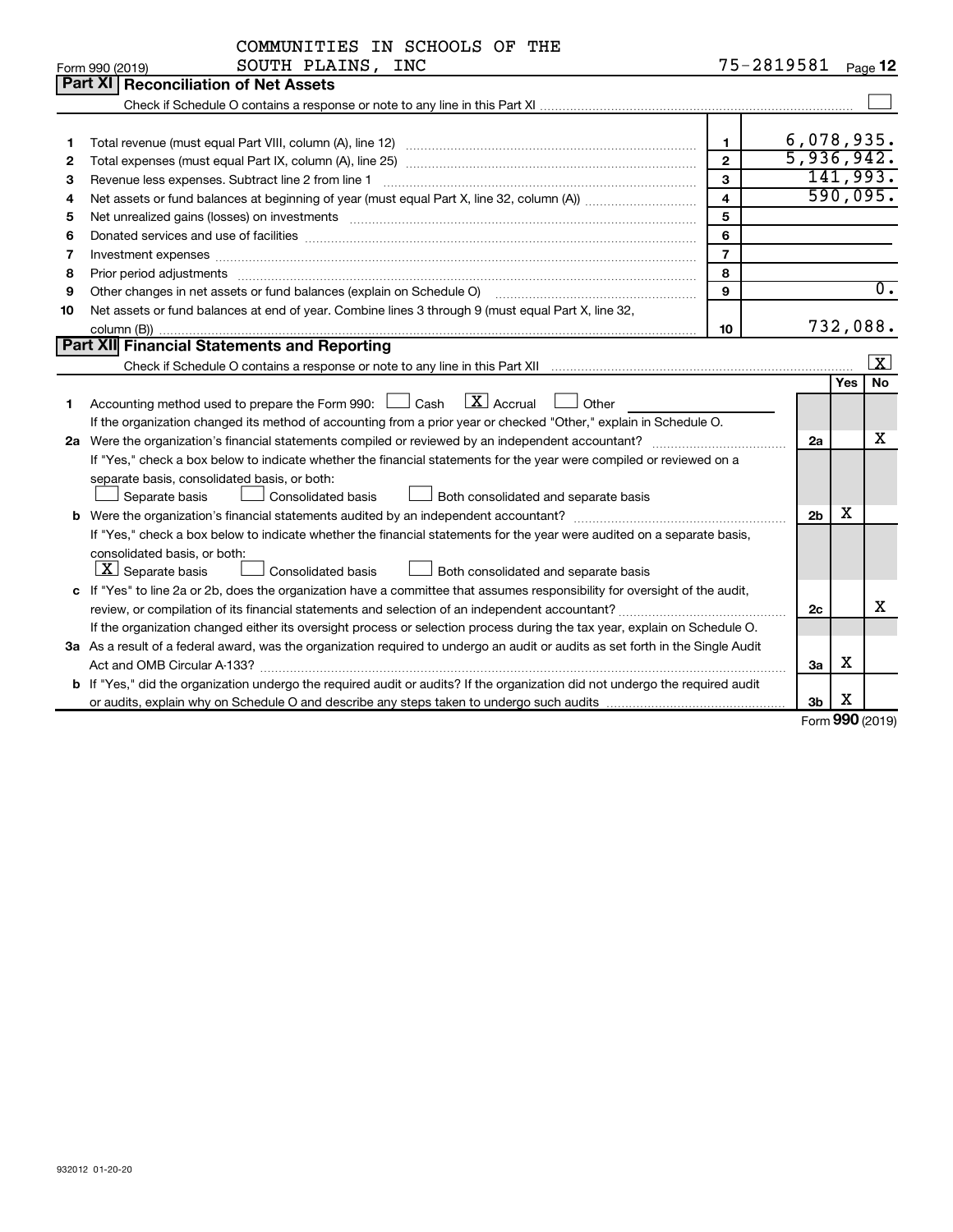| <b>SCHEDULE A</b>               |                                                        |  |                                                                        |                                                                                                                                                                                                                                                                                  |                                 |    |                                                      |  | OMB No. 1545-0047                                  |  |  |
|---------------------------------|--------------------------------------------------------|--|------------------------------------------------------------------------|----------------------------------------------------------------------------------------------------------------------------------------------------------------------------------------------------------------------------------------------------------------------------------|---------------------------------|----|------------------------------------------------------|--|----------------------------------------------------|--|--|
|                                 | (Form 990 or 990-EZ)                                   |  |                                                                        | <b>Public Charity Status and Public Support</b>                                                                                                                                                                                                                                  |                                 |    |                                                      |  |                                                    |  |  |
|                                 |                                                        |  |                                                                        | Complete if the organization is a section 501(c)(3) organization or a section<br>4947(a)(1) nonexempt charitable trust.                                                                                                                                                          |                                 |    |                                                      |  |                                                    |  |  |
|                                 | Department of the Treasury<br>Internal Revenue Service |  |                                                                        | Attach to Form 990 or Form 990-EZ.                                                                                                                                                                                                                                               |                                 |    |                                                      |  | <b>Open to Public</b><br><b>Inspection</b>         |  |  |
|                                 | Name of the organization                               |  |                                                                        | Go to www.irs.gov/Form990 for instructions and the latest information.<br>COMMUNITIES IN SCHOOLS OF THE                                                                                                                                                                          |                                 |    |                                                      |  | <b>Employer identification number</b>              |  |  |
|                                 |                                                        |  | SOUTH PLAINS, INC                                                      |                                                                                                                                                                                                                                                                                  |                                 |    |                                                      |  | 75-2819581                                         |  |  |
| Part I                          |                                                        |  |                                                                        | Reason for Public Charity Status (All organizations must complete this part.) See instructions.                                                                                                                                                                                  |                                 |    |                                                      |  |                                                    |  |  |
|                                 |                                                        |  |                                                                        | The organization is not a private foundation because it is: (For lines 1 through 12, check only one box.)                                                                                                                                                                        |                                 |    |                                                      |  |                                                    |  |  |
| 1                               |                                                        |  |                                                                        | A church, convention of churches, or association of churches described in section 170(b)(1)(A)(i).                                                                                                                                                                               |                                 |    |                                                      |  |                                                    |  |  |
| 2                               |                                                        |  |                                                                        | A school described in section 170(b)(1)(A)(ii). (Attach Schedule E (Form 990 or 990-EZ).)                                                                                                                                                                                        |                                 |    |                                                      |  |                                                    |  |  |
| 3                               |                                                        |  |                                                                        | A hospital or a cooperative hospital service organization described in section $170(b)(1)(A)(iii)$ .                                                                                                                                                                             |                                 |    |                                                      |  |                                                    |  |  |
| 4                               |                                                        |  |                                                                        | A medical research organization operated in conjunction with a hospital described in section 170(b)(1)(A)(iii). Enter the hospital's name,                                                                                                                                       |                                 |    |                                                      |  |                                                    |  |  |
|                                 | city, and state:                                       |  |                                                                        |                                                                                                                                                                                                                                                                                  |                                 |    |                                                      |  |                                                    |  |  |
| 5                               |                                                        |  |                                                                        | An organization operated for the benefit of a college or university owned or operated by a governmental unit described in                                                                                                                                                        |                                 |    |                                                      |  |                                                    |  |  |
|                                 |                                                        |  | section 170(b)(1)(A)(iv). (Complete Part II.)                          |                                                                                                                                                                                                                                                                                  |                                 |    |                                                      |  |                                                    |  |  |
| 6<br><u>x</u><br>$\overline{7}$ |                                                        |  |                                                                        | A federal, state, or local government or governmental unit described in section 170(b)(1)(A)(v).                                                                                                                                                                                 |                                 |    |                                                      |  |                                                    |  |  |
|                                 |                                                        |  | section 170(b)(1)(A)(vi). (Complete Part II.)                          | An organization that normally receives a substantial part of its support from a governmental unit or from the general public described in                                                                                                                                        |                                 |    |                                                      |  |                                                    |  |  |
| 8                               |                                                        |  |                                                                        | A community trust described in section 170(b)(1)(A)(vi). (Complete Part II.)                                                                                                                                                                                                     |                                 |    |                                                      |  |                                                    |  |  |
| 9                               |                                                        |  |                                                                        | An agricultural research organization described in section 170(b)(1)(A)(ix) operated in conjunction with a land-grant college                                                                                                                                                    |                                 |    |                                                      |  |                                                    |  |  |
|                                 |                                                        |  |                                                                        | or university or a non-land-grant college of agriculture (see instructions). Enter the name, city, and state of the college or                                                                                                                                                   |                                 |    |                                                      |  |                                                    |  |  |
|                                 | university:                                            |  |                                                                        |                                                                                                                                                                                                                                                                                  |                                 |    |                                                      |  |                                                    |  |  |
| 10                              |                                                        |  |                                                                        | An organization that normally receives: (1) more than 33 1/3% of its support from contributions, membership fees, and gross receipts from                                                                                                                                        |                                 |    |                                                      |  |                                                    |  |  |
|                                 |                                                        |  |                                                                        | activities related to its exempt functions - subject to certain exceptions, and (2) no more than 33 1/3% of its support from gross investment                                                                                                                                    |                                 |    |                                                      |  |                                                    |  |  |
|                                 |                                                        |  |                                                                        | income and unrelated business taxable income (less section 511 tax) from businesses acquired by the organization after June 30, 1975.                                                                                                                                            |                                 |    |                                                      |  |                                                    |  |  |
|                                 |                                                        |  | See section 509(a)(2). (Complete Part III.)                            |                                                                                                                                                                                                                                                                                  |                                 |    |                                                      |  |                                                    |  |  |
| 11<br>12                        |                                                        |  |                                                                        | An organization organized and operated exclusively to test for public safety. See section 509(a)(4).                                                                                                                                                                             |                                 |    |                                                      |  |                                                    |  |  |
|                                 |                                                        |  |                                                                        | An organization organized and operated exclusively for the benefit of, to perform the functions of, or to carry out the purposes of one or<br>more publicly supported organizations described in section 509(a)(1) or section 509(a)(2). See section 509(a)(3). Check the box in |                                 |    |                                                      |  |                                                    |  |  |
|                                 |                                                        |  |                                                                        | lines 12a through 12d that describes the type of supporting organization and complete lines 12e, 12f, and 12g.                                                                                                                                                                   |                                 |    |                                                      |  |                                                    |  |  |
| а                               |                                                        |  |                                                                        | Type I. A supporting organization operated, supervised, or controlled by its supported organization(s), typically by giving                                                                                                                                                      |                                 |    |                                                      |  |                                                    |  |  |
|                                 |                                                        |  |                                                                        | the supported organization(s) the power to regularly appoint or elect a majority of the directors or trustees of the supporting                                                                                                                                                  |                                 |    |                                                      |  |                                                    |  |  |
|                                 |                                                        |  | organization. You must complete Part IV, Sections A and B.             |                                                                                                                                                                                                                                                                                  |                                 |    |                                                      |  |                                                    |  |  |
| b                               |                                                        |  |                                                                        | Type II. A supporting organization supervised or controlled in connection with its supported organization(s), by having                                                                                                                                                          |                                 |    |                                                      |  |                                                    |  |  |
|                                 |                                                        |  |                                                                        | control or management of the supporting organization vested in the same persons that control or manage the supported                                                                                                                                                             |                                 |    |                                                      |  |                                                    |  |  |
|                                 |                                                        |  | organization(s). You must complete Part IV, Sections A and C.          |                                                                                                                                                                                                                                                                                  |                                 |    |                                                      |  |                                                    |  |  |
| с                               |                                                        |  |                                                                        | Type III functionally integrated. A supporting organization operated in connection with, and functionally integrated with,                                                                                                                                                       |                                 |    |                                                      |  |                                                    |  |  |
| d                               |                                                        |  |                                                                        | its supported organization(s) (see instructions). You must complete Part IV, Sections A, D, and E.<br>Type III non-functionally integrated. A supporting organization operated in connection with its supported organization(s)                                                  |                                 |    |                                                      |  |                                                    |  |  |
|                                 |                                                        |  |                                                                        | that is not functionally integrated. The organization generally must satisfy a distribution requirement and an attentiveness                                                                                                                                                     |                                 |    |                                                      |  |                                                    |  |  |
|                                 |                                                        |  |                                                                        | requirement (see instructions). You must complete Part IV, Sections A and D, and Part V.                                                                                                                                                                                         |                                 |    |                                                      |  |                                                    |  |  |
| е                               |                                                        |  |                                                                        | Check this box if the organization received a written determination from the IRS that it is a Type I, Type II, Type III                                                                                                                                                          |                                 |    |                                                      |  |                                                    |  |  |
|                                 |                                                        |  |                                                                        | functionally integrated, or Type III non-functionally integrated supporting organization.                                                                                                                                                                                        |                                 |    |                                                      |  |                                                    |  |  |
|                                 |                                                        |  |                                                                        |                                                                                                                                                                                                                                                                                  |                                 |    |                                                      |  |                                                    |  |  |
| g                               |                                                        |  | Provide the following information about the supported organization(s). |                                                                                                                                                                                                                                                                                  | (iv) Is the organization listed |    |                                                      |  |                                                    |  |  |
|                                 | (i) Name of supported<br>organization                  |  | (ii) EIN                                                               | (iii) Type of organization<br>(described on lines 1-10                                                                                                                                                                                                                           | in your governing document?     |    | (v) Amount of monetary<br>support (see instructions) |  | (vi) Amount of other<br>support (see instructions) |  |  |
|                                 |                                                        |  |                                                                        | above (see instructions))                                                                                                                                                                                                                                                        | Yes                             | No |                                                      |  |                                                    |  |  |
|                                 |                                                        |  |                                                                        |                                                                                                                                                                                                                                                                                  |                                 |    |                                                      |  |                                                    |  |  |
|                                 |                                                        |  |                                                                        |                                                                                                                                                                                                                                                                                  |                                 |    |                                                      |  |                                                    |  |  |
|                                 |                                                        |  |                                                                        |                                                                                                                                                                                                                                                                                  |                                 |    |                                                      |  |                                                    |  |  |
|                                 |                                                        |  |                                                                        |                                                                                                                                                                                                                                                                                  |                                 |    |                                                      |  |                                                    |  |  |
|                                 |                                                        |  |                                                                        |                                                                                                                                                                                                                                                                                  |                                 |    |                                                      |  |                                                    |  |  |
|                                 |                                                        |  |                                                                        |                                                                                                                                                                                                                                                                                  |                                 |    |                                                      |  |                                                    |  |  |
|                                 |                                                        |  |                                                                        |                                                                                                                                                                                                                                                                                  |                                 |    |                                                      |  |                                                    |  |  |
|                                 |                                                        |  |                                                                        |                                                                                                                                                                                                                                                                                  |                                 |    |                                                      |  |                                                    |  |  |
| Total                           |                                                        |  |                                                                        |                                                                                                                                                                                                                                                                                  |                                 |    |                                                      |  |                                                    |  |  |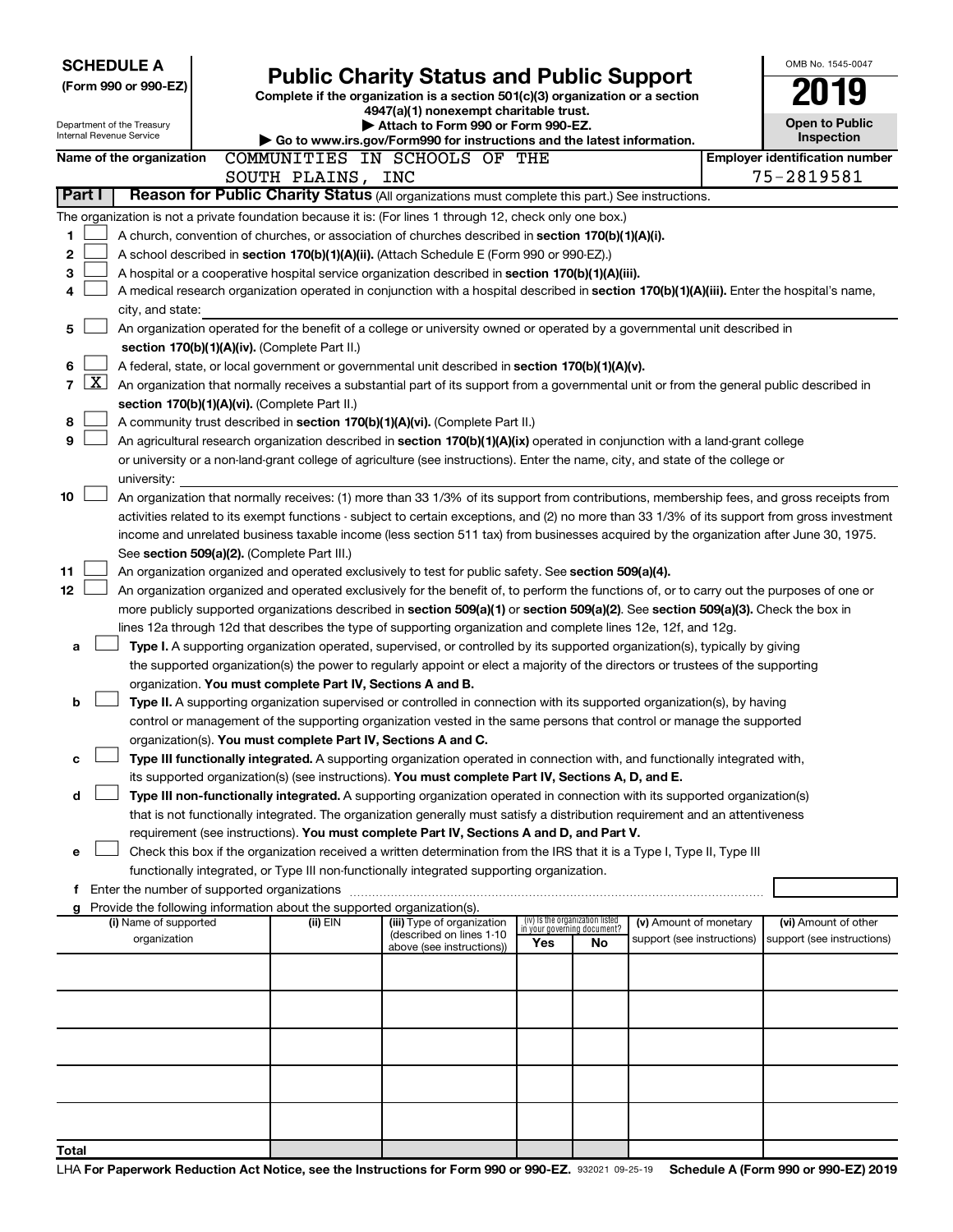## Schedule A (Form 990 or 990-EZ) 2019 Page SOUTH PLAINS, INC 75-2819581

75-2819581 Page 2

(Complete only if you checked the box on line 5, 7, or 8 of Part I or if the organization failed to qualify under Part III. If the organization fails to qualify under the tests listed below, please complete Part III.) **Part II Support Schedule for Organizations Described in Sections 170(b)(1)(A)(iv) and 170(b)(1)(A)(vi)**

| <b>Section A. Public Support</b>                                                                                                                                                                                               |                      |                                  |                       |                        |          |                                 |  |  |
|--------------------------------------------------------------------------------------------------------------------------------------------------------------------------------------------------------------------------------|----------------------|----------------------------------|-----------------------|------------------------|----------|---------------------------------|--|--|
| Calendar year (or fiscal year beginning in)                                                                                                                                                                                    | (a) 2015             | (b) 2016                         | $(c)$ 2017            | $(d)$ 2018             | (e) 2019 | (f) Total                       |  |  |
| 1 Gifts, grants, contributions, and                                                                                                                                                                                            |                      |                                  |                       |                        |          |                                 |  |  |
| membership fees received. (Do not                                                                                                                                                                                              |                      |                                  |                       |                        |          |                                 |  |  |
| include any "unusual grants.")                                                                                                                                                                                                 | 852,514.             | 2562422.                         | 2660133.              | 4102257.               |          | 4698216.14875542.               |  |  |
| 2 Tax revenues levied for the organ-                                                                                                                                                                                           |                      |                                  |                       |                        |          |                                 |  |  |
| ization's benefit and either paid to                                                                                                                                                                                           |                      |                                  |                       |                        |          |                                 |  |  |
| or expended on its behalf                                                                                                                                                                                                      |                      |                                  |                       |                        |          |                                 |  |  |
| 3 The value of services or facilities                                                                                                                                                                                          |                      |                                  |                       |                        |          |                                 |  |  |
| furnished by a governmental unit to                                                                                                                                                                                            |                      |                                  |                       |                        |          |                                 |  |  |
| the organization without charge                                                                                                                                                                                                |                      | $225,000$ . 190,000.             | 185,000.              | 170,000.               |          | $255,000.$ 1025000.             |  |  |
| 4 Total. Add lines 1 through 3                                                                                                                                                                                                 | 1077514.             | 2752422.                         | 2845133.              | 4272257.               |          | 4953216.15900542.               |  |  |
| 5 The portion of total contributions                                                                                                                                                                                           |                      |                                  |                       |                        |          |                                 |  |  |
| by each person (other than a                                                                                                                                                                                                   |                      |                                  |                       |                        |          |                                 |  |  |
| governmental unit or publicly                                                                                                                                                                                                  |                      |                                  |                       |                        |          |                                 |  |  |
| supported organization) included                                                                                                                                                                                               |                      |                                  |                       |                        |          |                                 |  |  |
| on line 1 that exceeds 2% of the                                                                                                                                                                                               |                      |                                  |                       |                        |          |                                 |  |  |
| amount shown on line 11,                                                                                                                                                                                                       |                      |                                  |                       |                        |          |                                 |  |  |
| column (f)                                                                                                                                                                                                                     |                      |                                  |                       |                        |          |                                 |  |  |
|                                                                                                                                                                                                                                |                      |                                  |                       |                        |          | 15900542.                       |  |  |
| 6 Public support. Subtract line 5 from line 4.<br><b>Section B. Total Support</b>                                                                                                                                              |                      |                                  |                       |                        |          |                                 |  |  |
| Calendar year (or fiscal year beginning in)                                                                                                                                                                                    |                      |                                  |                       |                        |          |                                 |  |  |
| 7 Amounts from line 4                                                                                                                                                                                                          | (a) 2015<br>1077514. | (b) 2016<br>$\overline{2752422}$ | $(c)$ 2017<br>2845133 | $(d)$ 2018<br>4272257. | (e) 2019 | (f) Total<br>4953216.15900542.  |  |  |
|                                                                                                                                                                                                                                |                      |                                  |                       |                        |          |                                 |  |  |
| 8 Gross income from interest,                                                                                                                                                                                                  |                      |                                  |                       |                        |          |                                 |  |  |
| dividends, payments received on                                                                                                                                                                                                |                      |                                  |                       |                        |          |                                 |  |  |
| securities loans, rents, royalties,                                                                                                                                                                                            | 1,185.               | 715.                             | 3,367.                | 7,568.                 | 7,831.   | 20,666.                         |  |  |
| and income from similar sources                                                                                                                                                                                                |                      |                                  |                       |                        |          |                                 |  |  |
| <b>9</b> Net income from unrelated business                                                                                                                                                                                    |                      |                                  |                       |                        |          |                                 |  |  |
| activities, whether or not the                                                                                                                                                                                                 |                      |                                  |                       |                        |          |                                 |  |  |
| business is regularly carried on                                                                                                                                                                                               |                      |                                  |                       |                        |          |                                 |  |  |
| 10 Other income. Do not include gain                                                                                                                                                                                           |                      |                                  |                       |                        |          |                                 |  |  |
| or loss from the sale of capital                                                                                                                                                                                               |                      |                                  |                       |                        |          |                                 |  |  |
| assets (Explain in Part VI.)                                                                                                                                                                                                   |                      |                                  |                       |                        |          |                                 |  |  |
| 11 Total support. Add lines 7 through 10                                                                                                                                                                                       |                      |                                  |                       |                        |          | 15921208.                       |  |  |
| <b>12</b> Gross receipts from related activities, etc. (see instructions)                                                                                                                                                      |                      |                                  |                       |                        | 12       | 6,805,133.                      |  |  |
| 13 First five years. If the Form 990 is for the organization's first, second, third, fourth, or fifth tax year as a section 501(c)(3)                                                                                          |                      |                                  |                       |                        |          |                                 |  |  |
| organization, check this box and stop here                                                                                                                                                                                     |                      |                                  |                       |                        |          |                                 |  |  |
| <b>Section C. Computation of Public Support Percentage</b>                                                                                                                                                                     |                      |                                  |                       |                        |          |                                 |  |  |
|                                                                                                                                                                                                                                |                      |                                  |                       |                        | 14       | 99.87<br>$\%$                   |  |  |
|                                                                                                                                                                                                                                |                      |                                  |                       |                        | 15       | 99.89<br>%                      |  |  |
| 16a 33 1/3% support test - 2019. If the organization did not check the box on line 13, and line 14 is 33 1/3% or more, check this box and                                                                                      |                      |                                  |                       |                        |          |                                 |  |  |
| stop here. The organization qualifies as a publicly supported organization manufactured content and the support of the state of the state of the state of the state of the state of the state of the state of the state of the |                      |                                  |                       |                        |          | $\blacktriangleright$ $\vert$ X |  |  |
| b 33 1/3% support test - 2018. If the organization did not check a box on line 13 or 16a, and line 15 is 33 1/3% or more, check this box                                                                                       |                      |                                  |                       |                        |          |                                 |  |  |
|                                                                                                                                                                                                                                |                      |                                  |                       |                        |          |                                 |  |  |
| 17a 10% -facts-and-circumstances test - 2019. If the organization did not check a box on line 13, 16a, or 16b, and line 14 is 10% or more,                                                                                     |                      |                                  |                       |                        |          |                                 |  |  |
| and if the organization meets the "facts-and-circumstances" test, check this box and stop here. Explain in Part VI how the organization                                                                                        |                      |                                  |                       |                        |          |                                 |  |  |
|                                                                                                                                                                                                                                |                      |                                  |                       |                        |          |                                 |  |  |
| <b>b 10%</b> -facts-and-circumstances test - 2018. If the organization did not check a box on line 13, 16a, 16b, or 17a, and line 15 is 10% or                                                                                 |                      |                                  |                       |                        |          |                                 |  |  |
| more, and if the organization meets the "facts-and-circumstances" test, check this box and stop here. Explain in Part VI how the                                                                                               |                      |                                  |                       |                        |          |                                 |  |  |
| organization meets the "facts-and-circumstances" test. The organization qualifies as a publicly supported organization                                                                                                         |                      |                                  |                       |                        |          |                                 |  |  |
| 18 Private foundation. If the organization did not check a box on line 13, 16a, 16b, 17a, or 17b, check this box and see instructions                                                                                          |                      |                                  |                       |                        |          |                                 |  |  |
|                                                                                                                                                                                                                                |                      |                                  |                       |                        |          |                                 |  |  |

**Schedule A (Form 990 or 990-EZ) 2019**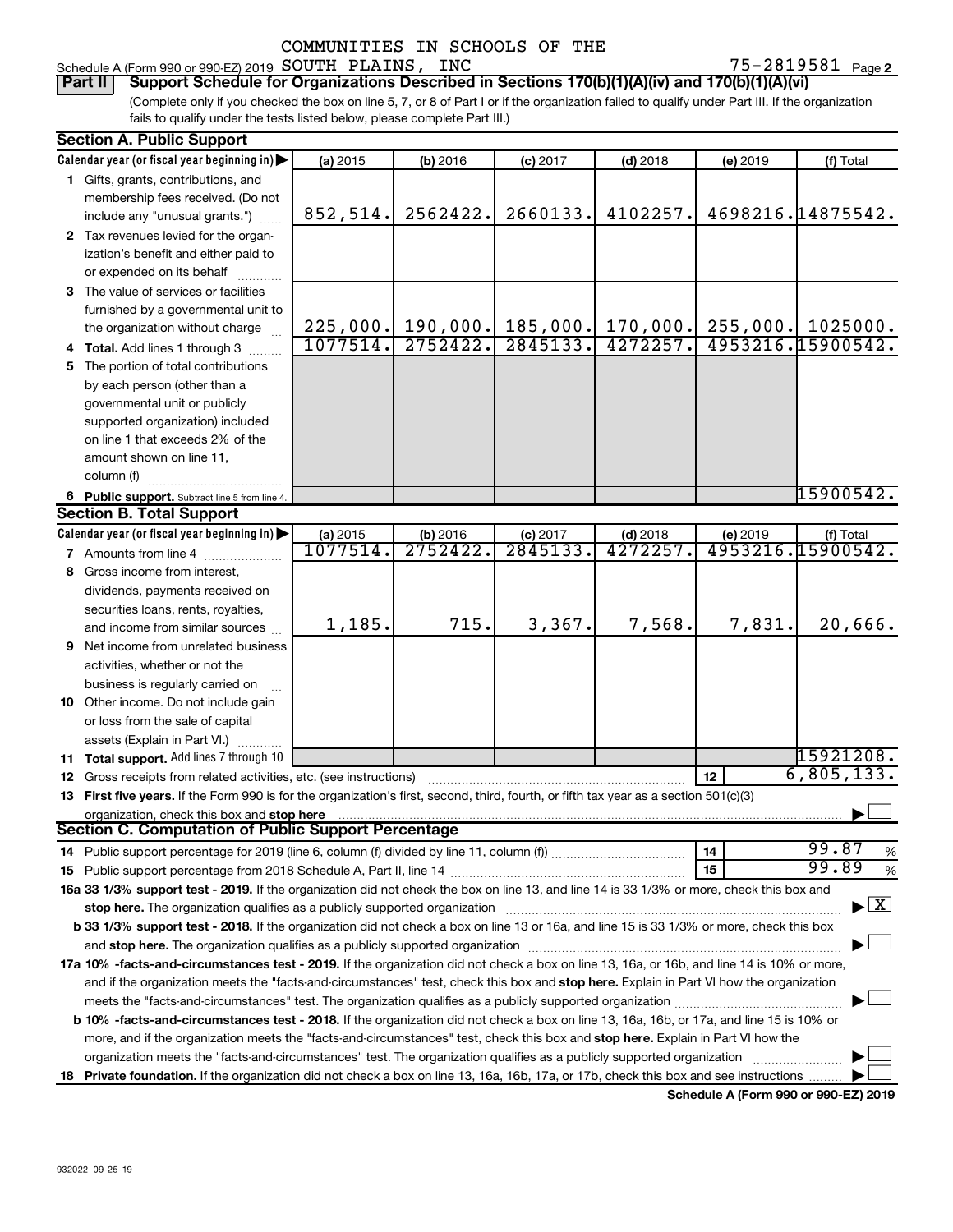### **Part III Support Schedule for Organizations Described in Section 509(a)(2)**

(Complete only if you checked the box on line 10 of Part I or if the organization failed to qualify under Part II. If the organization fails to qualify under the tests listed below, please complete Part II.)

| <b>Section A. Public Support</b>                                                                                                                                                                                                                                                                                                     |          |          |          |            |          |           |
|--------------------------------------------------------------------------------------------------------------------------------------------------------------------------------------------------------------------------------------------------------------------------------------------------------------------------------------|----------|----------|----------|------------|----------|-----------|
| Calendar year (or fiscal year beginning in)                                                                                                                                                                                                                                                                                          | (a) 2015 | (b) 2016 | (c) 2017 | $(d)$ 2018 | (e) 2019 | (f) Total |
| 1 Gifts, grants, contributions, and                                                                                                                                                                                                                                                                                                  |          |          |          |            |          |           |
| membership fees received. (Do not                                                                                                                                                                                                                                                                                                    |          |          |          |            |          |           |
| include any "unusual grants.")                                                                                                                                                                                                                                                                                                       |          |          |          |            |          |           |
| <b>2</b> Gross receipts from admissions,                                                                                                                                                                                                                                                                                             |          |          |          |            |          |           |
| merchandise sold or services per-                                                                                                                                                                                                                                                                                                    |          |          |          |            |          |           |
| formed, or facilities furnished in<br>any activity that is related to the                                                                                                                                                                                                                                                            |          |          |          |            |          |           |
| organization's tax-exempt purpose                                                                                                                                                                                                                                                                                                    |          |          |          |            |          |           |
| 3 Gross receipts from activities that                                                                                                                                                                                                                                                                                                |          |          |          |            |          |           |
| are not an unrelated trade or bus-                                                                                                                                                                                                                                                                                                   |          |          |          |            |          |           |
| iness under section 513                                                                                                                                                                                                                                                                                                              |          |          |          |            |          |           |
| 4 Tax revenues levied for the organ-                                                                                                                                                                                                                                                                                                 |          |          |          |            |          |           |
| ization's benefit and either paid to                                                                                                                                                                                                                                                                                                 |          |          |          |            |          |           |
| or expended on its behalf<br>.                                                                                                                                                                                                                                                                                                       |          |          |          |            |          |           |
| 5 The value of services or facilities                                                                                                                                                                                                                                                                                                |          |          |          |            |          |           |
| furnished by a governmental unit to                                                                                                                                                                                                                                                                                                  |          |          |          |            |          |           |
| the organization without charge                                                                                                                                                                                                                                                                                                      |          |          |          |            |          |           |
| <b>6 Total.</b> Add lines 1 through 5                                                                                                                                                                                                                                                                                                |          |          |          |            |          |           |
| 7a Amounts included on lines 1, 2, and                                                                                                                                                                                                                                                                                               |          |          |          |            |          |           |
| 3 received from disqualified persons                                                                                                                                                                                                                                                                                                 |          |          |          |            |          |           |
| <b>b</b> Amounts included on lines 2 and 3 received                                                                                                                                                                                                                                                                                  |          |          |          |            |          |           |
| from other than disqualified persons that                                                                                                                                                                                                                                                                                            |          |          |          |            |          |           |
| exceed the greater of \$5,000 or 1% of the<br>amount on line 13 for the year                                                                                                                                                                                                                                                         |          |          |          |            |          |           |
| c Add lines 7a and 7b                                                                                                                                                                                                                                                                                                                |          |          |          |            |          |           |
| 8 Public support. (Subtract line 7c from line 6.)                                                                                                                                                                                                                                                                                    |          |          |          |            |          |           |
| <b>Section B. Total Support</b>                                                                                                                                                                                                                                                                                                      |          |          |          |            |          |           |
| Calendar year (or fiscal year beginning in)                                                                                                                                                                                                                                                                                          | (a) 2015 | (b) 2016 | (c) 2017 | $(d)$ 2018 | (e) 2019 | (f) Total |
| <b>9</b> Amounts from line 6                                                                                                                                                                                                                                                                                                         |          |          |          |            |          |           |
| <b>10a</b> Gross income from interest,                                                                                                                                                                                                                                                                                               |          |          |          |            |          |           |
| dividends, payments received on                                                                                                                                                                                                                                                                                                      |          |          |          |            |          |           |
| securities loans, rents, royalties,<br>and income from similar sources                                                                                                                                                                                                                                                               |          |          |          |            |          |           |
| <b>b</b> Unrelated business taxable income                                                                                                                                                                                                                                                                                           |          |          |          |            |          |           |
| (less section 511 taxes) from businesses                                                                                                                                                                                                                                                                                             |          |          |          |            |          |           |
| acquired after June 30, 1975                                                                                                                                                                                                                                                                                                         |          |          |          |            |          |           |
|                                                                                                                                                                                                                                                                                                                                      |          |          |          |            |          |           |
| c Add lines 10a and 10b<br><b>11</b> Net income from unrelated business                                                                                                                                                                                                                                                              |          |          |          |            |          |           |
| activities not included in line 10b.                                                                                                                                                                                                                                                                                                 |          |          |          |            |          |           |
| whether or not the business is                                                                                                                                                                                                                                                                                                       |          |          |          |            |          |           |
| regularly carried on<br>12 Other income. Do not include gain                                                                                                                                                                                                                                                                         |          |          |          |            |          |           |
| or loss from the sale of capital                                                                                                                                                                                                                                                                                                     |          |          |          |            |          |           |
| assets (Explain in Part VI.)                                                                                                                                                                                                                                                                                                         |          |          |          |            |          |           |
| <b>13</b> Total support. (Add lines 9, 10c, 11, and 12.)                                                                                                                                                                                                                                                                             |          |          |          |            |          |           |
| 14 First five years. If the Form 990 is for the organization's first, second, third, fourth, or fifth tax year as a section 501(c)(3) organization,                                                                                                                                                                                  |          |          |          |            |          |           |
| check this box and stop here <b>construction and construction</b> and stop here <b>constructed</b> and stop here <b>constructed</b> and stop here <b>constructed</b> and <b>construction</b> and <b>construction</b> and <b>construction</b> and <b>construction</b> a<br><b>Section C. Computation of Public Support Percentage</b> |          |          |          |            |          |           |
|                                                                                                                                                                                                                                                                                                                                      |          |          |          |            |          |           |
| 15 Public support percentage for 2019 (line 8, column (f), divided by line 13, column (f) <i>manumeronominium</i>                                                                                                                                                                                                                    |          |          |          |            | 15       | %         |
| 16 Public support percentage from 2018 Schedule A, Part III, line 15                                                                                                                                                                                                                                                                 |          |          |          |            | 16       | %         |
| Section D. Computation of Investment Income Percentage                                                                                                                                                                                                                                                                               |          |          |          |            |          |           |
| 17 Investment income percentage for 2019 (line 10c, column (f), divided by line 13, column (f))                                                                                                                                                                                                                                      |          |          |          |            | 17       | %         |
| 18 Investment income percentage from 2018 Schedule A, Part III, line 17                                                                                                                                                                                                                                                              |          |          |          |            | 18       | %         |
| 19a 33 1/3% support tests - 2019. If the organization did not check the box on line 14, and line 15 is more than 33 1/3%, and line 17 is not                                                                                                                                                                                         |          |          |          |            |          |           |
| more than 33 1/3%, check this box and stop here. The organization qualifies as a publicly supported organization                                                                                                                                                                                                                     |          |          |          |            |          |           |
| b 33 1/3% support tests - 2018. If the organization did not check a box on line 14 or line 19a, and line 16 is more than 33 1/3%, and                                                                                                                                                                                                |          |          |          |            |          |           |
| line 18 is not more than 33 1/3%, check this box and stop here. The organization qualifies as a publicly supported organization                                                                                                                                                                                                      |          |          |          |            |          |           |
|                                                                                                                                                                                                                                                                                                                                      |          |          |          |            |          |           |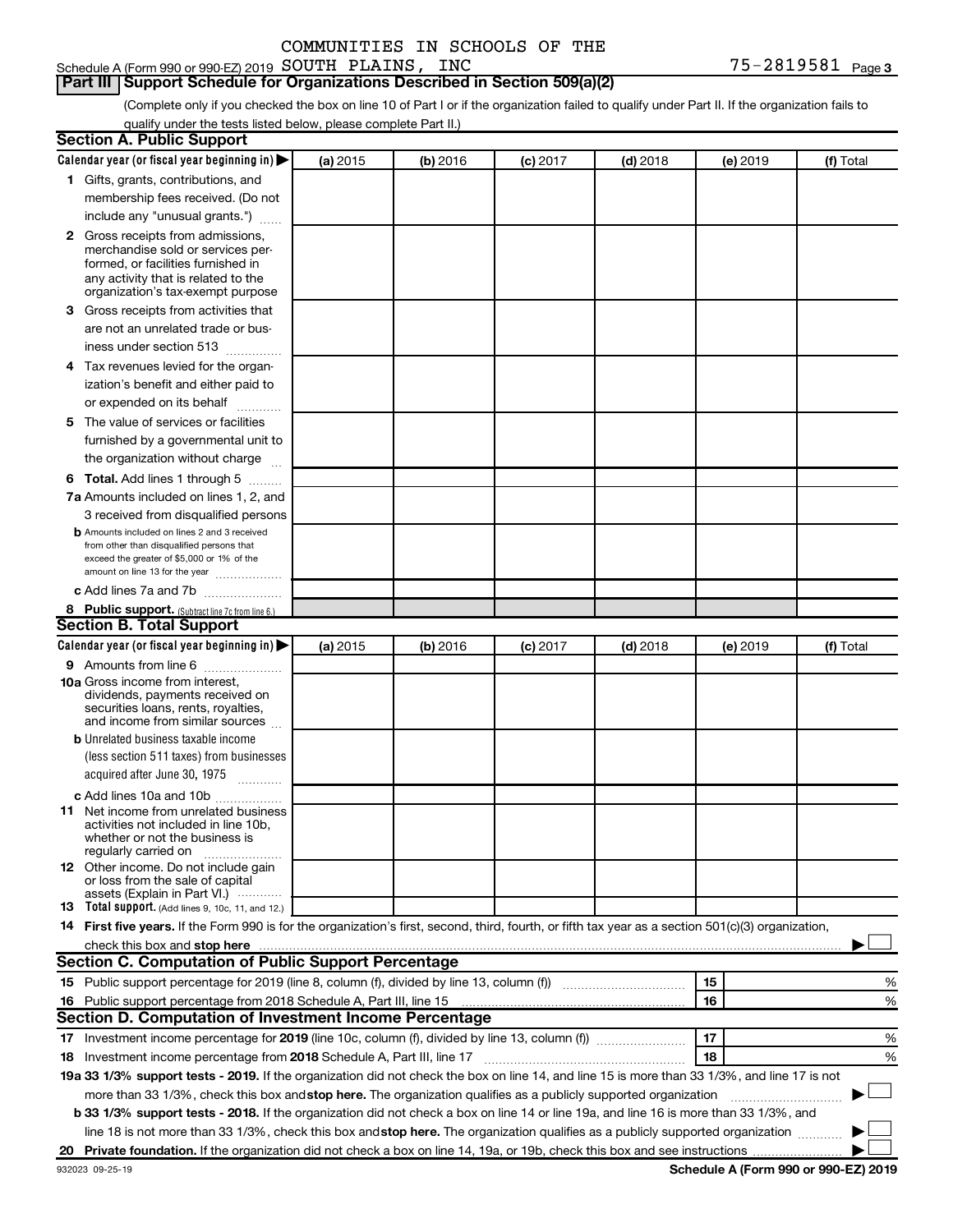#### 75-2819581 <sub>Page 4</sub> Schedule A (Form 990 or 990-EZ) 2019 Page SOUTH PLAINS, INC 75-2819581

## **Part IV Supporting Organizations**

(Complete only if you checked a box in line 12 on Part I. If you checked 12a of Part I, complete Sections A and B. If you checked 12b of Part I, complete Sections A and C. If you checked 12c of Part I, complete Sections A, D, and E. If you checked 12d of Part I, complete Sections A and D, and complete Part V.)

### **Section A. All Supporting Organizations**

- **1** Are all of the organization's supported organizations listed by name in the organization's governing documents? If "No," describe in Part VI how the supported organizations are designated. If designated by *class or purpose, describe the designation. If historic and continuing relationship, explain.*
- **2** Did the organization have any supported organization that does not have an IRS determination of status under section 509(a)(1) or (2)? If "Yes," explain in Part **VI** how the organization determined that the supported *organization was described in section 509(a)(1) or (2).*
- **3a** Did the organization have a supported organization described in section 501(c)(4), (5), or (6)? If "Yes," answer *(b) and (c) below.*
- **b** Did the organization confirm that each supported organization qualified under section 501(c)(4), (5), or (6) and satisfied the public support tests under section 509(a)(2)? If "Yes," describe in Part VI when and how the *organization made the determination.*
- **c** Did the organization ensure that all support to such organizations was used exclusively for section 170(c)(2)(B) purposes? If "Yes," explain in Part VI what controls the organization put in place to ensure such use.
- **4 a** *If* Was any supported organization not organized in the United States ("foreign supported organization")? *"Yes," and if you checked 12a or 12b in Part I, answer (b) and (c) below.*
- **b** Did the organization have ultimate control and discretion in deciding whether to make grants to the foreign supported organization? If "Yes," describe in Part VI how the organization had such control and discretion *despite being controlled or supervised by or in connection with its supported organizations.*
- **c** Did the organization support any foreign supported organization that does not have an IRS determination under sections 501(c)(3) and 509(a)(1) or (2)? If "Yes," explain in Part VI what controls the organization used *to ensure that all support to the foreign supported organization was used exclusively for section 170(c)(2)(B) purposes.*
- **5a** Did the organization add, substitute, or remove any supported organizations during the tax year? If "Yes," answer (b) and (c) below (if applicable). Also, provide detail in **Part VI,** including (i) the names and EIN *numbers of the supported organizations added, substituted, or removed; (ii) the reasons for each such action; (iii) the authority under the organization's organizing document authorizing such action; and (iv) how the action was accomplished (such as by amendment to the organizing document).*
- **b** Type I or Type II only. Was any added or substituted supported organization part of a class already designated in the organization's organizing document?
- **c Substitutions only.**  Was the substitution the result of an event beyond the organization's control?
- **6** Did the organization provide support (whether in the form of grants or the provision of services or facilities) to **Part VI.** support or benefit one or more of the filing organization's supported organizations? If "Yes," provide detail in anyone other than (i) its supported organizations, (ii) individuals that are part of the charitable class benefited by one or more of its supported organizations, or (iii) other supporting organizations that also
- **7** Did the organization provide a grant, loan, compensation, or other similar payment to a substantial contributor regard to a substantial contributor? If "Yes," complete Part I of Schedule L (Form 990 or 990-EZ). (as defined in section 4958(c)(3)(C)), a family member of a substantial contributor, or a 35% controlled entity with
- **8** Did the organization make a loan to a disqualified person (as defined in section 4958) not described in line 7? *If "Yes," complete Part I of Schedule L (Form 990 or 990-EZ).*
- **9 a** Was the organization controlled directly or indirectly at any time during the tax year by one or more in section 509(a)(1) or (2))? If "Yes," provide detail in **Part VI.** disqualified persons as defined in section 4946 (other than foundation managers and organizations described
- **b** Did one or more disqualified persons (as defined in line 9a) hold a controlling interest in any entity in which the supporting organization had an interest? If "Yes," provide detail in Part VI.
- **c** Did a disqualified person (as defined in line 9a) have an ownership interest in, or derive any personal benefit from, assets in which the supporting organization also had an interest? If "Yes," provide detail in Part VI.
- **10 a** Was the organization subject to the excess business holdings rules of section 4943 because of section supporting organizations)? If "Yes," answer 10b below. 4943(f) (regarding certain Type II supporting organizations, and all Type III non-functionally integrated
- **b** Did the organization have any excess business holdings in the tax year? (Use Schedule C, Form 4720, to *determine whether the organization had excess business holdings.)*

**Yes No 1 2 3a 3b 3c 4a 4b 4c 5a 5b 5c 6 7 8 9a 9b 9c 10a 10b**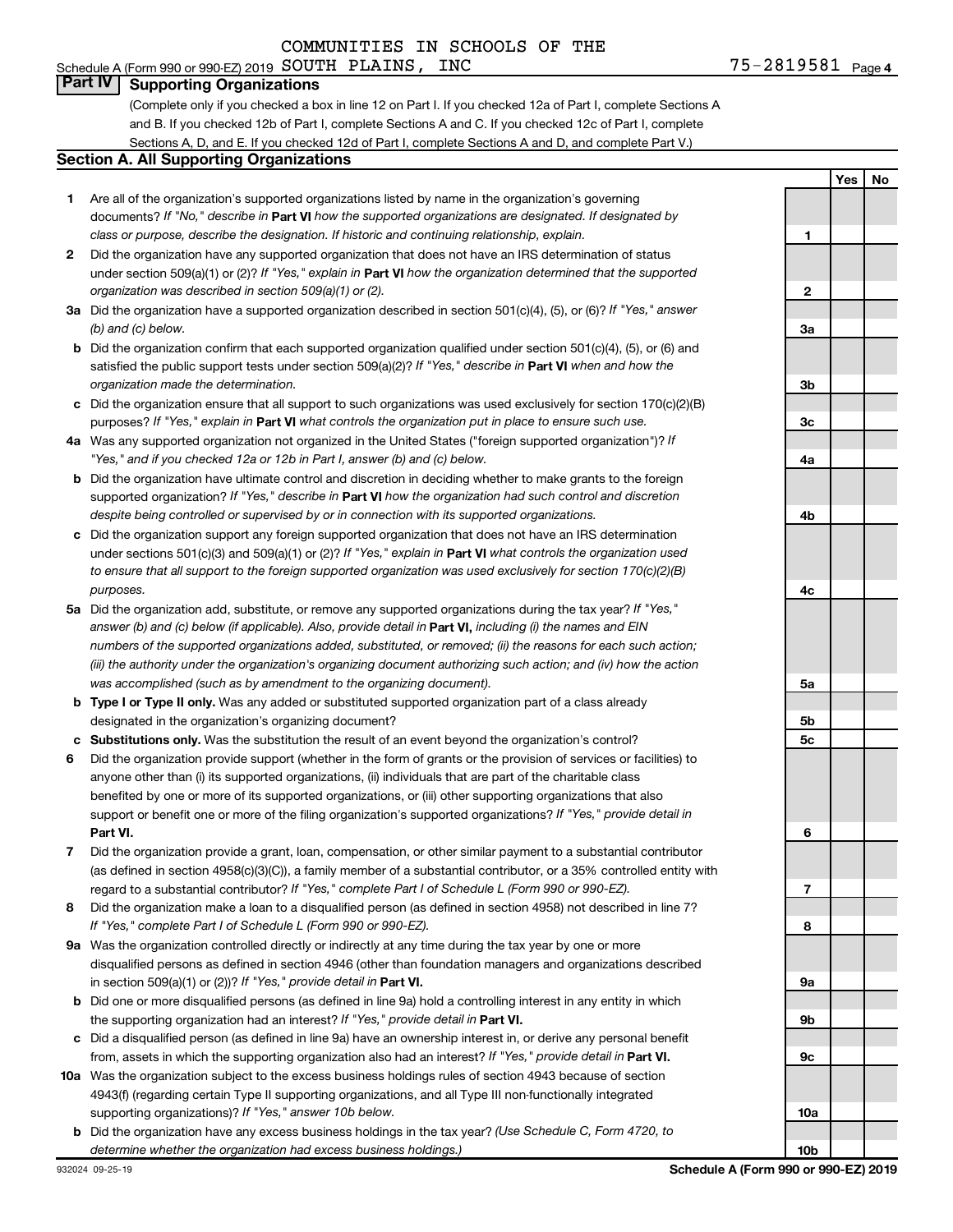75-2819581 Page 5 Schedule A (Form 990 or 990-EZ) 2019 SOUTH PLAINS,INC / 5-Z8IY58I Page SOUTH PLAINS, INC<br>
75-2819581

|    | Part IV<br><b>Supporting Organizations (continued)</b>                                                                                                                                                                                 |                 |            |    |
|----|----------------------------------------------------------------------------------------------------------------------------------------------------------------------------------------------------------------------------------------|-----------------|------------|----|
|    |                                                                                                                                                                                                                                        |                 | Yes        | No |
| 11 | Has the organization accepted a gift or contribution from any of the following persons?                                                                                                                                                |                 |            |    |
|    | a A person who directly or indirectly controls, either alone or together with persons described in (b) and (c)                                                                                                                         |                 |            |    |
|    | below, the governing body of a supported organization?                                                                                                                                                                                 | 11a             |            |    |
|    | <b>b</b> A family member of a person described in (a) above?                                                                                                                                                                           | 11 <sub>b</sub> |            |    |
|    | c A 35% controlled entity of a person described in (a) or (b) above? If "Yes" to a, b, or c, provide detail in Part VI.                                                                                                                | 11c             |            |    |
|    | <b>Section B. Type I Supporting Organizations</b>                                                                                                                                                                                      |                 |            |    |
|    |                                                                                                                                                                                                                                        |                 | Yes        | No |
| 1. | Did the directors, trustees, or membership of one or more supported organizations have the power to                                                                                                                                    |                 |            |    |
|    | regularly appoint or elect at least a majority of the organization's directors or trustees at all times during the                                                                                                                     |                 |            |    |
|    | tax year? If "No," describe in Part VI how the supported organization(s) effectively operated, supervised, or                                                                                                                          |                 |            |    |
|    | controlled the organization's activities. If the organization had more than one supported organization,                                                                                                                                |                 |            |    |
|    | describe how the powers to appoint and/or remove directors or trustees were allocated among the supported                                                                                                                              |                 |            |    |
|    | organizations and what conditions or restrictions, if any, applied to such powers during the tax year.                                                                                                                                 | 1               |            |    |
| 2  | Did the organization operate for the benefit of any supported organization other than the supported                                                                                                                                    |                 |            |    |
|    | organization(s) that operated, supervised, or controlled the supporting organization? If "Yes," explain in                                                                                                                             |                 |            |    |
|    | Part VI how providing such benefit carried out the purposes of the supported organization(s) that operated,                                                                                                                            |                 |            |    |
|    | supervised, or controlled the supporting organization.                                                                                                                                                                                 | 2               |            |    |
|    | <b>Section C. Type II Supporting Organizations</b>                                                                                                                                                                                     |                 |            |    |
|    |                                                                                                                                                                                                                                        |                 | <b>Yes</b> | No |
| 1. | Were a majority of the organization's directors or trustees during the tax year also a majority of the directors                                                                                                                       |                 |            |    |
|    | or trustees of each of the organization's supported organization(s)? If "No," describe in Part VI how control                                                                                                                          |                 |            |    |
|    | or management of the supporting organization was vested in the same persons that controlled or managed                                                                                                                                 |                 |            |    |
|    | the supported organization(s).                                                                                                                                                                                                         | 1               |            |    |
|    | <b>Section D. All Type III Supporting Organizations</b>                                                                                                                                                                                |                 |            |    |
|    |                                                                                                                                                                                                                                        |                 | Yes        | No |
| 1  | Did the organization provide to each of its supported organizations, by the last day of the fifth month of the                                                                                                                         |                 |            |    |
|    | organization's tax year, (i) a written notice describing the type and amount of support provided during the prior tax                                                                                                                  |                 |            |    |
|    | year, (ii) a copy of the Form 990 that was most recently filed as of the date of notification, and (iii) copies of the                                                                                                                 |                 |            |    |
|    | organization's governing documents in effect on the date of notification, to the extent not previously provided?                                                                                                                       | 1               |            |    |
| 2  |                                                                                                                                                                                                                                        |                 |            |    |
|    | Were any of the organization's officers, directors, or trustees either (i) appointed or elected by the supported<br>organization(s) or (ii) serving on the governing body of a supported organization? If "No," explain in Part VI how |                 |            |    |
|    |                                                                                                                                                                                                                                        | $\mathbf{2}$    |            |    |
|    | the organization maintained a close and continuous working relationship with the supported organization(s).                                                                                                                            |                 |            |    |
| 3  | By reason of the relationship described in (2), did the organization's supported organizations have a                                                                                                                                  |                 |            |    |
|    | significant voice in the organization's investment policies and in directing the use of the organization's<br>income or assets at all times during the tax year? If "Yes," describe in Part VI the role the organization's             |                 |            |    |
|    | supported organizations played in this regard.                                                                                                                                                                                         |                 |            |    |
|    | Section E. Type III Functionally Integrated Supporting Organizations                                                                                                                                                                   | 3               |            |    |
| 1  | Check the box next to the method that the organization used to satisfy the Integral Part Test during the yealsee instructions).                                                                                                        |                 |            |    |
| а  | The organization satisfied the Activities Test. Complete line 2 below.                                                                                                                                                                 |                 |            |    |
| b  | The organization is the parent of each of its supported organizations. Complete line 3 below.                                                                                                                                          |                 |            |    |
| с  | The organization supported a governmental entity. Describe in Part VI how you supported a government entity (see instructions).                                                                                                        |                 |            |    |
| 2  | Activities Test. Answer (a) and (b) below.                                                                                                                                                                                             |                 | Yes        | No |
| а  | Did substantially all of the organization's activities during the tax year directly further the exempt purposes of                                                                                                                     |                 |            |    |
|    | the supported organization(s) to which the organization was responsive? If "Yes," then in Part VI identify                                                                                                                             |                 |            |    |
|    | those supported organizations and explain how these activities directly furthered their exempt purposes,                                                                                                                               |                 |            |    |
|    | how the organization was responsive to those supported organizations, and how the organization determined                                                                                                                              |                 |            |    |
|    | that these activities constituted substantially all of its activities.                                                                                                                                                                 | 2a              |            |    |
| b  | Did the activities described in (a) constitute activities that, but for the organization's involvement, one or more                                                                                                                    |                 |            |    |
|    | of the organization's supported organization(s) would have been engaged in? If "Yes," explain in Part VI the                                                                                                                           |                 |            |    |
|    | reasons for the organization's position that its supported organization(s) would have engaged in these                                                                                                                                 |                 |            |    |
|    | activities but for the organization's involvement.                                                                                                                                                                                     | 2b              |            |    |
| 3  | Parent of Supported Organizations. Answer (a) and (b) below.                                                                                                                                                                           |                 |            |    |
|    | Did the organization have the power to regularly appoint or elect a majority of the officers, directors, or                                                                                                                            |                 |            |    |
| а  | trustees of each of the supported organizations? Provide details in Part VI.                                                                                                                                                           | За              |            |    |
|    | <b>b</b> Did the organization exercise a substantial degree of direction over the policies, programs, and activities of each                                                                                                           |                 |            |    |
|    | of its supported organizations? If "Yes," describe in Part VI the role played by the organization in this regard.                                                                                                                      | 3b              |            |    |
|    |                                                                                                                                                                                                                                        |                 |            |    |

**Schedule A (Form 990 or 990-EZ) 2019**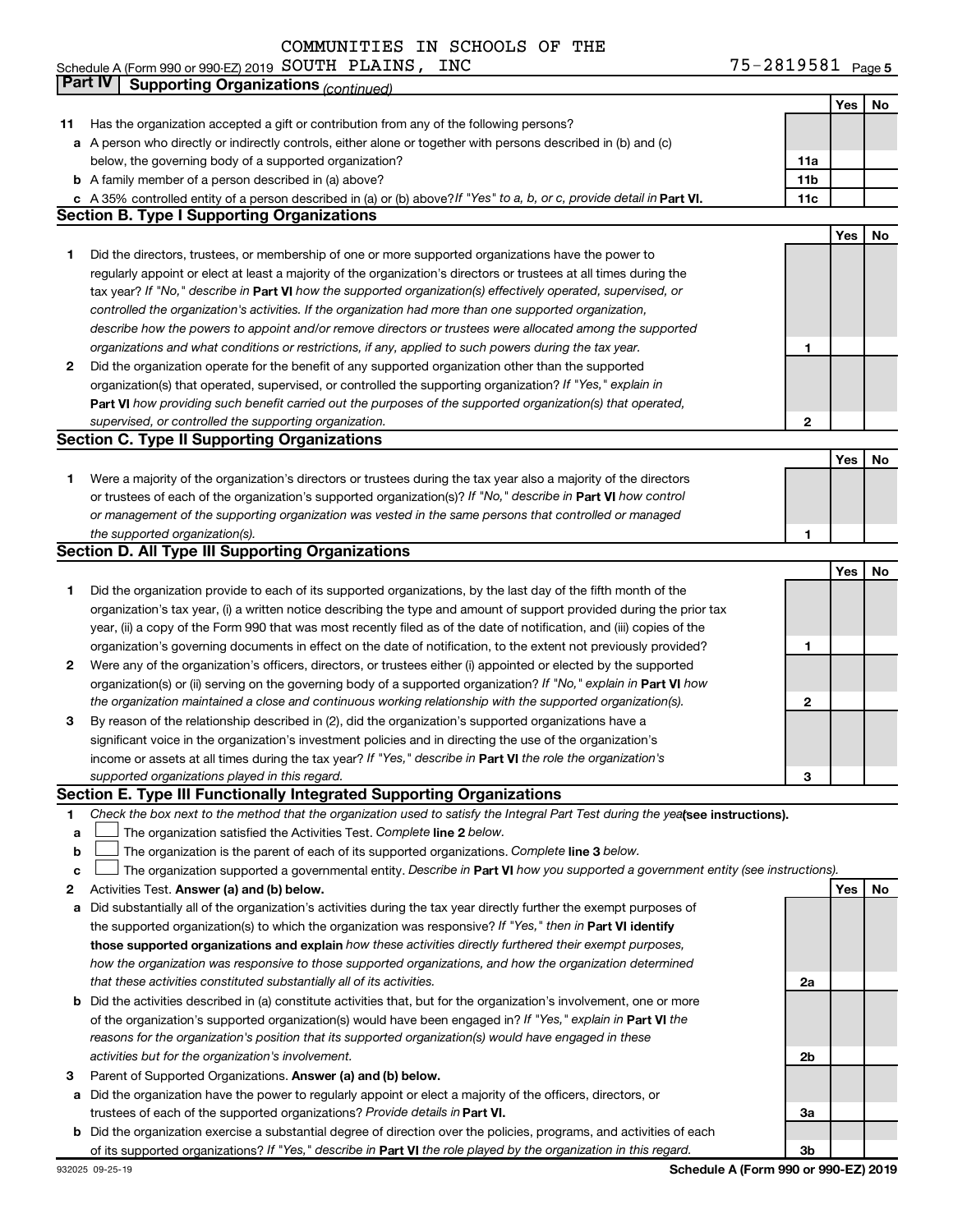#### **1 Lett** Check here if the organization satisfied the Integral Part Test as a qualifying trust on Nov. 20, 1970 (explain in Part VI). See instructions. All **Section A - Adjusted Net Income 1 2 3 4 5 6 7 8 1 2 3 4 5 6 7 Adjusted Net Income** (subtract lines 5, 6, and 7 from line 4) **8 8 Section B - Minimum Asset Amount 1 2 3 4 5 6 7 8 a** Average monthly value of securities **b** Average monthly cash balances **c** Fair market value of other non-exempt-use assets **d Total**  (add lines 1a, 1b, and 1c) **e Discount** claimed for blockage or other **1a 1b 1c 1d 2 3 4 5 6 7 8** factors (explain in detail in Part VI): **Minimum Asset Amount**  (add line 7 to line 6) **Section C - Distributable Amount 1 2 3 4 5 6 1 2 3 4 5 6** Distributable Amount. Subtract line 5 from line 4, unless subject to other Type III non-functionally integrated supporting organizations must complete Sections A through E. (B) Current Year<br>(optional) (A) Prior Year Net short-term capital gain Recoveries of prior-year distributions Other gross income (see instructions) Add lines 1 through 3. Depreciation and depletion Portion of operating expenses paid or incurred for production or collection of gross income or for management, conservation, or maintenance of property held for production of income (see instructions) Other expenses (see instructions) (B) Current Year  $(A)$  Prior Year  $\left\{\n\begin{array}{ccc}\n\end{array}\n\right\}$  (optional) Aggregate fair market value of all non-exempt-use assets (see instructions for short tax year or assets held for part of year): Acquisition indebtedness applicable to non-exempt-use assets Subtract line 2 from line 1d. Cash deemed held for exempt use. Enter 1-1/2% of line 3 (for greater amount, see instructions). Net value of non-exempt-use assets (subtract line 4 from line 3) Multiply line 5 by .035. Recoveries of prior-year distributions Current Year Adjusted net income for prior year (from Section A, line 8, Column A) Enter 85% of line 1. Minimum asset amount for prior year (from Section B, line 8, Column A) Enter greater of line 2 or line 3. Income tax imposed in prior year emergency temporary reduction (see instructions). **Part V Type III Non-Functionally Integrated 509(a)(3) Supporting Organizations**   $\Box$

**7** Check here if the current year is the organization's first as a non-functionally integrated Type III supporting organization (see † instructions).

**Schedule A (Form 990 or 990-EZ) 2019**

## Schedule A (Form 990 or 990-EZ) 2019 Page SOUTH PLAINS, INC 75-2819581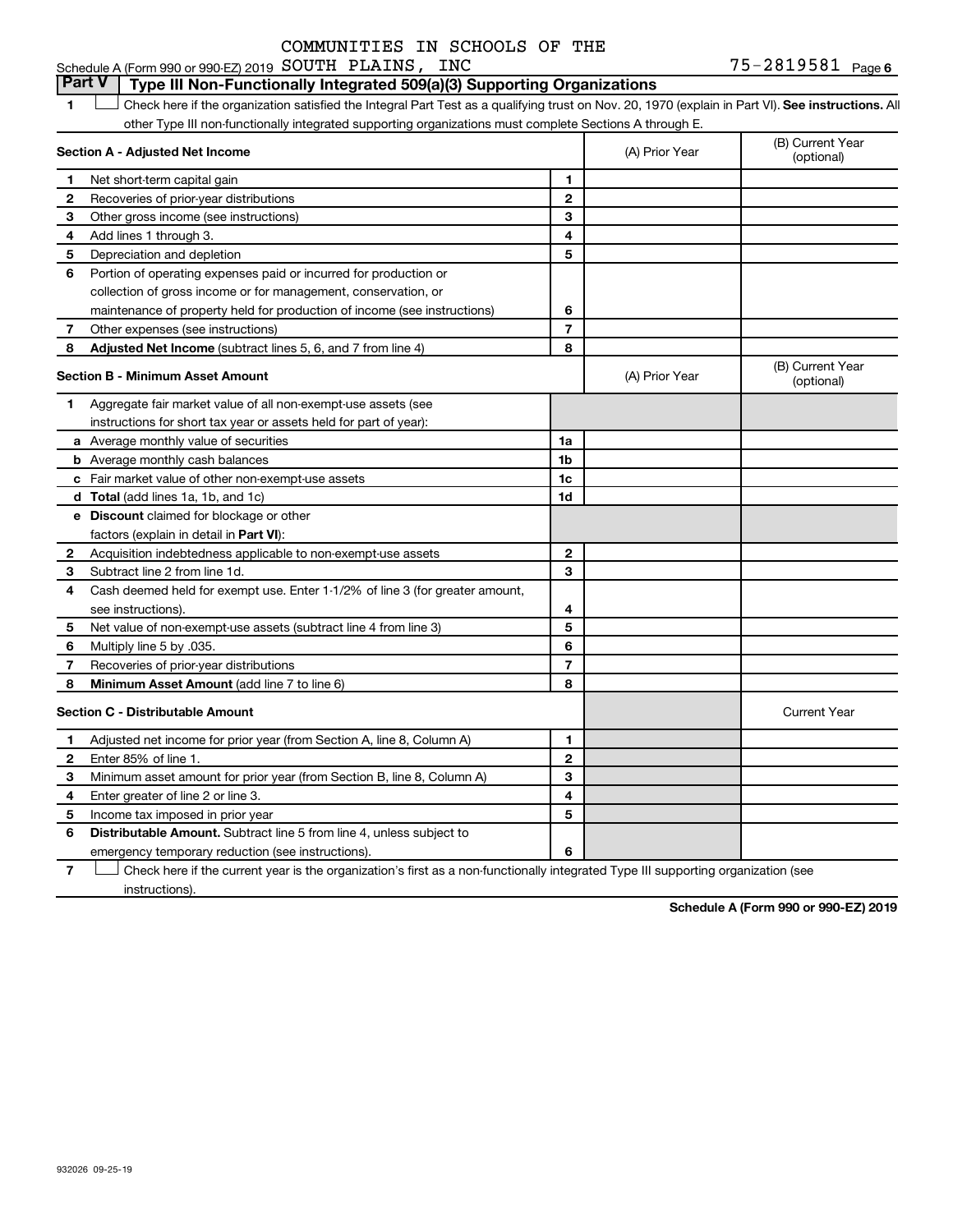| <b>Part V</b> | Type III Non-Functionally Integrated 509(a)(3) Supporting Organizations (continued)        |                                               |                                                         |                     |
|---------------|--------------------------------------------------------------------------------------------|-----------------------------------------------|---------------------------------------------------------|---------------------|
|               | <b>Section D - Distributions</b>                                                           |                                               |                                                         | <b>Current Year</b> |
| 1.            | Amounts paid to supported organizations to accomplish exempt purposes                      |                                               |                                                         |                     |
| 2             | Amounts paid to perform activity that directly furthers exempt purposes of supported       |                                               |                                                         |                     |
|               | organizations, in excess of income from activity                                           |                                               |                                                         |                     |
| 3             | Administrative expenses paid to accomplish exempt purposes of supported organizations      |                                               |                                                         |                     |
| 4             | Amounts paid to acquire exempt-use assets                                                  |                                               |                                                         |                     |
| 5             | Qualified set-aside amounts (prior IRS approval required)                                  |                                               |                                                         |                     |
| 6             | Other distributions (describe in Part VI). See instructions.                               |                                               |                                                         |                     |
| 7             | <b>Total annual distributions.</b> Add lines 1 through 6.                                  |                                               |                                                         |                     |
| 8             | Distributions to attentive supported organizations to which the organization is responsive |                                               |                                                         |                     |
|               | (provide details in Part VI). See instructions.                                            |                                               |                                                         |                     |
| 9             | Distributable amount for 2019 from Section C, line 6                                       |                                               |                                                         |                     |
| 10            | Line 8 amount divided by line 9 amount                                                     | (i)                                           |                                                         |                     |
|               | <b>Section E - Distribution Allocations (see instructions)</b>                             | (ii)<br><b>Underdistributions</b><br>Pre-2019 | (iii)<br><b>Distributable</b><br><b>Amount for 2019</b> |                     |
| 1             | Distributable amount for 2019 from Section C, line 6                                       |                                               |                                                         |                     |
| 2             | Underdistributions, if any, for years prior to 2019 (reason-                               |                                               |                                                         |                     |
|               | able cause required- explain in <b>Part VI</b> ). See instructions.                        |                                               |                                                         |                     |
| 3             | Excess distributions carryover, if any, to 2019                                            |                                               |                                                         |                     |
|               | <b>a</b> From 2014                                                                         |                                               |                                                         |                     |
|               | <b>b</b> From 2015                                                                         |                                               |                                                         |                     |
|               | c From 2016                                                                                |                                               |                                                         |                     |
|               | d From 2017                                                                                |                                               |                                                         |                     |
|               | e From 2018                                                                                |                                               |                                                         |                     |
|               | f Total of lines 3a through e                                                              |                                               |                                                         |                     |
|               | g Applied to underdistributions of prior years                                             |                                               |                                                         |                     |
|               | <b>h</b> Applied to 2019 distributable amount                                              |                                               |                                                         |                     |
|               | i Carryover from 2014 not applied (see instructions)                                       |                                               |                                                         |                     |
|               | Remainder. Subtract lines 3g, 3h, and 3i from 3f.                                          |                                               |                                                         |                     |
| 4             | Distributions for 2019 from Section D,                                                     |                                               |                                                         |                     |
|               | \$<br>$line 7$ :                                                                           |                                               |                                                         |                     |
|               | a Applied to underdistributions of prior years                                             |                                               |                                                         |                     |
|               | <b>b</b> Applied to 2019 distributable amount                                              |                                               |                                                         |                     |
|               | <b>c</b> Remainder. Subtract lines 4a and 4b from 4.                                       |                                               |                                                         |                     |
| 5             | Remaining underdistributions for years prior to 2019, if                                   |                                               |                                                         |                     |
|               | any. Subtract lines 3g and 4a from line 2. For result greater                              |                                               |                                                         |                     |
|               | than zero, explain in Part VI. See instructions.                                           |                                               |                                                         |                     |
| 6             | Remaining underdistributions for 2019. Subtract lines 3h                                   |                                               |                                                         |                     |
|               | and 4b from line 1. For result greater than zero, explain in                               |                                               |                                                         |                     |
|               | <b>Part VI.</b> See instructions.                                                          |                                               |                                                         |                     |
| 7             | Excess distributions carryover to 2020. Add lines 3j                                       |                                               |                                                         |                     |
|               | and 4c.                                                                                    |                                               |                                                         |                     |
| 8             | Breakdown of line 7:                                                                       |                                               |                                                         |                     |
|               | a Excess from 2015                                                                         |                                               |                                                         |                     |
|               | <b>b</b> Excess from 2016                                                                  |                                               |                                                         |                     |
|               | c Excess from 2017                                                                         |                                               |                                                         |                     |
|               | d Excess from 2018                                                                         |                                               |                                                         |                     |
|               | e Excess from 2019                                                                         |                                               |                                                         |                     |

**Schedule A (Form 990 or 990-EZ) 2019**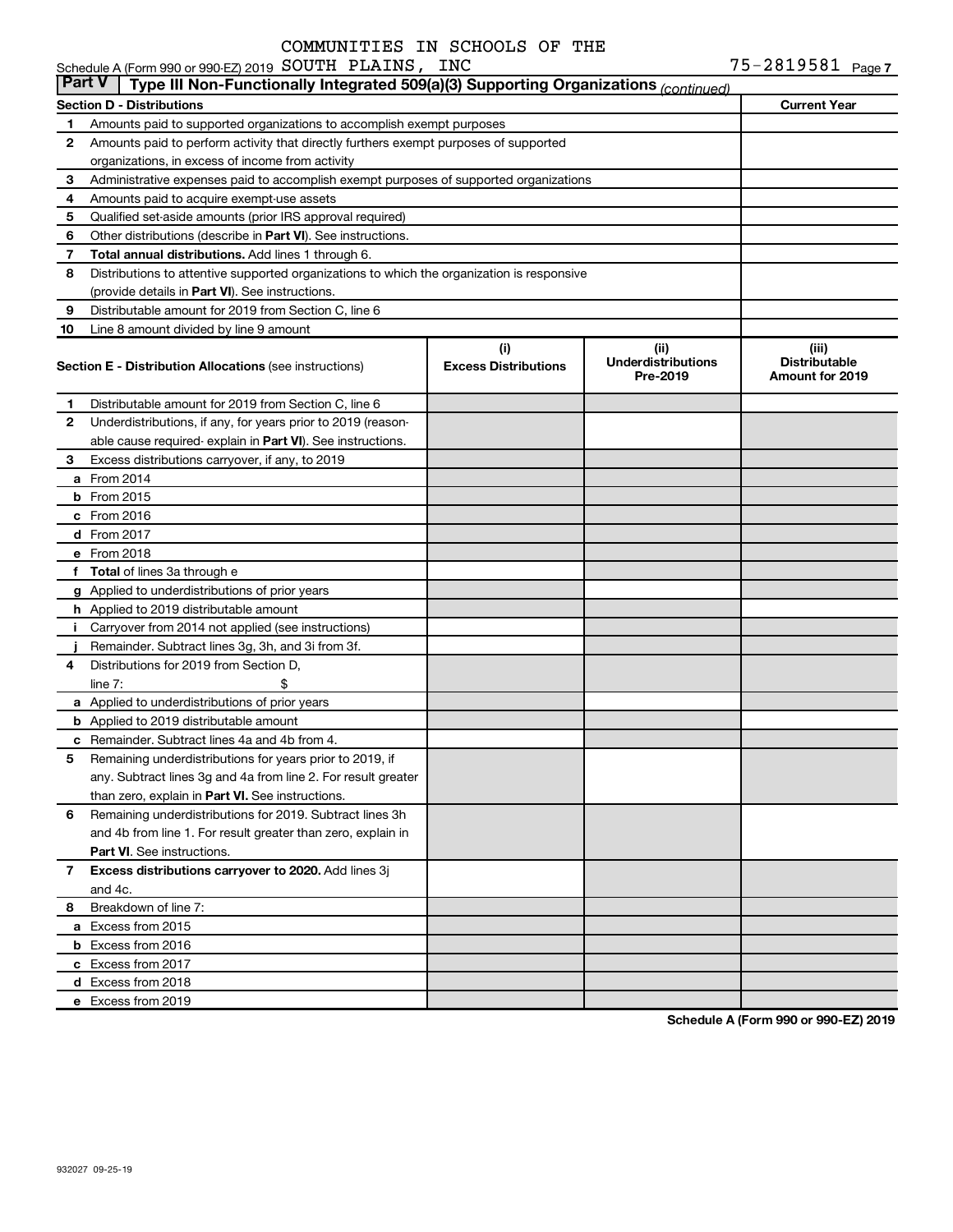|                |                                                                                                                                                                                                                                                                                                                                                                                                                                                                                                                                                                                             |  | COMMUNITIES IN SCHOOLS OF THE |                   |  |
|----------------|---------------------------------------------------------------------------------------------------------------------------------------------------------------------------------------------------------------------------------------------------------------------------------------------------------------------------------------------------------------------------------------------------------------------------------------------------------------------------------------------------------------------------------------------------------------------------------------------|--|-------------------------------|-------------------|--|
|                | Schedule A (Form 990 or 990-EZ) 2019 SOUTH PLAINS, INC                                                                                                                                                                                                                                                                                                                                                                                                                                                                                                                                      |  |                               | 75-2819581 Page 8 |  |
| <b>Part VI</b> | Supplemental Information. Provide the explanations required by Part II, line 10; Part II, line 17a or 17b; Part III, line 12;<br>Part IV, Section A, lines 1, 2, 3b, 3c, 4b, 4c, 5a, 6, 9a, 9b, 9c, 11a, 11b, and 11c; Part IV, Section B, lines 1 and 2; Part IV, Section C,<br>line 1; Part IV, Section D, lines 2 and 3; Part IV, Section E, lines 1c, 2a, 2b, 3a, and 3b; Part V, line 1; Part V, Section B, line 1e; Part V,<br>Section D, lines 5, 6, and 8; and Part V, Section E, lines 2, 5, and 6. Also complete this part for any additional information.<br>(See instructions.) |  |                               |                   |  |
|                |                                                                                                                                                                                                                                                                                                                                                                                                                                                                                                                                                                                             |  |                               |                   |  |
|                |                                                                                                                                                                                                                                                                                                                                                                                                                                                                                                                                                                                             |  |                               |                   |  |
|                |                                                                                                                                                                                                                                                                                                                                                                                                                                                                                                                                                                                             |  |                               |                   |  |
|                |                                                                                                                                                                                                                                                                                                                                                                                                                                                                                                                                                                                             |  |                               |                   |  |
|                |                                                                                                                                                                                                                                                                                                                                                                                                                                                                                                                                                                                             |  |                               |                   |  |
|                |                                                                                                                                                                                                                                                                                                                                                                                                                                                                                                                                                                                             |  |                               |                   |  |
|                |                                                                                                                                                                                                                                                                                                                                                                                                                                                                                                                                                                                             |  |                               |                   |  |
|                |                                                                                                                                                                                                                                                                                                                                                                                                                                                                                                                                                                                             |  |                               |                   |  |
|                |                                                                                                                                                                                                                                                                                                                                                                                                                                                                                                                                                                                             |  |                               |                   |  |
|                |                                                                                                                                                                                                                                                                                                                                                                                                                                                                                                                                                                                             |  |                               |                   |  |
|                |                                                                                                                                                                                                                                                                                                                                                                                                                                                                                                                                                                                             |  |                               |                   |  |
|                |                                                                                                                                                                                                                                                                                                                                                                                                                                                                                                                                                                                             |  |                               |                   |  |
|                |                                                                                                                                                                                                                                                                                                                                                                                                                                                                                                                                                                                             |  |                               |                   |  |
|                |                                                                                                                                                                                                                                                                                                                                                                                                                                                                                                                                                                                             |  |                               |                   |  |
|                |                                                                                                                                                                                                                                                                                                                                                                                                                                                                                                                                                                                             |  |                               |                   |  |
|                |                                                                                                                                                                                                                                                                                                                                                                                                                                                                                                                                                                                             |  |                               |                   |  |
|                |                                                                                                                                                                                                                                                                                                                                                                                                                                                                                                                                                                                             |  |                               |                   |  |
|                |                                                                                                                                                                                                                                                                                                                                                                                                                                                                                                                                                                                             |  |                               |                   |  |
|                |                                                                                                                                                                                                                                                                                                                                                                                                                                                                                                                                                                                             |  |                               |                   |  |
|                |                                                                                                                                                                                                                                                                                                                                                                                                                                                                                                                                                                                             |  |                               |                   |  |
|                |                                                                                                                                                                                                                                                                                                                                                                                                                                                                                                                                                                                             |  |                               |                   |  |
|                |                                                                                                                                                                                                                                                                                                                                                                                                                                                                                                                                                                                             |  |                               |                   |  |
|                |                                                                                                                                                                                                                                                                                                                                                                                                                                                                                                                                                                                             |  |                               |                   |  |
|                |                                                                                                                                                                                                                                                                                                                                                                                                                                                                                                                                                                                             |  |                               |                   |  |
|                |                                                                                                                                                                                                                                                                                                                                                                                                                                                                                                                                                                                             |  |                               |                   |  |
|                |                                                                                                                                                                                                                                                                                                                                                                                                                                                                                                                                                                                             |  |                               |                   |  |
|                |                                                                                                                                                                                                                                                                                                                                                                                                                                                                                                                                                                                             |  |                               |                   |  |
|                |                                                                                                                                                                                                                                                                                                                                                                                                                                                                                                                                                                                             |  |                               |                   |  |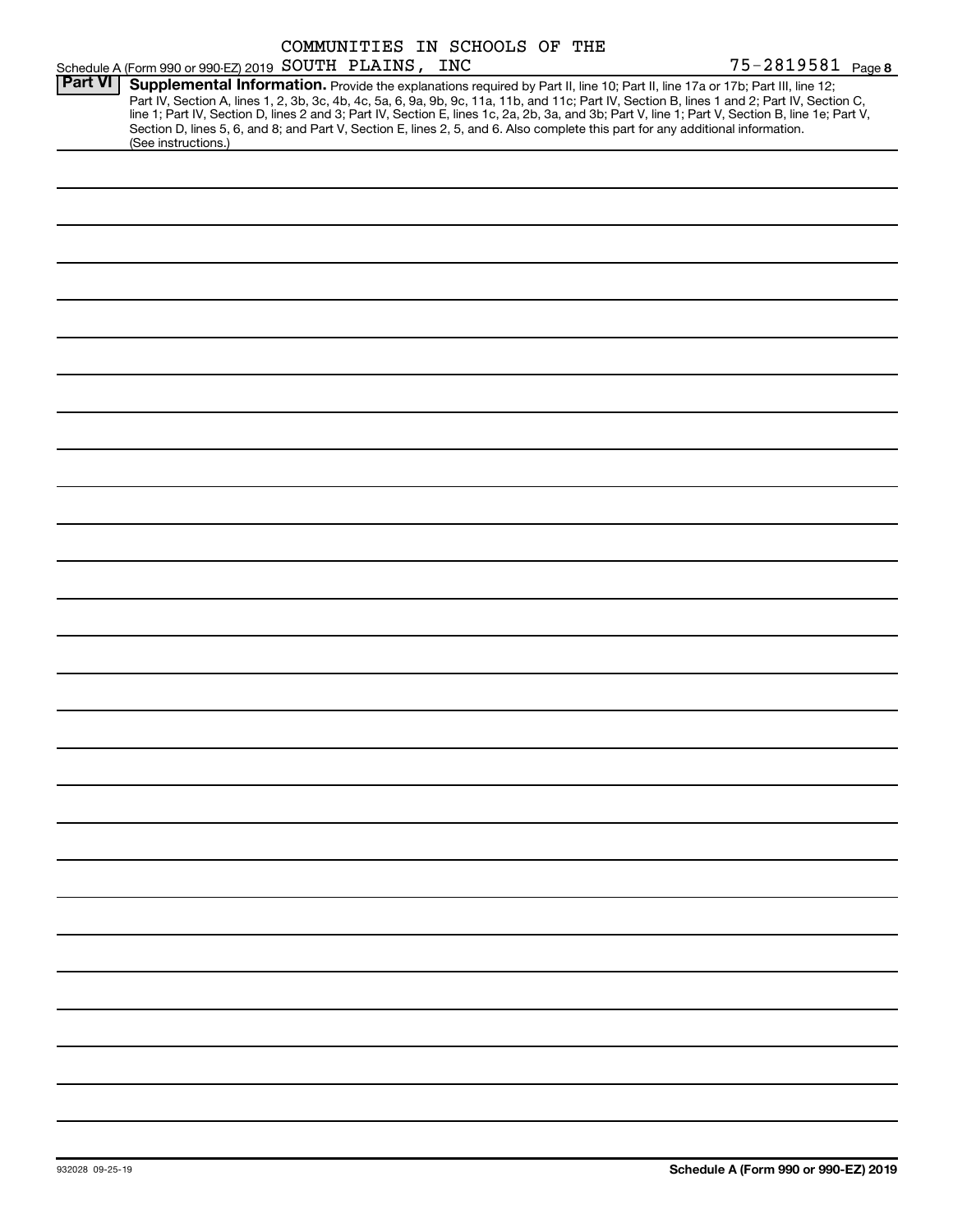| <b>Schedule B</b>  |
|--------------------|
| (Form 990, 990-EZ, |

Department of the Treasury Internal Revenue Service

## **Schedule of Contributors**

**or 990-PF) | Attach to Form 990, Form 990-EZ, or Form 990-PF. | Go to www.irs.gov/Form990 for the latest information.** OMB No. 1545-0047

**2019**

**Employer identification number**

**Organization type** (check one):

SOUTH PLAINS, INC 75-2819581

| Filers of:         | <b>Section:</b>                                                                    |
|--------------------|------------------------------------------------------------------------------------|
| Form 990 or 990-EZ | $\lfloor \underline{X} \rfloor$ 501(c)( 3) (enter number) organization             |
|                    | $4947(a)(1)$ nonexempt charitable trust <b>not</b> treated as a private foundation |
|                    | 527 political organization                                                         |
| Form 990-PF        | 501(c)(3) exempt private foundation                                                |
|                    | 4947(a)(1) nonexempt charitable trust treated as a private foundation              |
|                    | 501(c)(3) taxable private foundation                                               |

Check if your organization is covered by the General Rule or a Special Rule. **Note:**  Only a section 501(c)(7), (8), or (10) organization can check boxes for both the General Rule and a Special Rule. See instructions.

### **General Rule**

 $\Box$ 

For an organization filing Form 990, 990-EZ, or 990-PF that received, during the year, contributions totaling \$5,000 or more (in money or property) from any one contributor. Complete Parts I and II. See instructions for determining a contributor's total contributions.

### **Special Rules**

any one contributor, during the year, total contributions of the greater of (1) \$5,000; or (2) 2% of the amount on (i) Form 990, Part VIII, line 1h;  $\boxed{\text{X}}$  For an organization described in section 501(c)(3) filing Form 990 or 990-EZ that met the 33 1/3% support test of the regulations under sections 509(a)(1) and 170(b)(1)(A)(vi), that checked Schedule A (Form 990 or 990-EZ), Part II, line 13, 16a, or 16b, and that received from or (ii) Form 990-EZ, line 1. Complete Parts I and II.

year, total contributions of more than \$1,000 *exclusively* for religious, charitable, scientific, literary, or educational purposes, or for the For an organization described in section 501(c)(7), (8), or (10) filing Form 990 or 990-EZ that received from any one contributor, during the prevention of cruelty to children or animals. Complete Parts I, II, and III.  $\Box$ 

purpose. Don't complete any of the parts unless the General Rule applies to this organization because it received nonexclusively year, contributions exclusively for religious, charitable, etc., purposes, but no such contributions totaled more than \$1,000. If this box is checked, enter here the total contributions that were received during the year for an exclusively religious, charitable, etc., For an organization described in section 501(c)(7), (8), or (10) filing Form 990 or 990-EZ that received from any one contributor, during the religious, charitable, etc., contributions totaling \$5,000 or more during the year  $\ldots$  $\ldots$  $\ldots$  $\ldots$  $\ldots$  $\ldots$  $\Box$ 

**Caution:**  An organization that isn't covered by the General Rule and/or the Special Rules doesn't file Schedule B (Form 990, 990-EZ, or 990-PF),  **must** but it answer "No" on Part IV, line 2, of its Form 990; or check the box on line H of its Form 990-EZ or on its Form 990-PF, Part I, line 2, to certify that it doesn't meet the filing requirements of Schedule B (Form 990, 990-EZ, or 990-PF).

**For Paperwork Reduction Act Notice, see the instructions for Form 990, 990-EZ, or 990-PF. Schedule B (Form 990, 990-EZ, or 990-PF) (2019)** LHA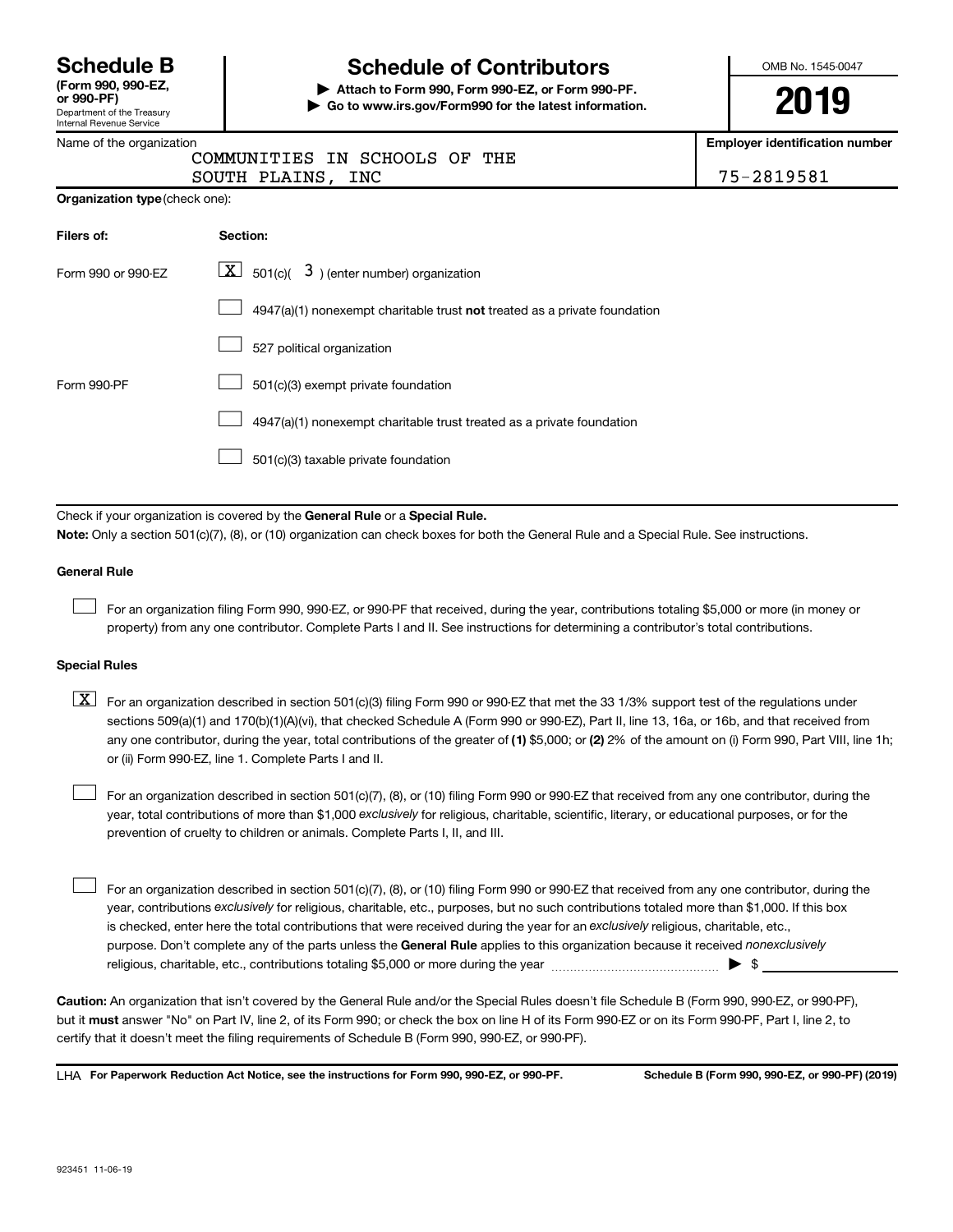### Schedule B (Form 990, 990-EZ, or 990-PF) (2019)

Name of organization

COMMUNITIES IN SCHOOLS OF THE SOUTH PLAINS, INC 75-2819581

| Part I     | <b>Contributors</b> (see instructions). Use duplicate copies of Part I if additional space is needed. |                                   |                                                                                                                 |
|------------|-------------------------------------------------------------------------------------------------------|-----------------------------------|-----------------------------------------------------------------------------------------------------------------|
| (a)        | (b)                                                                                                   | (c)                               | (d)                                                                                                             |
| No.        | Name, address, and ZIP + 4                                                                            | <b>Total contributions</b>        | Type of contribution                                                                                            |
| 1          | TEXAS EDUCATION AGENCY<br>1701 N CONGRESS AVE<br>AUSTIN, TX 78701                                     | 4,090,557.<br>\$                  | $\boxed{\textbf{X}}$<br>Person<br>Payroll<br>Noncash<br>(Complete Part II for<br>noncash contributions.)        |
| (a)<br>No. | (b)<br>Name, address, and ZIP + 4                                                                     | (c)<br><b>Total contributions</b> | (d)<br>Type of contribution                                                                                     |
| 2          | CYD GRANT/MGMR-DFPS<br>BRIERCROFT OFFICE PARK<br>7<br>LUBBOCK, TX 79412                               | 150,987.<br>\$                    | $\boxed{\text{X}}$<br>Person<br>Payroll<br>Noncash<br>(Complete Part II for<br>noncash contributions.)          |
| (a)<br>No. | (b)<br>Name, address, and ZIP + 4                                                                     | (c)<br><b>Total contributions</b> | (d)<br>Type of contribution                                                                                     |
| 3          | LUBBOCK AREA UNITED WAY<br>1655 MAIN ST #101<br>LUBBOCK, TX 79401                                     | 142,445.<br>\$                    | $\boxed{\textbf{X}}$<br>Person<br>Payroll<br>Noncash<br>(Complete Part II for<br>noncash contributions.)        |
| (a)        | (b)                                                                                                   | (c)                               | (d)                                                                                                             |
| No.        | Name, address, and ZIP + 4                                                                            | <b>Total contributions</b><br>\$  | Type of contribution<br>Person<br>Payroll<br>Noncash<br>(Complete Part II for<br>noncash contributions.)        |
| (a)<br>No. | (b)                                                                                                   | (c)<br><b>Total contributions</b> | (d)                                                                                                             |
|            | Name, address, and ZIP + 4                                                                            | \$                                | Type of contribution<br>Person<br>Payroll<br><b>Noncash</b><br>(Complete Part II for<br>noncash contributions.) |
| (a)<br>No. | (b)<br>Name, address, and ZIP + 4                                                                     | (c)<br><b>Total contributions</b> | (d)<br>Type of contribution                                                                                     |
|            |                                                                                                       | \$                                | Person<br>Payroll<br><b>Noncash</b><br>(Complete Part II for<br>noncash contributions.)                         |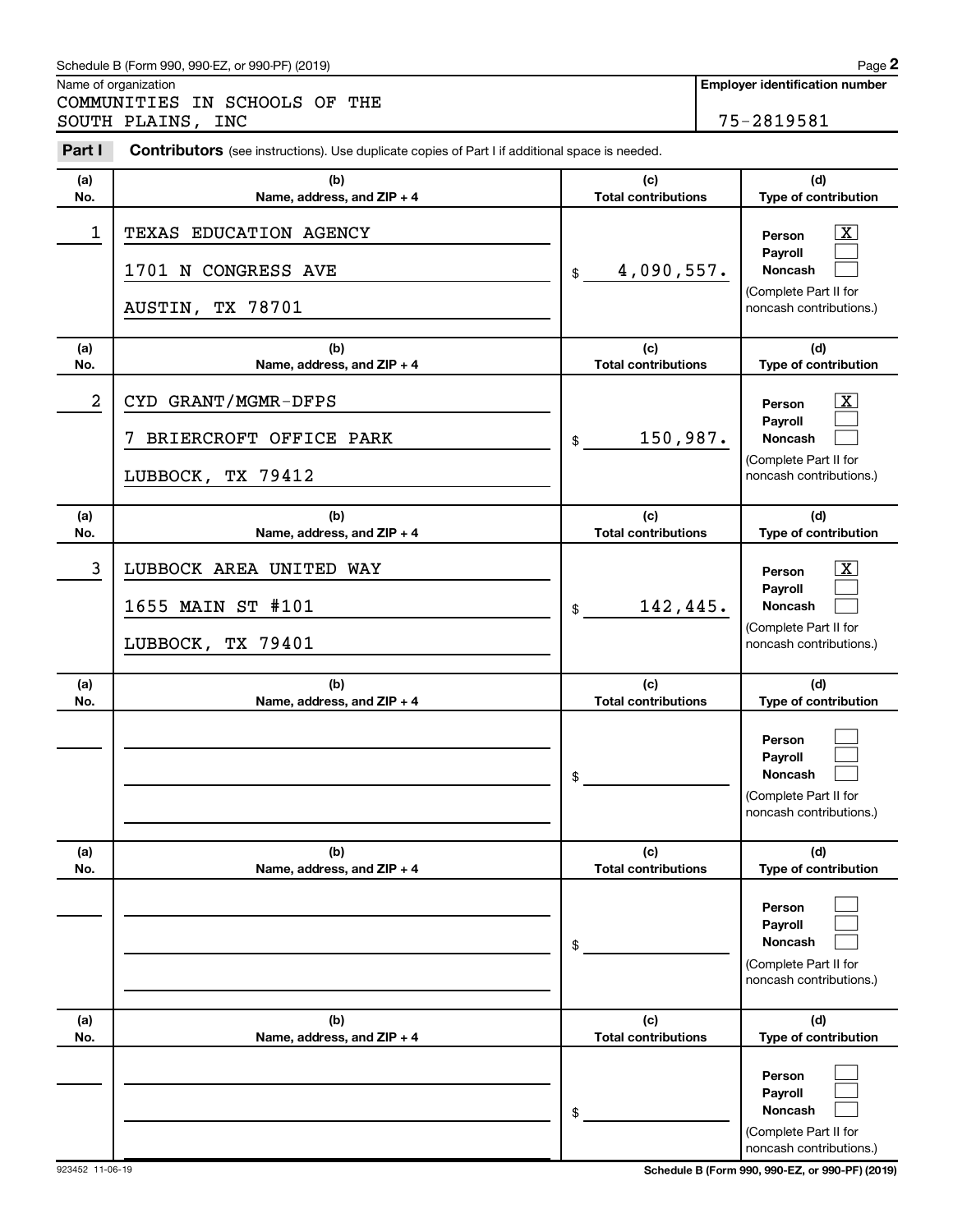|                              | Schedule B (Form 990, 990-EZ, or 990-PF) (2019)                                                     |                                                 | Page 3                                |
|------------------------------|-----------------------------------------------------------------------------------------------------|-------------------------------------------------|---------------------------------------|
|                              | Name of organization<br>COMMUNITIES IN SCHOOLS OF THE                                               |                                                 | <b>Employer identification number</b> |
|                              | SOUTH PLAINS, INC                                                                                   |                                                 | 75-2819581                            |
| Part II                      | Noncash Property (see instructions). Use duplicate copies of Part II if additional space is needed. |                                                 |                                       |
| (a)<br>No.<br>from<br>Part I | (b)<br>Description of noncash property given                                                        | (c)<br>FMV (or estimate)<br>(See instructions.) | (d)<br>Date received                  |
|                              |                                                                                                     | \$                                              |                                       |
| (a)<br>No.<br>from<br>Part I | (b)<br>Description of noncash property given                                                        | (c)<br>FMV (or estimate)<br>(See instructions.) | (d)<br>Date received                  |
|                              |                                                                                                     | \$                                              |                                       |
| (a)<br>No.<br>from<br>Part I | (b)<br>Description of noncash property given                                                        | (c)<br>FMV (or estimate)<br>(See instructions.) | (d)<br>Date received                  |
|                              |                                                                                                     | \$                                              |                                       |
| (a)<br>No.<br>from<br>Part I | (b)<br>Description of noncash property given                                                        | (c)<br>FMV (or estimate)<br>(See instructions.) | (d)<br>Date received                  |
|                              |                                                                                                     | \$                                              |                                       |
| (a)<br>No.<br>from<br>Part I | (b)<br>Description of noncash property given                                                        | (c)<br>FMV (or estimate)<br>(See instructions.) | (d)<br>Date received                  |
|                              |                                                                                                     | \$                                              |                                       |
| (a)<br>No.<br>from<br>Part I | (b)<br>Description of noncash property given                                                        | (c)<br>FMV (or estimate)<br>(See instructions.) | (d)<br>Date received                  |
|                              |                                                                                                     | \$                                              |                                       |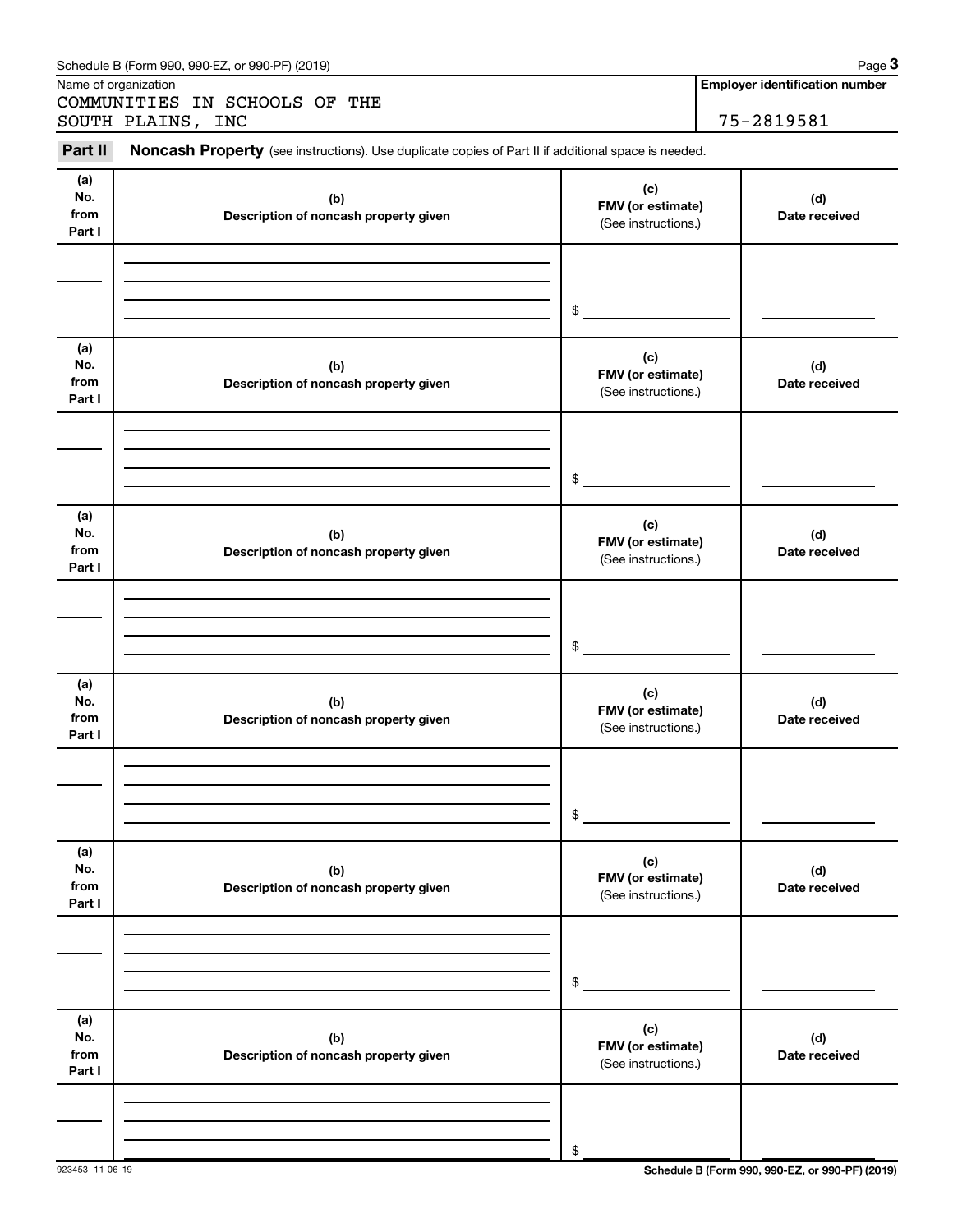|                           | Schedule B (Form 990, 990-EZ, or 990-PF) (2019)                                                                                                                                                                                                                                                                                                                                                                                          |                      |                                          |                                     | Page 4                                   |  |  |  |  |
|---------------------------|------------------------------------------------------------------------------------------------------------------------------------------------------------------------------------------------------------------------------------------------------------------------------------------------------------------------------------------------------------------------------------------------------------------------------------------|----------------------|------------------------------------------|-------------------------------------|------------------------------------------|--|--|--|--|
|                           | Name of organization                                                                                                                                                                                                                                                                                                                                                                                                                     |                      |                                          |                                     | <b>Employer identification number</b>    |  |  |  |  |
|                           | COMMUNITIES IN SCHOOLS OF THE                                                                                                                                                                                                                                                                                                                                                                                                            |                      |                                          |                                     |                                          |  |  |  |  |
|                           | SOUTH PLAINS, INC                                                                                                                                                                                                                                                                                                                                                                                                                        |                      |                                          |                                     | 75-2819581                               |  |  |  |  |
| Part III                  | Exclusively religious, charitable, etc., contributions to organizations described in section 501(c)(7), (8), or (10) that total more than \$1,000 for the year<br>from any one contributor. Complete columns (a) through (e) and the following line entry. For organizations<br>completing Part III, enter the total of exclusively religious, charitable, etc., contributions of \$1,000 or less for the year. (Enter this info. once.) |                      |                                          |                                     |                                          |  |  |  |  |
|                           | Use duplicate copies of Part III if additional space is needed.                                                                                                                                                                                                                                                                                                                                                                          |                      |                                          |                                     |                                          |  |  |  |  |
| (a) No.<br>from<br>Part I | (b) Purpose of gift                                                                                                                                                                                                                                                                                                                                                                                                                      | (c) Use of gift      |                                          | (d) Description of how gift is held |                                          |  |  |  |  |
|                           |                                                                                                                                                                                                                                                                                                                                                                                                                                          |                      |                                          |                                     |                                          |  |  |  |  |
|                           |                                                                                                                                                                                                                                                                                                                                                                                                                                          | (e) Transfer of gift |                                          |                                     |                                          |  |  |  |  |
|                           | Transferee's name, address, and ZIP + 4                                                                                                                                                                                                                                                                                                                                                                                                  |                      |                                          |                                     | Relationship of transferor to transferee |  |  |  |  |
| (a) No.                   |                                                                                                                                                                                                                                                                                                                                                                                                                                          |                      |                                          |                                     |                                          |  |  |  |  |
| from<br>Part I            | (b) Purpose of gift                                                                                                                                                                                                                                                                                                                                                                                                                      | (c) Use of gift      |                                          |                                     | (d) Description of how gift is held      |  |  |  |  |
|                           |                                                                                                                                                                                                                                                                                                                                                                                                                                          |                      |                                          |                                     |                                          |  |  |  |  |
|                           | (e) Transfer of gift                                                                                                                                                                                                                                                                                                                                                                                                                     |                      |                                          |                                     |                                          |  |  |  |  |
|                           | Transferee's name, address, and ZIP + 4                                                                                                                                                                                                                                                                                                                                                                                                  |                      | Relationship of transferor to transferee |                                     |                                          |  |  |  |  |
|                           |                                                                                                                                                                                                                                                                                                                                                                                                                                          |                      |                                          |                                     |                                          |  |  |  |  |
| (a) No.<br>from<br>Part I | (b) Purpose of gift                                                                                                                                                                                                                                                                                                                                                                                                                      | (c) Use of gift      |                                          |                                     | (d) Description of how gift is held      |  |  |  |  |
|                           |                                                                                                                                                                                                                                                                                                                                                                                                                                          |                      |                                          |                                     |                                          |  |  |  |  |
|                           |                                                                                                                                                                                                                                                                                                                                                                                                                                          | (e) Transfer of gift |                                          |                                     |                                          |  |  |  |  |
|                           | Transferee's name, address, and $ZIP + 4$                                                                                                                                                                                                                                                                                                                                                                                                |                      |                                          |                                     | Relationship of transferor to transferee |  |  |  |  |
|                           |                                                                                                                                                                                                                                                                                                                                                                                                                                          |                      |                                          |                                     |                                          |  |  |  |  |
| (a) No.<br>from<br>Part I | (b) Purpose of gift                                                                                                                                                                                                                                                                                                                                                                                                                      | (c) Use of gift      |                                          | (d) Description of how gift is held |                                          |  |  |  |  |
|                           |                                                                                                                                                                                                                                                                                                                                                                                                                                          |                      |                                          |                                     |                                          |  |  |  |  |
|                           | (e) Transfer of gift                                                                                                                                                                                                                                                                                                                                                                                                                     |                      |                                          |                                     |                                          |  |  |  |  |
|                           | Transferee's name, address, and ZIP + 4                                                                                                                                                                                                                                                                                                                                                                                                  |                      | Relationship of transferor to transferee |                                     |                                          |  |  |  |  |
|                           |                                                                                                                                                                                                                                                                                                                                                                                                                                          |                      |                                          |                                     |                                          |  |  |  |  |
|                           |                                                                                                                                                                                                                                                                                                                                                                                                                                          |                      |                                          |                                     |                                          |  |  |  |  |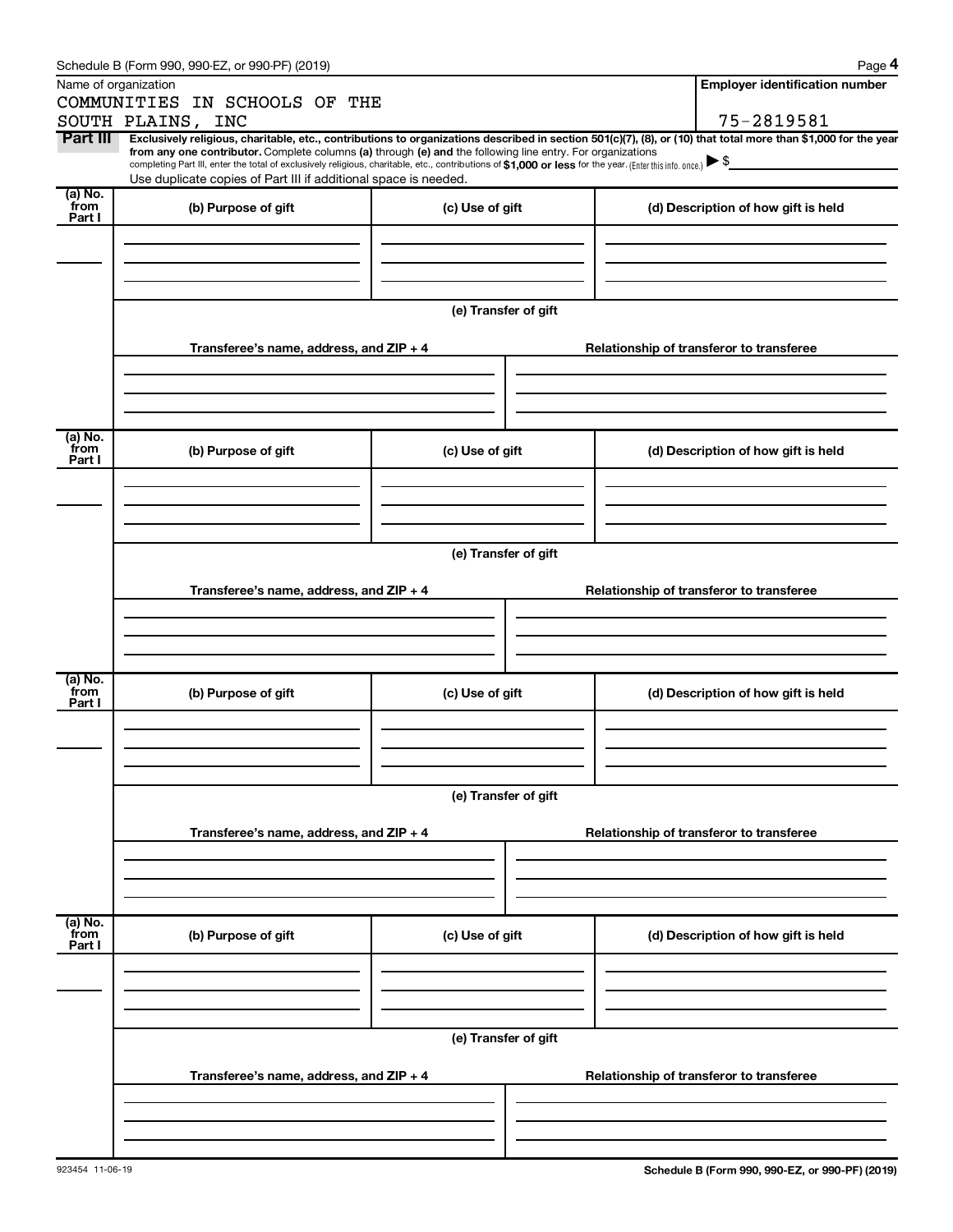|         | <b>SCHEDULE D</b>              | <b>Supplemental Financial Statements</b>                                                                                                                                                                                  | OMB No. 1545-0047                                        |  |  |                          |                                                     |  |
|---------|--------------------------------|---------------------------------------------------------------------------------------------------------------------------------------------------------------------------------------------------------------------------|----------------------------------------------------------|--|--|--------------------------|-----------------------------------------------------|--|
|         | (Form 990)                     |                                                                                                                                                                                                                           | Complete if the organization answered "Yes" on Form 990, |  |  |                          |                                                     |  |
|         | Department of the Treasury     | Part IV, line 6, 7, 8, 9, 10, 11a, 11b, 11c, 11d, 11e, 11f, 12a, or 12b.                                                                                                                                                  | Attach to Form 990.                                      |  |  |                          | <b>Open to Public</b>                               |  |
|         | Internal Revenue Service       | Go to www.irs.gov/Form990 for instructions and the latest information.                                                                                                                                                    |                                                          |  |  |                          | Inspection                                          |  |
|         | Name of the organization       | COMMUNITIES IN SCHOOLS OF THE                                                                                                                                                                                             |                                                          |  |  |                          | <b>Employer identification number</b><br>75-2819581 |  |
| Part I  |                                | SOUTH PLAINS, INC<br>Organizations Maintaining Donor Advised Funds or Other Similar Funds or Accounts. Complete if the                                                                                                    |                                                          |  |  |                          |                                                     |  |
|         |                                | organization answered "Yes" on Form 990, Part IV, line 6.                                                                                                                                                                 |                                                          |  |  |                          |                                                     |  |
|         |                                |                                                                                                                                                                                                                           | (a) Donor advised funds                                  |  |  |                          | (b) Funds and other accounts                        |  |
| 1       |                                |                                                                                                                                                                                                                           |                                                          |  |  |                          |                                                     |  |
| 2       |                                | Aggregate value of contributions to (during year)                                                                                                                                                                         |                                                          |  |  |                          |                                                     |  |
| З       |                                |                                                                                                                                                                                                                           |                                                          |  |  |                          |                                                     |  |
| 4       |                                |                                                                                                                                                                                                                           |                                                          |  |  |                          |                                                     |  |
| 5       |                                | Did the organization inform all donors and donor advisors in writing that the assets held in donor advised funds                                                                                                          |                                                          |  |  |                          |                                                     |  |
|         |                                |                                                                                                                                                                                                                           |                                                          |  |  |                          | Yes<br><b>No</b>                                    |  |
| 6       |                                | Did the organization inform all grantees, donors, and donor advisors in writing that grant funds can be used only                                                                                                         |                                                          |  |  |                          |                                                     |  |
|         |                                | for charitable purposes and not for the benefit of the donor or donor advisor, or for any other purpose conferring                                                                                                        |                                                          |  |  |                          |                                                     |  |
|         | impermissible private benefit? |                                                                                                                                                                                                                           |                                                          |  |  |                          | Yes<br>No                                           |  |
| Part II |                                | Conservation Easements. Complete if the organization answered "Yes" on Form 990, Part IV, line 7.                                                                                                                         |                                                          |  |  |                          |                                                     |  |
| 1       |                                | Purpose(s) of conservation easements held by the organization (check all that apply).                                                                                                                                     |                                                          |  |  |                          |                                                     |  |
|         |                                | Preservation of land for public use (for example, recreation or education)                                                                                                                                                |                                                          |  |  |                          | Preservation of a historically important land area  |  |
|         |                                | Protection of natural habitat                                                                                                                                                                                             |                                                          |  |  |                          | Preservation of a certified historic structure      |  |
|         |                                | Preservation of open space                                                                                                                                                                                                |                                                          |  |  |                          |                                                     |  |
| 2       |                                | Complete lines 2a through 2d if the organization held a qualified conservation contribution in the form of a conservation easement on the last                                                                            |                                                          |  |  |                          | Held at the End of the Tax Year                     |  |
|         | day of the tax year.           |                                                                                                                                                                                                                           |                                                          |  |  | 2a                       |                                                     |  |
| b       |                                | Total acreage restricted by conservation easements                                                                                                                                                                        |                                                          |  |  | 2 <sub>b</sub>           |                                                     |  |
| с       |                                |                                                                                                                                                                                                                           |                                                          |  |  | 2c                       |                                                     |  |
|         |                                | d Number of conservation easements included in (c) acquired after 7/25/06, and not on a historic structure                                                                                                                |                                                          |  |  |                          |                                                     |  |
|         |                                |                                                                                                                                                                                                                           |                                                          |  |  | 2d                       |                                                     |  |
| 3       |                                | Number of conservation easements modified, transferred, released, extinguished, or terminated by the organization during the tax                                                                                          |                                                          |  |  |                          |                                                     |  |
|         | $year \blacktriangleright$     |                                                                                                                                                                                                                           |                                                          |  |  |                          |                                                     |  |
| 4       |                                | Number of states where property subject to conservation easement is located >                                                                                                                                             |                                                          |  |  |                          |                                                     |  |
| 5       |                                | Does the organization have a written policy regarding the periodic monitoring, inspection, handling of                                                                                                                    |                                                          |  |  |                          |                                                     |  |
|         |                                | violations, and enforcement of the conservation easements it holds?                                                                                                                                                       |                                                          |  |  |                          | Yes<br><b>No</b>                                    |  |
| 6       |                                | Staff and volunteer hours devoted to monitoring, inspecting, handling of violations, and enforcing conservation easements during the year                                                                                 |                                                          |  |  |                          |                                                     |  |
|         |                                |                                                                                                                                                                                                                           |                                                          |  |  |                          |                                                     |  |
| 7       |                                | Amount of expenses incurred in monitoring, inspecting, handling of violations, and enforcing conservation easements during the year                                                                                       |                                                          |  |  |                          |                                                     |  |
|         | ▶ \$                           | Does each conservation easement reported on line 2(d) above satisfy the requirements of section 170(h)(4)(B)(i)                                                                                                           |                                                          |  |  |                          |                                                     |  |
| 8       |                                |                                                                                                                                                                                                                           |                                                          |  |  |                          | Yes<br><b>No</b>                                    |  |
| 9       |                                | In Part XIII, describe how the organization reports conservation easements in its revenue and expense statement and                                                                                                       |                                                          |  |  |                          |                                                     |  |
|         |                                | balance sheet, and include, if applicable, the text of the footnote to the organization's financial statements that describes the                                                                                         |                                                          |  |  |                          |                                                     |  |
|         |                                | organization's accounting for conservation easements.                                                                                                                                                                     |                                                          |  |  |                          |                                                     |  |
|         | Part III                       | Organizations Maintaining Collections of Art, Historical Treasures, or Other Similar Assets.                                                                                                                              |                                                          |  |  |                          |                                                     |  |
|         |                                | Complete if the organization answered "Yes" on Form 990, Part IV, line 8.                                                                                                                                                 |                                                          |  |  |                          |                                                     |  |
|         |                                | 1a If the organization elected, as permitted under FASB ASC 958, not to report in its revenue statement and balance sheet works                                                                                           |                                                          |  |  |                          |                                                     |  |
|         |                                | of art, historical treasures, or other similar assets held for public exhibition, education, or research in furtherance of public                                                                                         |                                                          |  |  |                          |                                                     |  |
|         |                                | service, provide in Part XIII the text of the footnote to its financial statements that describes these items.                                                                                                            |                                                          |  |  |                          |                                                     |  |
|         |                                | <b>b</b> If the organization elected, as permitted under FASB ASC 958, to report in its revenue statement and balance sheet works of                                                                                      |                                                          |  |  |                          |                                                     |  |
|         |                                | art, historical treasures, or other similar assets held for public exhibition, education, or research in furtherance of public service,                                                                                   |                                                          |  |  |                          |                                                     |  |
|         |                                | provide the following amounts relating to these items:                                                                                                                                                                    |                                                          |  |  |                          |                                                     |  |
|         |                                |                                                                                                                                                                                                                           |                                                          |  |  |                          | $\triangleright$ \$<br>$\blacktriangleright$ \$     |  |
|         |                                | (ii) Assets included in Form 990, Part X <b>Process and Section</b> Assets included in Form 990, Part X                                                                                                                   |                                                          |  |  |                          |                                                     |  |
| 2       |                                | If the organization received or held works of art, historical treasures, or other similar assets for financial gain, provide<br>the following amounts required to be reported under FASB ASC 958 relating to these items: |                                                          |  |  |                          |                                                     |  |
| а       |                                |                                                                                                                                                                                                                           |                                                          |  |  | $\blacktriangleright$ \$ |                                                     |  |
| b       |                                |                                                                                                                                                                                                                           |                                                          |  |  |                          |                                                     |  |
|         |                                | LHA For Paperwork Reduction Act Notice, see the Instructions for Form 990.                                                                                                                                                |                                                          |  |  |                          | Schedule D (Form 990) 2019                          |  |
|         |                                |                                                                                                                                                                                                                           |                                                          |  |  |                          |                                                     |  |

932051 10-02-19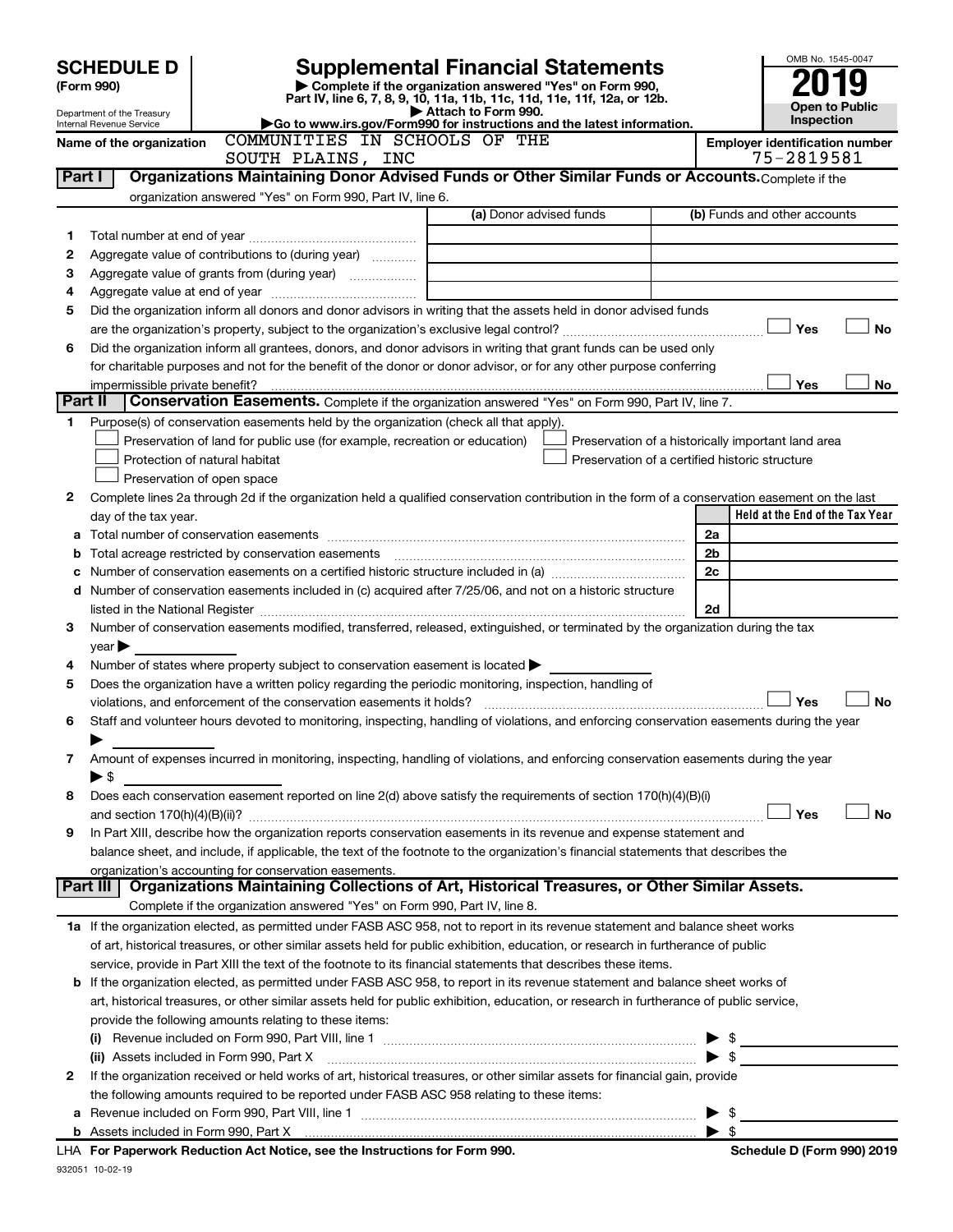|        |                                                                                                                                                                                                                                | COMMUNITIES IN SCHOOLS OF THE |   |                |                                                                                                                                                                                                                                |                                                                             |                   |     |                  |
|--------|--------------------------------------------------------------------------------------------------------------------------------------------------------------------------------------------------------------------------------|-------------------------------|---|----------------|--------------------------------------------------------------------------------------------------------------------------------------------------------------------------------------------------------------------------------|-----------------------------------------------------------------------------|-------------------|-----|------------------|
|        | Schedule D (Form 990) 2019                                                                                                                                                                                                     | SOUTH PLAINS, INC             |   |                |                                                                                                                                                                                                                                |                                                                             | 75-2819581 Page 2 |     |                  |
|        | Part III<br>Organizations Maintaining Collections of Art, Historical Treasures, or Other Similar Assets (continued)                                                                                                            |                               |   |                |                                                                                                                                                                                                                                |                                                                             |                   |     |                  |
| 3      | Using the organization's acquisition, accession, and other records, check any of the following that make significant use of its                                                                                                |                               |   |                |                                                                                                                                                                                                                                |                                                                             |                   |     |                  |
|        | collection items (check all that apply):                                                                                                                                                                                       |                               |   |                |                                                                                                                                                                                                                                |                                                                             |                   |     |                  |
| a      | Public exhibition                                                                                                                                                                                                              |                               | d |                | Loan or exchange program                                                                                                                                                                                                       |                                                                             |                   |     |                  |
| b      | Scholarly research                                                                                                                                                                                                             |                               | e |                | Other and the control of the control of the control of the control of the control of the control of the control of the control of the control of the control of the control of the control of the control of the control of th |                                                                             |                   |     |                  |
| c      | Preservation for future generations                                                                                                                                                                                            |                               |   |                |                                                                                                                                                                                                                                |                                                                             |                   |     |                  |
| 4      | Provide a description of the organization's collections and explain how they further the organization's exempt purpose in Part XIII.                                                                                           |                               |   |                |                                                                                                                                                                                                                                |                                                                             |                   |     |                  |
| 5      | During the year, did the organization solicit or receive donations of art, historical treasures, or other similar assets                                                                                                       |                               |   |                |                                                                                                                                                                                                                                |                                                                             |                   |     |                  |
|        |                                                                                                                                                                                                                                |                               |   |                |                                                                                                                                                                                                                                |                                                                             | Yes               |     | No               |
|        | Part IV<br>Escrow and Custodial Arrangements. Complete if the organization answered "Yes" on Form 990, Part IV, line 9, or                                                                                                     |                               |   |                |                                                                                                                                                                                                                                |                                                                             |                   |     |                  |
|        | reported an amount on Form 990, Part X, line 21.                                                                                                                                                                               |                               |   |                |                                                                                                                                                                                                                                |                                                                             |                   |     |                  |
|        | 1a Is the organization an agent, trustee, custodian or other intermediary for contributions or other assets not included                                                                                                       |                               |   |                |                                                                                                                                                                                                                                |                                                                             |                   |     |                  |
|        | on Form 990, Part X? [11] matter and the contract of the contract of the contract of the contract of the contract of the contract of the contract of the contract of the contract of the contract of the contract of the contr |                               |   |                |                                                                                                                                                                                                                                |                                                                             | Yes               |     | <b>No</b>        |
|        | b If "Yes," explain the arrangement in Part XIII and complete the following table:                                                                                                                                             |                               |   |                |                                                                                                                                                                                                                                |                                                                             |                   |     |                  |
|        |                                                                                                                                                                                                                                |                               |   |                |                                                                                                                                                                                                                                |                                                                             | Amount            |     |                  |
|        |                                                                                                                                                                                                                                |                               |   |                |                                                                                                                                                                                                                                | 1c                                                                          |                   |     |                  |
|        |                                                                                                                                                                                                                                |                               |   |                |                                                                                                                                                                                                                                | 1d                                                                          |                   |     |                  |
|        | e Distributions during the year manufactured and an account of the year manufactured and account of the year manufactured and account of the USA of the Distributions during the year                                          |                               |   |                |                                                                                                                                                                                                                                | 1e                                                                          |                   |     |                  |
|        | Ending balance <i>www.communicality.communicality.communicality.communicality.communicality.communicality.com</i>                                                                                                              |                               |   |                |                                                                                                                                                                                                                                | 1f                                                                          |                   |     |                  |
|        | 2a Did the organization include an amount on Form 990, Part X, line 21, for escrow or custodial account liability?                                                                                                             |                               |   |                |                                                                                                                                                                                                                                |                                                                             | Yes               |     | No               |
|        |                                                                                                                                                                                                                                |                               |   |                |                                                                                                                                                                                                                                |                                                                             |                   |     |                  |
| Part V | Endowment Funds. Complete if the organization answered "Yes" on Form 990, Part IV, line 10.                                                                                                                                    |                               |   |                |                                                                                                                                                                                                                                |                                                                             |                   |     |                  |
|        |                                                                                                                                                                                                                                | (a) Current year              |   | (b) Prior year |                                                                                                                                                                                                                                | (c) Two years back $\vert$ (d) Three years back $\vert$ (e) Four years back |                   |     |                  |
|        | 1a Beginning of year balance                                                                                                                                                                                                   |                               |   |                |                                                                                                                                                                                                                                |                                                                             |                   |     |                  |
| b      |                                                                                                                                                                                                                                |                               |   |                |                                                                                                                                                                                                                                |                                                                             |                   |     |                  |
|        | Net investment earnings, gains, and losses                                                                                                                                                                                     |                               |   |                |                                                                                                                                                                                                                                |                                                                             |                   |     |                  |
|        |                                                                                                                                                                                                                                |                               |   |                |                                                                                                                                                                                                                                |                                                                             |                   |     |                  |
|        | e Other expenditures for facilities                                                                                                                                                                                            |                               |   |                |                                                                                                                                                                                                                                |                                                                             |                   |     |                  |
|        |                                                                                                                                                                                                                                |                               |   |                |                                                                                                                                                                                                                                |                                                                             |                   |     |                  |
|        | and programs                                                                                                                                                                                                                   |                               |   |                |                                                                                                                                                                                                                                |                                                                             |                   |     |                  |
| Ť.     |                                                                                                                                                                                                                                |                               |   |                |                                                                                                                                                                                                                                |                                                                             |                   |     |                  |
| g      | End of year balance                                                                                                                                                                                                            |                               |   |                |                                                                                                                                                                                                                                |                                                                             |                   |     |                  |
| 2      | Provide the estimated percentage of the current year end balance (line 1g, column (a)) held as:                                                                                                                                |                               |   |                |                                                                                                                                                                                                                                |                                                                             |                   |     |                  |
| а      | Board designated or quasi-endowment                                                                                                                                                                                            |                               | % |                |                                                                                                                                                                                                                                |                                                                             |                   |     |                  |
| b      | Permanent endowment                                                                                                                                                                                                            | %                             |   |                |                                                                                                                                                                                                                                |                                                                             |                   |     |                  |
|        | Term endowment $\blacktriangleright$                                                                                                                                                                                           | %                             |   |                |                                                                                                                                                                                                                                |                                                                             |                   |     |                  |
|        | The percentages on lines 2a, 2b, and 2c should equal 100%.                                                                                                                                                                     |                               |   |                |                                                                                                                                                                                                                                |                                                                             |                   |     |                  |
|        | 3a Are there endowment funds not in the possession of the organization that are held and administered for the organization                                                                                                     |                               |   |                |                                                                                                                                                                                                                                |                                                                             |                   |     |                  |
|        | by:                                                                                                                                                                                                                            |                               |   |                |                                                                                                                                                                                                                                |                                                                             |                   | Yes | No               |
|        |                                                                                                                                                                                                                                |                               |   |                |                                                                                                                                                                                                                                |                                                                             | 3a(i)             |     |                  |
|        |                                                                                                                                                                                                                                |                               |   |                |                                                                                                                                                                                                                                |                                                                             | 3a(ii)            |     |                  |
|        |                                                                                                                                                                                                                                |                               |   |                |                                                                                                                                                                                                                                |                                                                             | 3 <sub>b</sub>    |     |                  |
|        | Describe in Part XIII the intended uses of the organization's endowment funds.                                                                                                                                                 |                               |   |                |                                                                                                                                                                                                                                |                                                                             |                   |     |                  |
|        | Part VI<br>Land, Buildings, and Equipment.                                                                                                                                                                                     |                               |   |                |                                                                                                                                                                                                                                |                                                                             |                   |     |                  |
|        | Complete if the organization answered "Yes" on Form 990, Part IV, line 11a. See Form 990, Part X, line 10.                                                                                                                     |                               |   |                |                                                                                                                                                                                                                                |                                                                             |                   |     |                  |
|        | Description of property                                                                                                                                                                                                        | (a) Cost or other             |   |                | (b) Cost or other                                                                                                                                                                                                              | (c) Accumulated                                                             | (d) Book value    |     |                  |
|        |                                                                                                                                                                                                                                | basis (investment)            |   |                | basis (other)                                                                                                                                                                                                                  | depreciation                                                                |                   |     |                  |
|        |                                                                                                                                                                                                                                |                               |   |                |                                                                                                                                                                                                                                |                                                                             |                   |     |                  |
|        |                                                                                                                                                                                                                                |                               |   |                |                                                                                                                                                                                                                                |                                                                             |                   |     |                  |
|        |                                                                                                                                                                                                                                |                               |   |                |                                                                                                                                                                                                                                |                                                                             |                   |     |                  |
|        |                                                                                                                                                                                                                                |                               |   |                | 31,324.                                                                                                                                                                                                                        | 31,324.                                                                     |                   |     | $\overline{0}$ . |
|        |                                                                                                                                                                                                                                |                               |   |                |                                                                                                                                                                                                                                |                                                                             |                   |     |                  |
|        |                                                                                                                                                                                                                                |                               |   |                |                                                                                                                                                                                                                                |                                                                             |                   |     | $\overline{0}$ . |

**Schedule D (Form 990) 2019**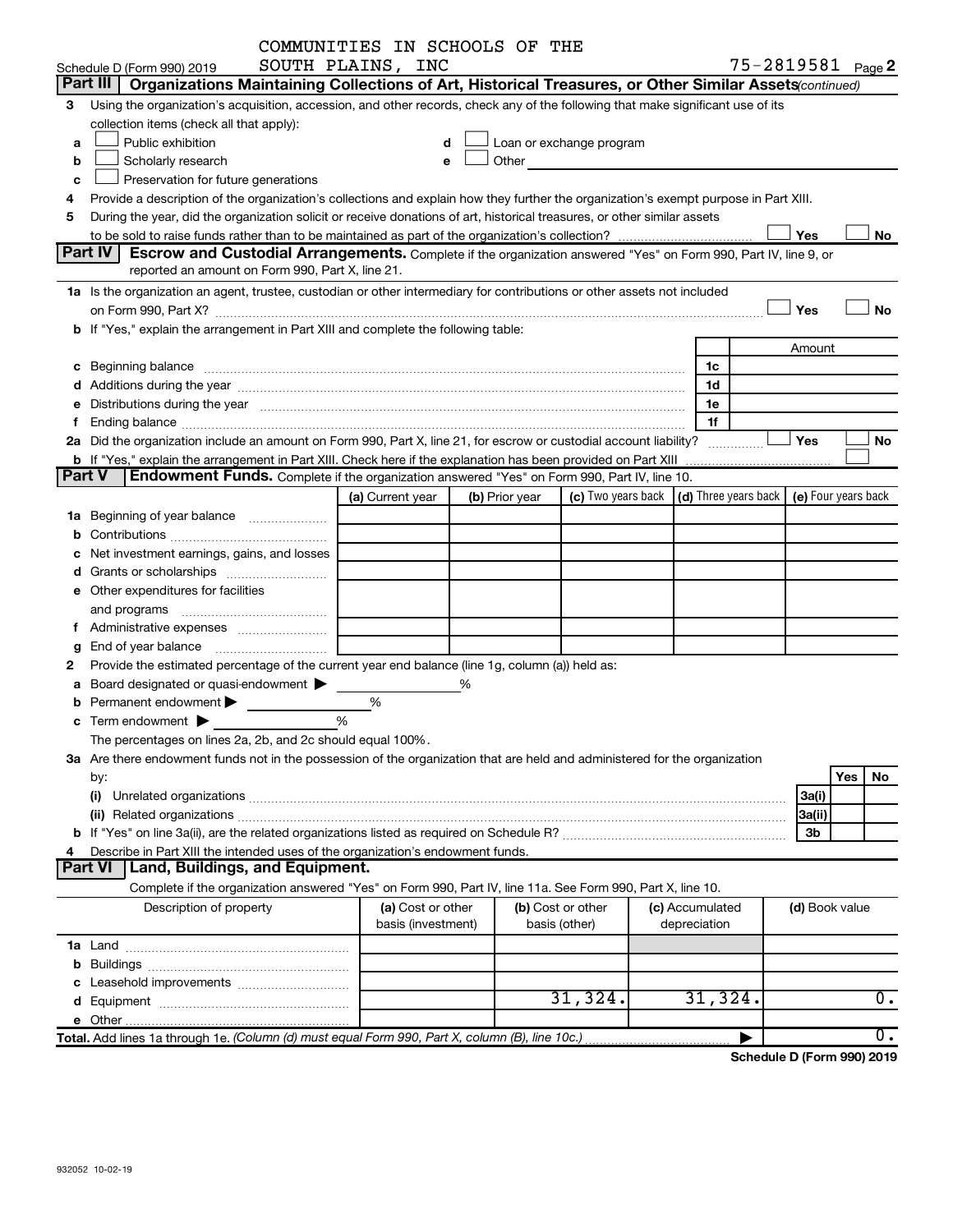| COMMUNITIES IN SCHOOLS OF THE |  |  |
|-------------------------------|--|--|
| -------- ------               |  |  |

|                 | Schedule D (Form 990) 2019                                                               | SOUTH PLAINS, INC            |                 |                                                                                                                   | $75 - 2819581$ Page 3 |  |
|-----------------|------------------------------------------------------------------------------------------|------------------------------|-----------------|-------------------------------------------------------------------------------------------------------------------|-----------------------|--|
| <b>Part VII</b> | <b>Investments - Other Securities.</b>                                                   |                              |                 |                                                                                                                   |                       |  |
|                 |                                                                                          |                              |                 | Complete if the organization answered "Yes" on Form 990, Part IV, line 11b. See Form 990, Part X, line 12.        |                       |  |
|                 | (a) Description of security or category (including name of security)                     |                              | (b) Book value  | (c) Method of valuation: Cost or end-of-year market value                                                         |                       |  |
|                 | (1) Financial derivatives                                                                |                              |                 |                                                                                                                   |                       |  |
|                 |                                                                                          |                              |                 |                                                                                                                   |                       |  |
| (3) Other       |                                                                                          |                              |                 |                                                                                                                   |                       |  |
| (A)             |                                                                                          |                              |                 |                                                                                                                   |                       |  |
| (B)             |                                                                                          |                              |                 |                                                                                                                   |                       |  |
| (C)             |                                                                                          |                              |                 |                                                                                                                   |                       |  |
| (D)             |                                                                                          |                              |                 |                                                                                                                   |                       |  |
| (E)             |                                                                                          |                              |                 |                                                                                                                   |                       |  |
| (F)             |                                                                                          |                              |                 |                                                                                                                   |                       |  |
| (G)             |                                                                                          |                              |                 |                                                                                                                   |                       |  |
| (H)             |                                                                                          |                              |                 |                                                                                                                   |                       |  |
|                 | Total. (Col. (b) must equal Form 990, Part X, col. (B) line 12.)                         |                              |                 |                                                                                                                   |                       |  |
|                 | Part VIII Investments - Program Related.                                                 |                              |                 |                                                                                                                   |                       |  |
|                 |                                                                                          |                              |                 | Complete if the organization answered "Yes" on Form 990, Part IV, line 11c. See Form 990, Part X, line 13.        |                       |  |
|                 | (a) Description of investment                                                            |                              | (b) Book value  | (c) Method of valuation: Cost or end-of-year market value                                                         |                       |  |
| (1)             |                                                                                          |                              |                 |                                                                                                                   |                       |  |
| (2)             |                                                                                          |                              |                 |                                                                                                                   |                       |  |
| (3)             |                                                                                          |                              |                 |                                                                                                                   |                       |  |
| (4)             |                                                                                          |                              |                 |                                                                                                                   |                       |  |
| (5)             |                                                                                          |                              |                 |                                                                                                                   |                       |  |
|                 |                                                                                          |                              |                 |                                                                                                                   |                       |  |
| (6)             |                                                                                          |                              |                 |                                                                                                                   |                       |  |
| (7)             |                                                                                          |                              |                 |                                                                                                                   |                       |  |
| (8)             |                                                                                          |                              |                 |                                                                                                                   |                       |  |
| (9)             |                                                                                          |                              |                 |                                                                                                                   |                       |  |
| <b>Part IX</b>  | Total. (Col. (b) must equal Form 990, Part X, col. (B) line 13.)<br><b>Other Assets.</b> |                              |                 |                                                                                                                   |                       |  |
|                 |                                                                                          |                              |                 |                                                                                                                   |                       |  |
|                 |                                                                                          |                              | (a) Description | Complete if the organization answered "Yes" on Form 990, Part IV, line 11d. See Form 990, Part X, line 15.        | (b) Book value        |  |
|                 |                                                                                          |                              |                 |                                                                                                                   |                       |  |
| (1)             |                                                                                          |                              |                 |                                                                                                                   |                       |  |
| (2)             |                                                                                          |                              |                 |                                                                                                                   |                       |  |
| (3)             |                                                                                          |                              |                 |                                                                                                                   |                       |  |
| (4)             |                                                                                          |                              |                 |                                                                                                                   |                       |  |
| (5)             |                                                                                          |                              |                 |                                                                                                                   |                       |  |
| (6)             |                                                                                          |                              |                 |                                                                                                                   |                       |  |
| (7)             |                                                                                          |                              |                 |                                                                                                                   |                       |  |
| (8)             |                                                                                          |                              |                 |                                                                                                                   |                       |  |
| (9)             |                                                                                          |                              |                 |                                                                                                                   |                       |  |
|                 | Total. (Column (b) must equal Form 990, Part X, col. (B) line 15.)                       |                              |                 |                                                                                                                   |                       |  |
| <b>Part X</b>   | <b>Other Liabilities.</b>                                                                |                              |                 |                                                                                                                   |                       |  |
|                 |                                                                                          |                              |                 | Complete if the organization answered "Yes" on Form 990, Part IV, line 11e or 11f. See Form 990, Part X, line 25. |                       |  |
| 1.              |                                                                                          | (a) Description of liability |                 |                                                                                                                   | (b) Book value        |  |
| (1)             | Federal income taxes                                                                     |                              |                 |                                                                                                                   |                       |  |
| (2)             | SBA PPP LOAN                                                                             |                              |                 |                                                                                                                   | 507,300.              |  |
| (3)             |                                                                                          |                              |                 |                                                                                                                   |                       |  |
| (4)             |                                                                                          |                              |                 |                                                                                                                   |                       |  |
| (5)             |                                                                                          |                              |                 |                                                                                                                   |                       |  |
| (6)             |                                                                                          |                              |                 |                                                                                                                   |                       |  |
| (7)             |                                                                                          |                              |                 |                                                                                                                   |                       |  |
| (8)             |                                                                                          |                              |                 |                                                                                                                   |                       |  |
| (9)             |                                                                                          |                              |                 |                                                                                                                   |                       |  |
|                 |                                                                                          |                              |                 |                                                                                                                   | 507,300.              |  |

**2.** Liability for uncertain tax positions. In Part XIII, provide the text of the footnote to the organization's financial statements that reports the organization's liability for uncertain tax positions under FASB ASC 740. Check here if the text of the footnote has been provided in Part XIII ...  $\fbox{\bf X}$ 

**Schedule D (Form 990) 2019**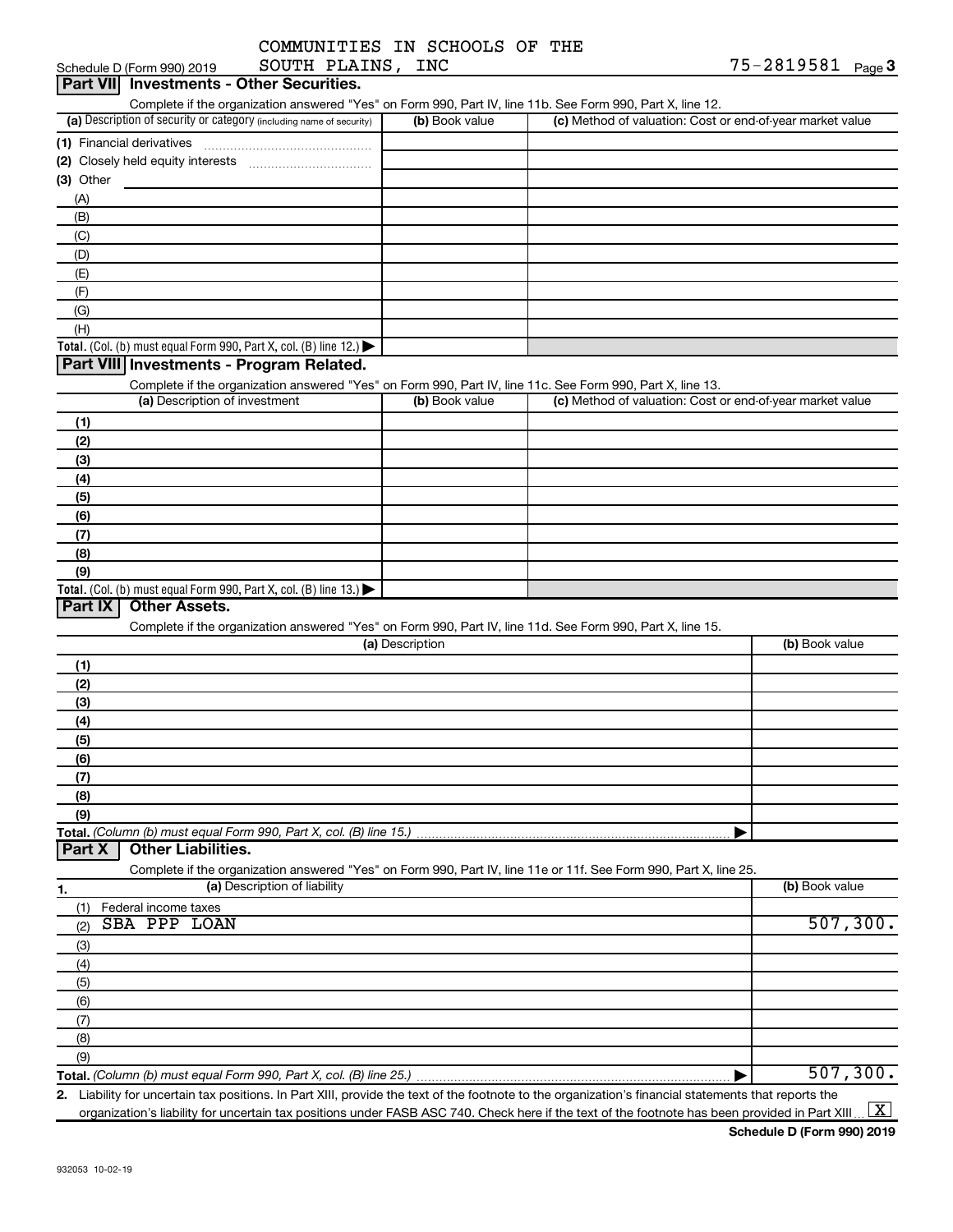|   | COMMUNITIES IN SCHOOLS OF THE                                                                                                                                                                                                       |                |                   |                |              |  |  |  |  |
|---|-------------------------------------------------------------------------------------------------------------------------------------------------------------------------------------------------------------------------------------|----------------|-------------------|----------------|--------------|--|--|--|--|
|   | SOUTH PLAINS, INC<br>Schedule D (Form 990) 2019                                                                                                                                                                                     |                | 75-2819581 Page 4 |                |              |  |  |  |  |
|   | Part XI   Reconciliation of Revenue per Audited Financial Statements With Revenue per Return.                                                                                                                                       |                |                   |                |              |  |  |  |  |
|   | Complete if the organization answered "Yes" on Form 990, Part IV, line 12a.                                                                                                                                                         |                |                   |                |              |  |  |  |  |
| 1 | Total revenue, gains, and other support per audited financial statements [111] [11] Total revenue, gains, and other support per audited financial statements                                                                        |                |                   | $\blacksquare$ | 6, 333, 935. |  |  |  |  |
| 2 | Amounts included on line 1 but not on Form 990, Part VIII, line 12:                                                                                                                                                                 |                |                   |                |              |  |  |  |  |
| a | Net unrealized gains (losses) on investments [111] [12] matter and the unrealized gains (losses) on investments                                                                                                                     | 2a             |                   |                |              |  |  |  |  |
| b |                                                                                                                                                                                                                                     | 2 <sub>b</sub> | 255,000.          |                |              |  |  |  |  |
| c |                                                                                                                                                                                                                                     | 2 <sub>c</sub> |                   |                |              |  |  |  |  |
| d |                                                                                                                                                                                                                                     | 2d             |                   |                |              |  |  |  |  |
| е | Add lines 2a through 2d                                                                                                                                                                                                             |                |                   | 2е             | 255,000.     |  |  |  |  |
| 3 |                                                                                                                                                                                                                                     |                |                   | 3              | 6,078,935.   |  |  |  |  |
| 4 | Amounts included on Form 990, Part VIII, line 12, but not on line 1:                                                                                                                                                                |                |                   |                |              |  |  |  |  |
| a |                                                                                                                                                                                                                                     | 4a             |                   |                |              |  |  |  |  |
|   |                                                                                                                                                                                                                                     |                |                   |                |              |  |  |  |  |
|   | c Add lines 4a and 4b                                                                                                                                                                                                               |                |                   | 4c             | 0.           |  |  |  |  |
| 5 |                                                                                                                                                                                                                                     |                |                   | 5              | 6,078,935.   |  |  |  |  |
|   | Part XII   Reconciliation of Expenses per Audited Financial Statements With Expenses per Return.                                                                                                                                    |                |                   |                |              |  |  |  |  |
|   | Complete if the organization answered "Yes" on Form 990, Part IV, line 12a.                                                                                                                                                         |                |                   |                |              |  |  |  |  |
| 1 |                                                                                                                                                                                                                                     |                |                   | $\blacksquare$ | 6, 191, 942. |  |  |  |  |
| 2 | Amounts included on line 1 but not on Form 990, Part IX, line 25:                                                                                                                                                                   |                |                   |                |              |  |  |  |  |
| a |                                                                                                                                                                                                                                     | 2a             | 255,000.          |                |              |  |  |  |  |
|   | Prior year adjustments information and continuum and contact the contract of the contract of the contract of the contract of the contract of the contract of the contract of the contract of the contract of the contract of t      | 2 <sub>b</sub> |                   |                |              |  |  |  |  |
|   |                                                                                                                                                                                                                                     | 2c             |                   |                |              |  |  |  |  |
|   |                                                                                                                                                                                                                                     | 2d             |                   |                |              |  |  |  |  |
| е | Add lines 2a through 2d <b>contract and all anomalisation</b> and all and all anomalisation of the state of the state of the state of the state of the state of the state of the state of the state of the state of the state of th |                |                   | 2e             | 255,000.     |  |  |  |  |
| 3 |                                                                                                                                                                                                                                     |                |                   | 3              | 5,936,942.   |  |  |  |  |
| 4 | Amounts included on Form 990, Part IX, line 25, but not on line 1:                                                                                                                                                                  |                |                   |                |              |  |  |  |  |
| a | Investment expenses not included on Form 990, Part VIII, line 7b [11, 111, 111]                                                                                                                                                     | 4a             |                   |                |              |  |  |  |  |
| b |                                                                                                                                                                                                                                     | 4 <sub>h</sub> |                   |                |              |  |  |  |  |
|   | Add lines 4a and 4b                                                                                                                                                                                                                 |                |                   | 4c             | 0.           |  |  |  |  |
| 5 |                                                                                                                                                                                                                                     |                |                   | $\overline{5}$ | 5,936,942.   |  |  |  |  |
|   | Part XIII Supplemental Information.                                                                                                                                                                                                 |                |                   |                |              |  |  |  |  |

Provide the descriptions required for Part II, lines 3, 5, and 9; Part III, lines 1a and 4; Part IV, lines 1b and 2b; Part V, line 4; Part X, line 2; Part XI, lines 2d and 4b; and Part XII, lines 2d and 4b. Also complete this part to provide any additional information.

## PART X, LINE 2:

| THE ORGANIZATION HAS ADOPTED THE "UNCERTAIN TAX POSITIONS" PROVISIONS OF   |
|----------------------------------------------------------------------------|
| ACCOUNTING PRINCIPLES GENERALLY ACCEPTED IN THE UNITED STATES OF AMERICA.  |
| THE PRIMARY TAX POSITION OF THE ORGANIZATION IS ITS FILING STATUS AS A TAX |
| EXEMPT ENTITY. THE ORGANIZATION DETERMINED THAT IT IS MORE LIKELY THAN     |
| NOT THAT THEIR TAX POSITIONS WOULD BE SUSTAINED UPON EXAMINATION BY THE    |
| INTERNAL REVENUE SERVICE (IRS), OR OTHER STATE TAXING AUTHORITY.<br>THE    |
| ORGANIZATION PAID NO PENALTIES OR INTEREST RELATED TO TAXES DURING THE     |
| YEAR ENDED AUGUST 31, 2020 AND IS NO LONGER SUBJECT TO EXAMINATIONS BY     |
| FEDERAL TAXING AUTHORITIES FOR YEARS BEFORE 2016.                          |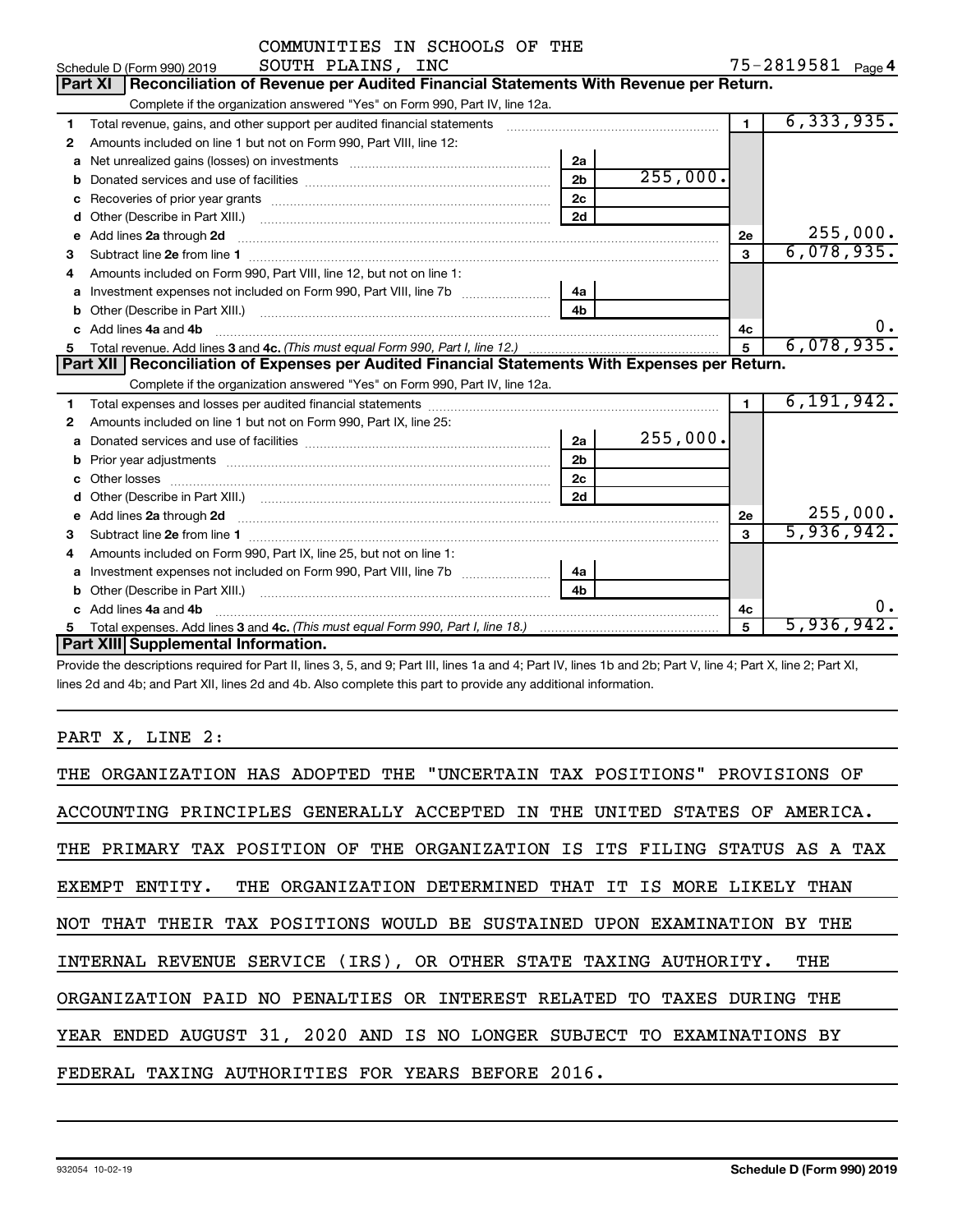|                                       | SOUTH PLAINS, INC |  | <u>75-2819581 Page 5</u> |  |
|---------------------------------------|-------------------|--|--------------------------|--|
| Schedule D (Form 990) 2019 SOUTH PLAI |                   |  |                          |  |
|                                       |                   |  |                          |  |
|                                       |                   |  |                          |  |
|                                       |                   |  |                          |  |
|                                       |                   |  |                          |  |
|                                       |                   |  |                          |  |
|                                       |                   |  |                          |  |
|                                       |                   |  |                          |  |
|                                       |                   |  |                          |  |
|                                       |                   |  |                          |  |
|                                       |                   |  |                          |  |
|                                       |                   |  |                          |  |
|                                       |                   |  |                          |  |
|                                       |                   |  |                          |  |
|                                       |                   |  |                          |  |
|                                       |                   |  |                          |  |
|                                       |                   |  |                          |  |
|                                       |                   |  |                          |  |
|                                       |                   |  |                          |  |
|                                       |                   |  |                          |  |
|                                       |                   |  |                          |  |
|                                       |                   |  |                          |  |
|                                       |                   |  |                          |  |
|                                       |                   |  |                          |  |
|                                       |                   |  |                          |  |
|                                       |                   |  |                          |  |
|                                       |                   |  |                          |  |
|                                       |                   |  |                          |  |
|                                       |                   |  |                          |  |
|                                       |                   |  |                          |  |
|                                       |                   |  |                          |  |
|                                       |                   |  |                          |  |
|                                       |                   |  |                          |  |
|                                       |                   |  |                          |  |
|                                       |                   |  |                          |  |
|                                       |                   |  |                          |  |
|                                       |                   |  |                          |  |
|                                       |                   |  |                          |  |
|                                       |                   |  |                          |  |
|                                       |                   |  |                          |  |
|                                       |                   |  |                          |  |
|                                       |                   |  |                          |  |
|                                       |                   |  |                          |  |
|                                       |                   |  |                          |  |
|                                       |                   |  |                          |  |
|                                       |                   |  |                          |  |
|                                       |                   |  |                          |  |
|                                       |                   |  |                          |  |
|                                       |                   |  |                          |  |
|                                       |                   |  |                          |  |
|                                       |                   |  |                          |  |
|                                       |                   |  |                          |  |
|                                       |                   |  |                          |  |
|                                       |                   |  |                          |  |
|                                       |                   |  |                          |  |
|                                       |                   |  |                          |  |
|                                       |                   |  |                          |  |
|                                       |                   |  |                          |  |
|                                       |                   |  |                          |  |
|                                       |                   |  |                          |  |
|                                       |                   |  |                          |  |
|                                       |                   |  |                          |  |
|                                       |                   |  |                          |  |
|                                       |                   |  |                          |  |
|                                       |                   |  |                          |  |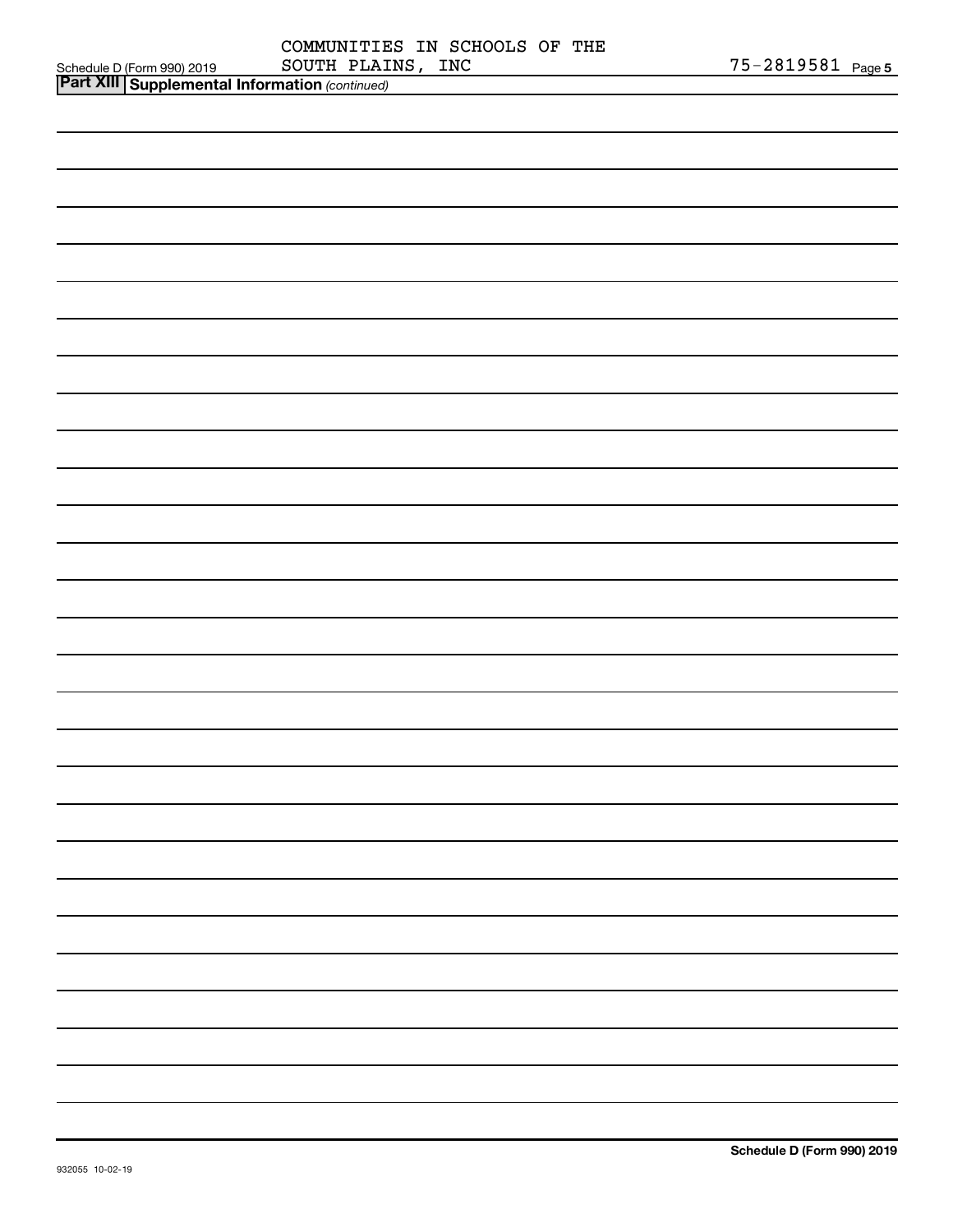| <b>SCHEDULE G</b>                                                                                                                     |                                                                                                                                                                  | <b>Supplemental Information Regarding Fundraising or Gaming Activities</b>                                                                                                                                                                           |                                                                            |    |                                       |                                                         |                                                         | OMB No. 1545-0047 |  |  |
|---------------------------------------------------------------------------------------------------------------------------------------|------------------------------------------------------------------------------------------------------------------------------------------------------------------|------------------------------------------------------------------------------------------------------------------------------------------------------------------------------------------------------------------------------------------------------|----------------------------------------------------------------------------|----|---------------------------------------|---------------------------------------------------------|---------------------------------------------------------|-------------------|--|--|
| (Form 990 or 990-EZ)                                                                                                                  |                                                                                                                                                                  | Complete if the organization answered "Yes" on Form 990, Part IV, line 17, 18, or 19, or if the<br>organization entered more than \$15,000 on Form 990-EZ, line 6a.                                                                                  |                                                                            |    |                                       |                                                         |                                                         |                   |  |  |
| Department of the Treasury                                                                                                            | Attach to Form 990 or Form 990-EZ.<br><b>Open to Public</b><br>Inspection                                                                                        |                                                                                                                                                                                                                                                      |                                                                            |    |                                       |                                                         |                                                         |                   |  |  |
| <b>Internal Revenue Service</b>                                                                                                       | Go to www.irs.gov/Form990 for instructions and the latest information.                                                                                           |                                                                                                                                                                                                                                                      |                                                                            |    |                                       |                                                         |                                                         |                   |  |  |
| <b>Employer identification number</b><br>COMMUNITIES IN SCHOOLS OF THE<br>Name of the organization<br>75-2819581<br>SOUTH PLAINS, INC |                                                                                                                                                                  |                                                                                                                                                                                                                                                      |                                                                            |    |                                       |                                                         |                                                         |                   |  |  |
| Part I                                                                                                                                | Fundraising Activities. Complete if the organization answered "Yes" on Form 990, Part IV, line 17. Form 990-EZ filers are not<br>required to complete this part. |                                                                                                                                                                                                                                                      |                                                                            |    |                                       |                                                         |                                                         |                   |  |  |
|                                                                                                                                       | 1 Indicate whether the organization raised funds through any of the following activities. Check all that apply.                                                  |                                                                                                                                                                                                                                                      |                                                                            |    |                                       |                                                         |                                                         |                   |  |  |
| Mail solicitations<br>a                                                                                                               |                                                                                                                                                                  | e                                                                                                                                                                                                                                                    |                                                                            |    | Solicitation of non-government grants |                                                         |                                                         |                   |  |  |
| b<br>Phone solicitations<br>с                                                                                                         | Internet and email solicitations                                                                                                                                 | f<br>Special fundraising events<br>g                                                                                                                                                                                                                 |                                                                            |    | Solicitation of government grants     |                                                         |                                                         |                   |  |  |
| In-person solicitations<br>d                                                                                                          |                                                                                                                                                                  |                                                                                                                                                                                                                                                      |                                                                            |    |                                       |                                                         |                                                         |                   |  |  |
|                                                                                                                                       |                                                                                                                                                                  | 2 a Did the organization have a written or oral agreement with any individual (including officers, directors, trustees, or                                                                                                                           |                                                                            |    |                                       |                                                         |                                                         |                   |  |  |
|                                                                                                                                       |                                                                                                                                                                  | key employees listed in Form 990, Part VII) or entity in connection with professional fundraising services?<br>b If "Yes," list the 10 highest paid individuals or entities (fundraisers) pursuant to agreements under which the fundraiser is to be |                                                                            |    |                                       |                                                         | Yes                                                     | <b>No</b>         |  |  |
| compensated at least \$5,000 by the organization.                                                                                     |                                                                                                                                                                  |                                                                                                                                                                                                                                                      |                                                                            |    |                                       |                                                         |                                                         |                   |  |  |
|                                                                                                                                       |                                                                                                                                                                  |                                                                                                                                                                                                                                                      |                                                                            |    |                                       | (v) Amount paid                                         |                                                         |                   |  |  |
| (i) Name and address of individual<br>or entity (fundraiser)                                                                          |                                                                                                                                                                  | (ii) Activity                                                                                                                                                                                                                                        | (iii) Did<br>fundraiser<br>have custody<br>or control of<br>contributions? |    | (iv) Gross receipts<br>from activity  | to (or retained by)<br>fundraiser<br>listed in col. (i) | (vi) Amount paid<br>to (or retained by)<br>organization |                   |  |  |
|                                                                                                                                       |                                                                                                                                                                  |                                                                                                                                                                                                                                                      | Yes                                                                        | No |                                       |                                                         |                                                         |                   |  |  |
|                                                                                                                                       |                                                                                                                                                                  |                                                                                                                                                                                                                                                      |                                                                            |    |                                       |                                                         |                                                         |                   |  |  |
|                                                                                                                                       |                                                                                                                                                                  |                                                                                                                                                                                                                                                      |                                                                            |    |                                       |                                                         |                                                         |                   |  |  |
|                                                                                                                                       |                                                                                                                                                                  |                                                                                                                                                                                                                                                      |                                                                            |    |                                       |                                                         |                                                         |                   |  |  |
|                                                                                                                                       |                                                                                                                                                                  |                                                                                                                                                                                                                                                      |                                                                            |    |                                       |                                                         |                                                         |                   |  |  |
|                                                                                                                                       |                                                                                                                                                                  |                                                                                                                                                                                                                                                      |                                                                            |    |                                       |                                                         |                                                         |                   |  |  |
|                                                                                                                                       |                                                                                                                                                                  |                                                                                                                                                                                                                                                      |                                                                            |    |                                       |                                                         |                                                         |                   |  |  |
|                                                                                                                                       |                                                                                                                                                                  |                                                                                                                                                                                                                                                      |                                                                            |    |                                       |                                                         |                                                         |                   |  |  |
|                                                                                                                                       |                                                                                                                                                                  |                                                                                                                                                                                                                                                      |                                                                            |    |                                       |                                                         |                                                         |                   |  |  |
|                                                                                                                                       |                                                                                                                                                                  |                                                                                                                                                                                                                                                      |                                                                            |    |                                       |                                                         |                                                         |                   |  |  |
|                                                                                                                                       |                                                                                                                                                                  |                                                                                                                                                                                                                                                      |                                                                            |    |                                       |                                                         |                                                         |                   |  |  |
|                                                                                                                                       |                                                                                                                                                                  |                                                                                                                                                                                                                                                      |                                                                            |    |                                       |                                                         |                                                         |                   |  |  |
| Total                                                                                                                                 |                                                                                                                                                                  |                                                                                                                                                                                                                                                      |                                                                            |    |                                       |                                                         |                                                         |                   |  |  |
| or licensing                                                                                                                          |                                                                                                                                                                  | 3 List all states in which the organization is registered or licensed to solicit contributions or has been notified it is exempt from registration                                                                                                   |                                                                            |    |                                       |                                                         |                                                         |                   |  |  |
|                                                                                                                                       |                                                                                                                                                                  |                                                                                                                                                                                                                                                      |                                                                            |    |                                       |                                                         |                                                         |                   |  |  |

**For Paperwork Reduction Act Notice, see the Instructions for Form 990 or 990-EZ. Schedule G (Form 990 or 990-EZ) 2019** LHA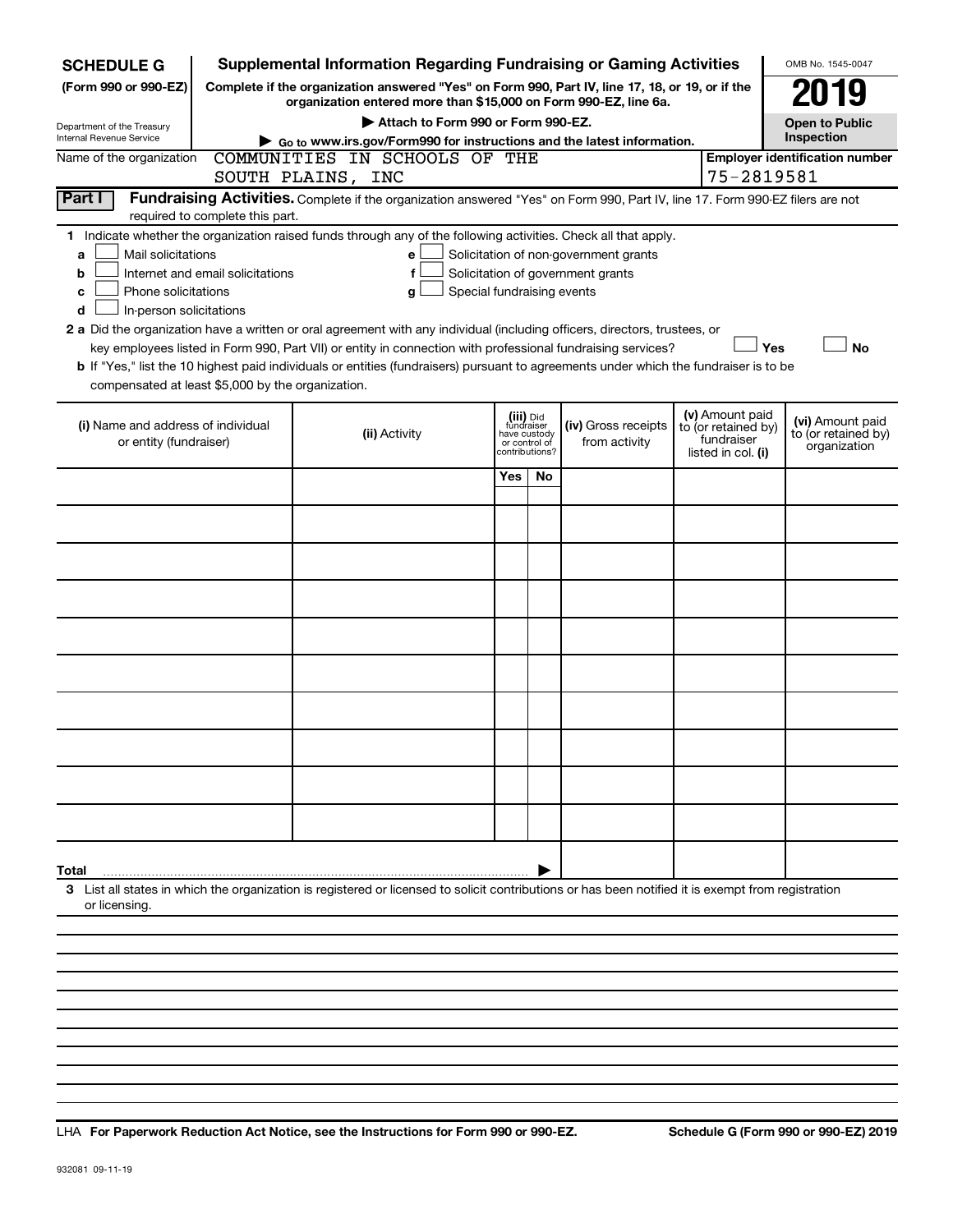75-2819581 Page 2 Schedule G (Form 990 or 990-EZ) 2019 Page SOUTH PLAINS, INC 75-2819581

Part II | Fundraising Events. Complete if the organization answered "Yes" on Form 990, Part IV, line 18, or reported more than \$15,000

|                 |    | of fundraising event contributions and gross income on Form 990-EZ, lines 1 and 6b. List events with gross receipts greater than \$5,000.     |                |                                                  |                  |                                                     |
|-----------------|----|-----------------------------------------------------------------------------------------------------------------------------------------------|----------------|--------------------------------------------------|------------------|-----------------------------------------------------|
|                 |    | (a) Event #1<br>(b) Event #2<br>(c) Other events<br>SCHOOL<br><b>NONE</b><br>CRIMSON GALAFUNDRAISERS                                          |                |                                                  |                  | (d) Total events<br>(add col. (a) through           |
|                 |    |                                                                                                                                               | (event type)   | (event type)                                     | (total number)   | col. (c)                                            |
| Revenue         |    |                                                                                                                                               |                |                                                  |                  |                                                     |
|                 | 1. |                                                                                                                                               | 109,692.       | 4,639.                                           |                  | 114,331.                                            |
|                 |    |                                                                                                                                               | 20,661.        |                                                  |                  | 20,661.                                             |
|                 | 3  | Gross income (line 1 minus line 2)                                                                                                            | 89,031.        | 4,639.                                           |                  | 93,670.                                             |
|                 |    |                                                                                                                                               |                |                                                  |                  |                                                     |
|                 |    |                                                                                                                                               | 45.            |                                                  |                  | 45.                                                 |
|                 | 5  |                                                                                                                                               |                |                                                  |                  |                                                     |
|                 | 6  |                                                                                                                                               | 1,763.         |                                                  |                  | 1,763.                                              |
| Direct Expenses | 7  |                                                                                                                                               | 18,341.        |                                                  |                  | 18,341.                                             |
|                 | 8  |                                                                                                                                               | 950.           |                                                  |                  | 950.                                                |
|                 | 9  |                                                                                                                                               | 6,013.         | 1,329.                                           |                  | 7,342.                                              |
|                 | 10 | Direct expense summary. Add lines 4 through 9 in column (d)                                                                                   |                |                                                  |                  | 28,441.                                             |
|                 |    | 11 Net income summary. Subtract line 10 from line 3, column (d)                                                                               |                |                                                  |                  | 65,229.                                             |
| <b>Part III</b> |    | Gaming. Complete if the organization answered "Yes" on Form 990, Part IV, line 19, or reported more than<br>\$15,000 on Form 990-EZ, line 6a. |                |                                                  |                  |                                                     |
| Revenue         |    |                                                                                                                                               | (a) Bingo      | (b) Pull tabs/instant<br>bingo/progressive bingo | (c) Other gaming | (d) Total gaming (add<br>col. (a) through col. (c)) |
|                 | 1. |                                                                                                                                               |                |                                                  |                  |                                                     |
|                 |    |                                                                                                                                               |                |                                                  |                  |                                                     |
| Direct Expenses | 3  |                                                                                                                                               |                |                                                  |                  |                                                     |
|                 | 4  |                                                                                                                                               |                |                                                  |                  |                                                     |
|                 |    | 5 Other direct expenses                                                                                                                       |                |                                                  |                  |                                                     |
|                 |    | 6 Volunteer labor                                                                                                                             | Yes<br>%<br>No | Yes<br>%<br>No                                   | Yes<br>%<br>No   |                                                     |
|                 | 7  | Direct expense summary. Add lines 2 through 5 in column (d)                                                                                   |                |                                                  |                  |                                                     |
|                 |    |                                                                                                                                               |                |                                                  |                  |                                                     |
|                 |    | 9 Enter the state(s) in which the organization conducts gaming activities:                                                                    |                |                                                  |                  |                                                     |
|                 |    |                                                                                                                                               |                |                                                  |                  | Yes<br>No                                           |
|                 |    | <b>b</b> If "No," explain:                                                                                                                    |                |                                                  |                  |                                                     |
|                 |    |                                                                                                                                               |                |                                                  |                  |                                                     |
|                 |    | 10a Were any of the organization's gaming licenses revoked, suspended, or terminated during the tax year?                                     |                |                                                  |                  | Yes<br><b>No</b>                                    |

**b** If "Yes," explain:

932082 09-11-19

**Schedule G (Form 990 or 990-EZ) 2019**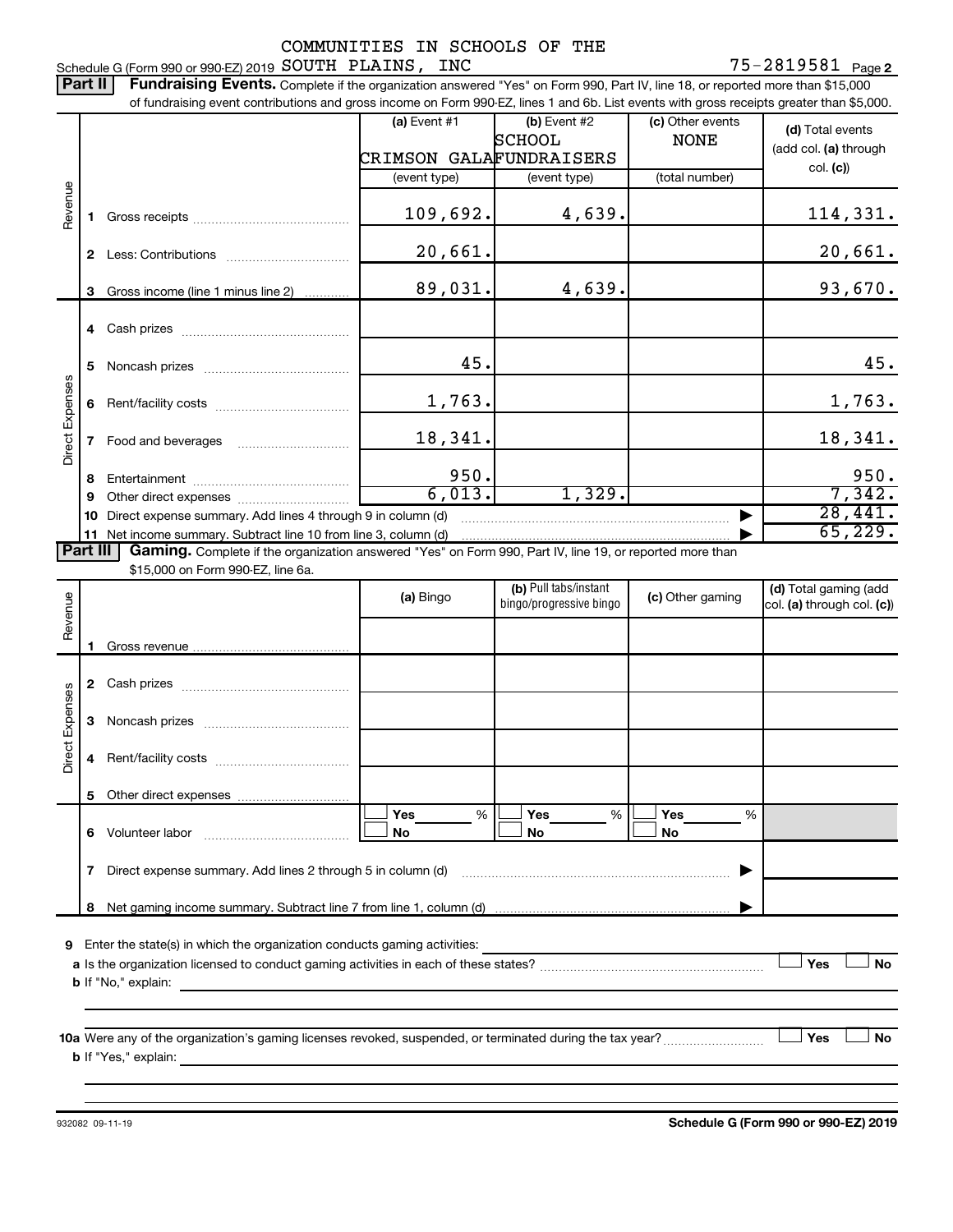|    | COMMUNITIES IN SCHOOLS OF THE                                                                                                                                                                                                                                  |     |             |                       |
|----|----------------------------------------------------------------------------------------------------------------------------------------------------------------------------------------------------------------------------------------------------------------|-----|-------------|-----------------------|
|    | Schedule G (Form 990 or 990-EZ) 2019 SOUTH PLAINS, INC<br><u> 1980 - Johann Barn, mars an t-Amerikaansk kommunister (</u>                                                                                                                                      |     |             | $75 - 2819581$ Page 3 |
|    |                                                                                                                                                                                                                                                                |     | Yes         | No                    |
|    | 12 Is the organization a grantor, beneficiary or trustee of a trust, or a member of a partnership or other entity formed                                                                                                                                       |     |             |                       |
|    |                                                                                                                                                                                                                                                                |     | <b>」Yes</b> | No                    |
|    | 13 Indicate the percentage of gaming activity conducted in:                                                                                                                                                                                                    |     |             |                       |
|    |                                                                                                                                                                                                                                                                | 1За |             | %                     |
|    | <b>b</b> An outside facility <b>contained and the contract of the contract of the contract of the contract of the contract of the contract of the contract of the contract of the contract of the contract of the contract of the con</b>                      | 13b |             | %                     |
|    | 14 Enter the name and address of the person who prepares the organization's gaming/special events books and records:                                                                                                                                           |     |             |                       |
|    | Name $\blacktriangleright$<br><u> 1989 - Johann Harry Harry Harry Harry Harry Harry Harry Harry Harry Harry Harry Harry Harry Harry Harry Harry</u>                                                                                                            |     |             |                       |
|    | Address $\blacktriangleright$<br>the control of the control of the control of the control of the control of the control of the control of the control of the control of the control of the control of the control of the control of the control of the control |     |             |                       |
|    | 15a Does the organization have a contract with a third party from whom the organization receives gaming revenue?                                                                                                                                               |     | Yes         | <b>No</b>             |
|    |                                                                                                                                                                                                                                                                |     |             |                       |
|    | of gaming revenue retained by the third party $\triangleright$ \$                                                                                                                                                                                              |     |             |                       |
|    | c If "Yes," enter name and address of the third party:                                                                                                                                                                                                         |     |             |                       |
|    |                                                                                                                                                                                                                                                                |     |             |                       |
|    | Name $\sum_{n=1}^{\infty}$                                                                                                                                                                                                                                     |     |             |                       |
|    | Address $\blacktriangleright$<br><u> 1989 - Johann Harry Harry Harry Harry Harry Harry Harry Harry Harry Harry Harry Harry Harry Harry Harry Harry</u>                                                                                                         |     |             |                       |
| 16 | Gaming manager information:                                                                                                                                                                                                                                    |     |             |                       |
|    | Name $\blacktriangleright$<br><u> 1989 - Johann Barn, amerikan besteman besteman besteman besteman besteman besteman besteman besteman bestema</u>                                                                                                             |     |             |                       |
|    | Gaming manager compensation > \$                                                                                                                                                                                                                               |     |             |                       |
|    |                                                                                                                                                                                                                                                                |     |             |                       |
|    |                                                                                                                                                                                                                                                                |     |             |                       |
|    |                                                                                                                                                                                                                                                                |     |             |                       |
|    | Director/officer<br>Employee<br>Independent contractor                                                                                                                                                                                                         |     |             |                       |
|    | 17 Mandatory distributions:                                                                                                                                                                                                                                    |     |             |                       |
|    | <b>a</b> Is the organization required under state law to make charitable distributions from the gaming proceeds to                                                                                                                                             |     |             |                       |
|    | retain the state gaming license?                                                                                                                                                                                                                               |     | Yes         | No                    |
|    | <b>b</b> Enter the amount of distributions required under state law to be distributed to other exempt organizations or spent in the                                                                                                                            |     |             |                       |
|    | organization's own exempt activities during the tax year $\triangleright$ \$                                                                                                                                                                                   |     |             |                       |
|    | Supplemental Information. Provide the explanations required by Part I, line 2b, columns (iii) and (v); and Part III, lines 9, 9b, 10b,<br>IPart IV                                                                                                             |     |             |                       |
|    | 15b, 15c, 16, and 17b, as applicable. Also provide any additional information. See instructions.                                                                                                                                                               |     |             |                       |
|    |                                                                                                                                                                                                                                                                |     |             |                       |
|    |                                                                                                                                                                                                                                                                |     |             |                       |
|    |                                                                                                                                                                                                                                                                |     |             |                       |
|    |                                                                                                                                                                                                                                                                |     |             |                       |
|    |                                                                                                                                                                                                                                                                |     |             |                       |
|    |                                                                                                                                                                                                                                                                |     |             |                       |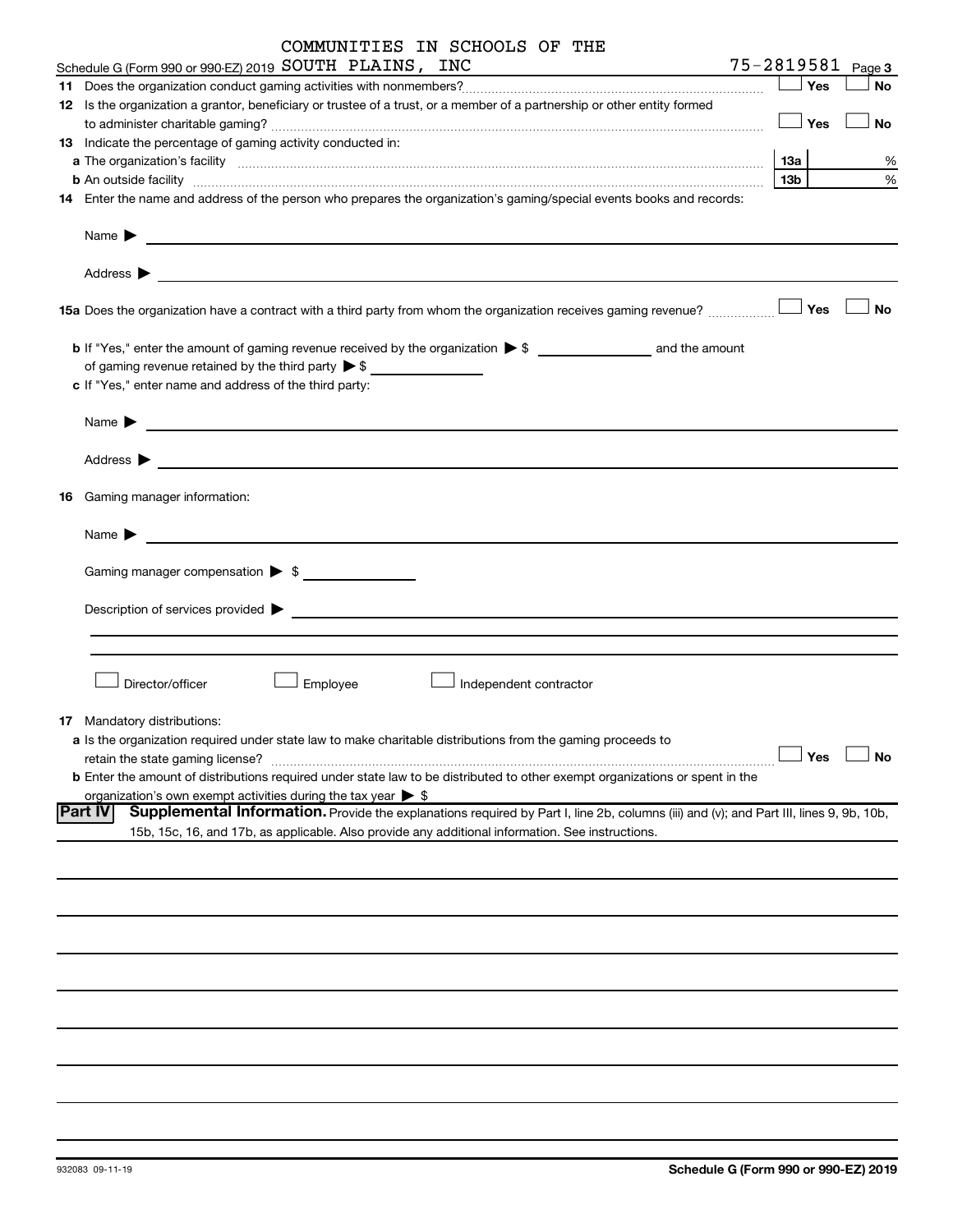|                                                       | COMMUNITIES IN SCHOOLS OF THE |                       |
|-------------------------------------------------------|-------------------------------|-----------------------|
| Schedule G (Form 990 or 990-EZ)                       | SOUTH PLAINS, INC             | $75 - 2819581$ Page 4 |
| <b>Part IV   Supplemental Information (continued)</b> |                               |                       |

|  | Schedule G (Form 990 or 990-EZ) SOUTH PLAINS, INC<br><b>Part IV</b> Supplemental Information (continued) |  | 75-2819581 Page 4 |  |
|--|----------------------------------------------------------------------------------------------------------|--|-------------------|--|
|  |                                                                                                          |  |                   |  |
|  |                                                                                                          |  |                   |  |
|  |                                                                                                          |  |                   |  |
|  |                                                                                                          |  |                   |  |
|  |                                                                                                          |  |                   |  |
|  |                                                                                                          |  |                   |  |
|  |                                                                                                          |  |                   |  |
|  |                                                                                                          |  |                   |  |
|  |                                                                                                          |  |                   |  |
|  |                                                                                                          |  |                   |  |
|  |                                                                                                          |  |                   |  |
|  |                                                                                                          |  |                   |  |
|  |                                                                                                          |  |                   |  |
|  |                                                                                                          |  |                   |  |
|  |                                                                                                          |  |                   |  |
|  |                                                                                                          |  |                   |  |
|  |                                                                                                          |  |                   |  |
|  |                                                                                                          |  |                   |  |
|  |                                                                                                          |  |                   |  |
|  |                                                                                                          |  |                   |  |
|  |                                                                                                          |  |                   |  |
|  |                                                                                                          |  |                   |  |
|  |                                                                                                          |  |                   |  |
|  |                                                                                                          |  |                   |  |
|  |                                                                                                          |  |                   |  |
|  |                                                                                                          |  |                   |  |
|  |                                                                                                          |  |                   |  |
|  |                                                                                                          |  |                   |  |
|  |                                                                                                          |  |                   |  |
|  |                                                                                                          |  |                   |  |
|  |                                                                                                          |  |                   |  |
|  |                                                                                                          |  |                   |  |
|  |                                                                                                          |  |                   |  |
|  |                                                                                                          |  |                   |  |
|  |                                                                                                          |  |                   |  |
|  |                                                                                                          |  |                   |  |
|  |                                                                                                          |  |                   |  |
|  |                                                                                                          |  |                   |  |
|  |                                                                                                          |  |                   |  |
|  |                                                                                                          |  |                   |  |
|  |                                                                                                          |  |                   |  |
|  |                                                                                                          |  |                   |  |
|  |                                                                                                          |  |                   |  |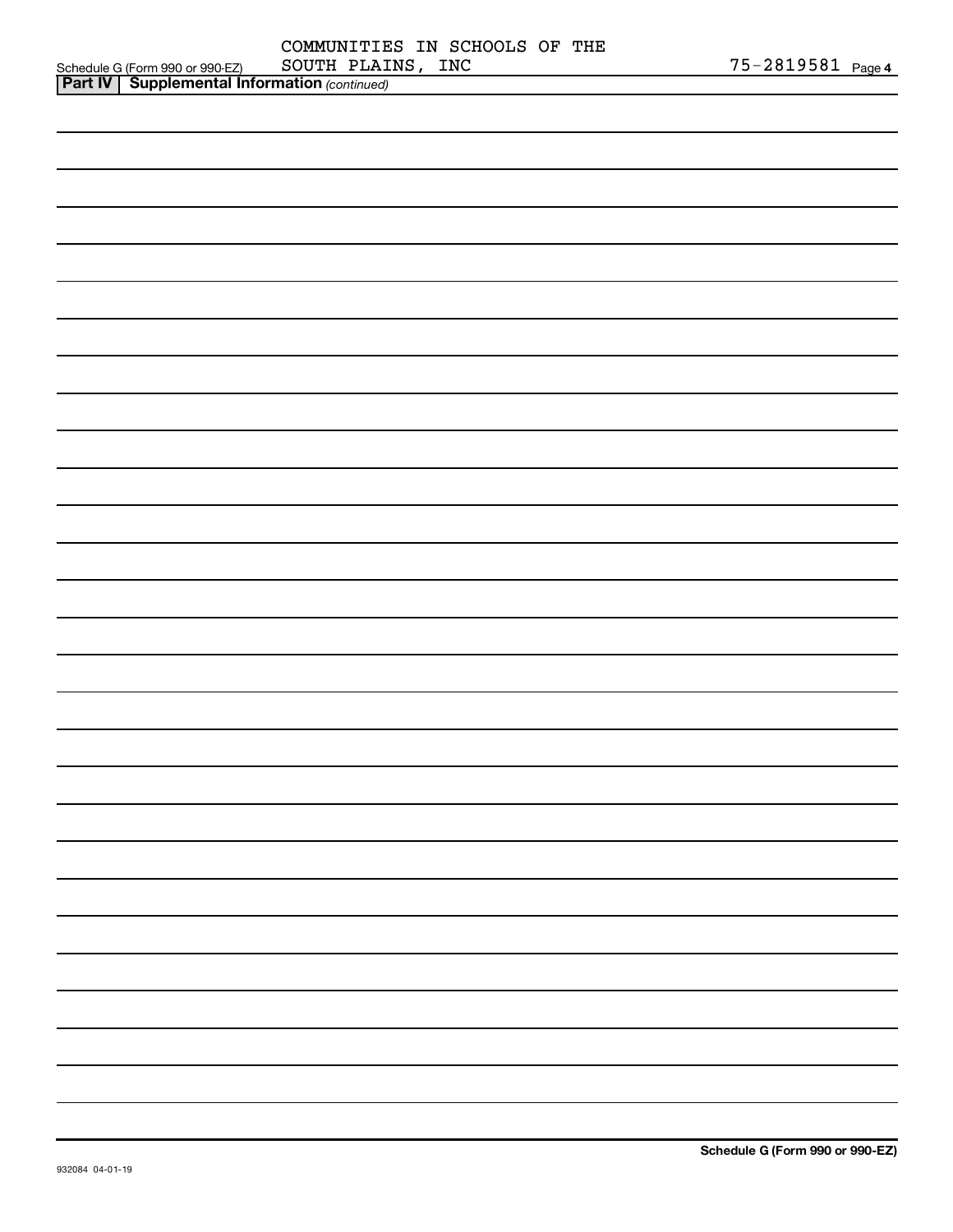|                         | <b>SCHEDULE L</b>                                                                                             |                   | <b>Transactions With Interested Persons</b>                      |    |                           |                                    |  |                                                                                                                                    |          |                          |                     | OMB No. 1545-0047          |     |                                       |
|-------------------------|---------------------------------------------------------------------------------------------------------------|-------------------|------------------------------------------------------------------|----|---------------------------|------------------------------------|--|------------------------------------------------------------------------------------------------------------------------------------|----------|--------------------------|---------------------|----------------------------|-----|---------------------------------------|
|                         | (Form 990 or 990-EZ)                                                                                          |                   |                                                                  |    |                           |                                    |  | ▶ Complete if the organization answered "Yes" on Form 990, Part IV, line 25a, 25b, 26, 27, 28a,                                    |          |                          |                     | 2019                       |     |                                       |
|                         |                                                                                                               |                   | 28b, or 28c, or Form 990-EZ, Part V, line 38a or 40b.            |    |                           | Attach to Form 990 or Form 990-EZ. |  |                                                                                                                                    |          |                          |                     | <b>Open To Public</b>      |     |                                       |
|                         | Department of the Treasury<br><b>Internal Revenue Service</b>                                                 |                   |                                                                  |    |                           |                                    |  | Go to www.irs.gov/Form990 for instructions and the latest information.                                                             |          |                          |                     | Inspection                 |     |                                       |
|                         | Name of the organization                                                                                      |                   | COMMUNITIES IN SCHOOLS OF THE                                    |    |                           |                                    |  |                                                                                                                                    |          |                          |                     |                            |     | <b>Employer identification number</b> |
|                         |                                                                                                               |                   | SOUTH PLAINS, INC                                                |    |                           |                                    |  |                                                                                                                                    |          |                          | 75-2819581          |                            |     |                                       |
| Part I                  |                                                                                                               |                   |                                                                  |    |                           |                                    |  | Excess Benefit Transactions (section 501(c)(3), section 501(c)(4), and section 501(c)(29) organizations only).                     |          |                          |                     |                            |     |                                       |
|                         |                                                                                                               |                   |                                                                  |    |                           |                                    |  | Complete if the organization answered "Yes" on Form 990, Part IV, line 25a or 25b, or Form 990-EZ, Part V, line 40b.               |          |                          |                     |                            |     |                                       |
| 1                       | (a) Name of disqualified person                                                                               |                   | (b) Relationship between disqualified<br>person and organization |    |                           |                                    |  | (c) Description of transaction                                                                                                     |          |                          |                     |                            | Yes | (d) Corrected?<br>No                  |
|                         |                                                                                                               |                   |                                                                  |    |                           |                                    |  |                                                                                                                                    |          |                          |                     |                            |     |                                       |
|                         |                                                                                                               |                   |                                                                  |    |                           |                                    |  |                                                                                                                                    |          |                          |                     |                            |     |                                       |
|                         |                                                                                                               |                   |                                                                  |    |                           |                                    |  |                                                                                                                                    |          |                          |                     |                            |     |                                       |
|                         |                                                                                                               |                   |                                                                  |    |                           |                                    |  |                                                                                                                                    |          |                          |                     |                            |     |                                       |
|                         |                                                                                                               |                   |                                                                  |    |                           |                                    |  |                                                                                                                                    |          |                          |                     |                            |     |                                       |
|                         | 2 Enter the amount of tax incurred by the organization managers or disqualified persons during the year under |                   |                                                                  |    |                           |                                    |  |                                                                                                                                    |          |                          |                     |                            |     |                                       |
|                         | section 4958                                                                                                  |                   |                                                                  |    |                           |                                    |  |                                                                                                                                    |          |                          | $\triangleright$ \$ |                            |     |                                       |
|                         |                                                                                                               |                   |                                                                  |    |                           |                                    |  |                                                                                                                                    |          | $\blacktriangleright$ \$ |                     |                            |     |                                       |
|                         |                                                                                                               |                   |                                                                  |    |                           |                                    |  |                                                                                                                                    |          |                          |                     |                            |     |                                       |
| Part II                 | Loans to and/or From Interested Persons.                                                                      |                   |                                                                  |    |                           |                                    |  |                                                                                                                                    |          |                          |                     |                            |     |                                       |
|                         |                                                                                                               |                   |                                                                  |    |                           |                                    |  | Complete if the organization answered "Yes" on Form 990-EZ, Part V, line 38a or Form 990, Part IV, line 26; or if the organization |          |                          |                     |                            |     |                                       |
|                         | reported an amount on Form 990, Part X, line 5, 6, or 22.<br>(a) Name of                                      | (b) Relationship  | (c) Purpose                                                      |    | (d) Loan to or            | (e) Original                       |  | (f) Balance due                                                                                                                    |          | $(g)$ In                 | <b>(h)</b> Approved |                            |     | (i) Written                           |
|                         | interested person                                                                                             | with organization | of loan                                                          |    | from the<br>organization? | principal amount                   |  |                                                                                                                                    | default? |                          |                     | `by board or<br>committee? |     | agreement?                            |
|                         |                                                                                                               |                   |                                                                  | To | From                      |                                    |  |                                                                                                                                    | Yes      | No.                      | Yes                 | No.                        | Yes | No.                                   |
|                         |                                                                                                               |                   |                                                                  |    |                           |                                    |  |                                                                                                                                    |          |                          |                     |                            |     |                                       |
|                         |                                                                                                               |                   |                                                                  |    |                           |                                    |  |                                                                                                                                    |          |                          |                     |                            |     |                                       |
|                         |                                                                                                               |                   |                                                                  |    |                           |                                    |  |                                                                                                                                    |          |                          |                     |                            |     |                                       |
|                         |                                                                                                               |                   |                                                                  |    |                           |                                    |  |                                                                                                                                    |          |                          |                     |                            |     |                                       |
|                         |                                                                                                               |                   |                                                                  |    |                           |                                    |  |                                                                                                                                    |          |                          |                     |                            |     |                                       |
|                         |                                                                                                               |                   |                                                                  |    |                           |                                    |  |                                                                                                                                    |          |                          |                     |                            |     |                                       |
|                         |                                                                                                               |                   |                                                                  |    |                           |                                    |  |                                                                                                                                    |          |                          |                     |                            |     |                                       |
|                         |                                                                                                               |                   |                                                                  |    |                           |                                    |  |                                                                                                                                    |          |                          |                     |                            |     |                                       |
|                         |                                                                                                               |                   |                                                                  |    |                           |                                    |  |                                                                                                                                    |          |                          |                     |                            |     |                                       |
| <b>Total</b><br>Part II | <b>Grants or Assistance Benefiting Interested Persons.</b>                                                    |                   |                                                                  |    |                           | -\$                                |  |                                                                                                                                    |          |                          |                     |                            |     |                                       |
|                         | Complete if the organization answered "Yes" on Form 990, Part IV, line 27.                                    |                   |                                                                  |    |                           |                                    |  |                                                                                                                                    |          |                          |                     |                            |     |                                       |
|                         | (a) Name of interested person                                                                                 |                   | (b) Relationship between                                         |    |                           | (c) Amount of                      |  | (d) Type of                                                                                                                        |          |                          |                     | (e) Purpose of             |     |                                       |
|                         |                                                                                                               |                   | interested person and<br>the organization                        |    |                           | assistance                         |  | assistance                                                                                                                         |          |                          |                     | assistance                 |     |                                       |
|                         |                                                                                                               |                   |                                                                  |    |                           |                                    |  |                                                                                                                                    |          |                          |                     |                            |     |                                       |
|                         |                                                                                                               |                   |                                                                  |    |                           |                                    |  |                                                                                                                                    |          |                          |                     |                            |     |                                       |
|                         |                                                                                                               |                   |                                                                  |    |                           |                                    |  |                                                                                                                                    |          |                          |                     |                            |     |                                       |
|                         |                                                                                                               |                   |                                                                  |    |                           |                                    |  |                                                                                                                                    |          |                          |                     |                            |     |                                       |
|                         |                                                                                                               |                   |                                                                  |    |                           |                                    |  |                                                                                                                                    |          |                          |                     |                            |     |                                       |
|                         |                                                                                                               |                   |                                                                  |    |                           |                                    |  |                                                                                                                                    |          |                          |                     |                            |     |                                       |
|                         |                                                                                                               |                   |                                                                  |    |                           |                                    |  |                                                                                                                                    |          |                          |                     |                            |     |                                       |
|                         |                                                                                                               |                   |                                                                  |    |                           |                                    |  |                                                                                                                                    |          |                          |                     |                            |     |                                       |
|                         |                                                                                                               |                   |                                                                  |    |                           |                                    |  |                                                                                                                                    |          |                          |                     |                            |     |                                       |

LHA For Paperwork Reduction Act Notice, see the Instructions for Form 990 or 990-EZ. Schedule L (Form 990 or 990-EZ) 2019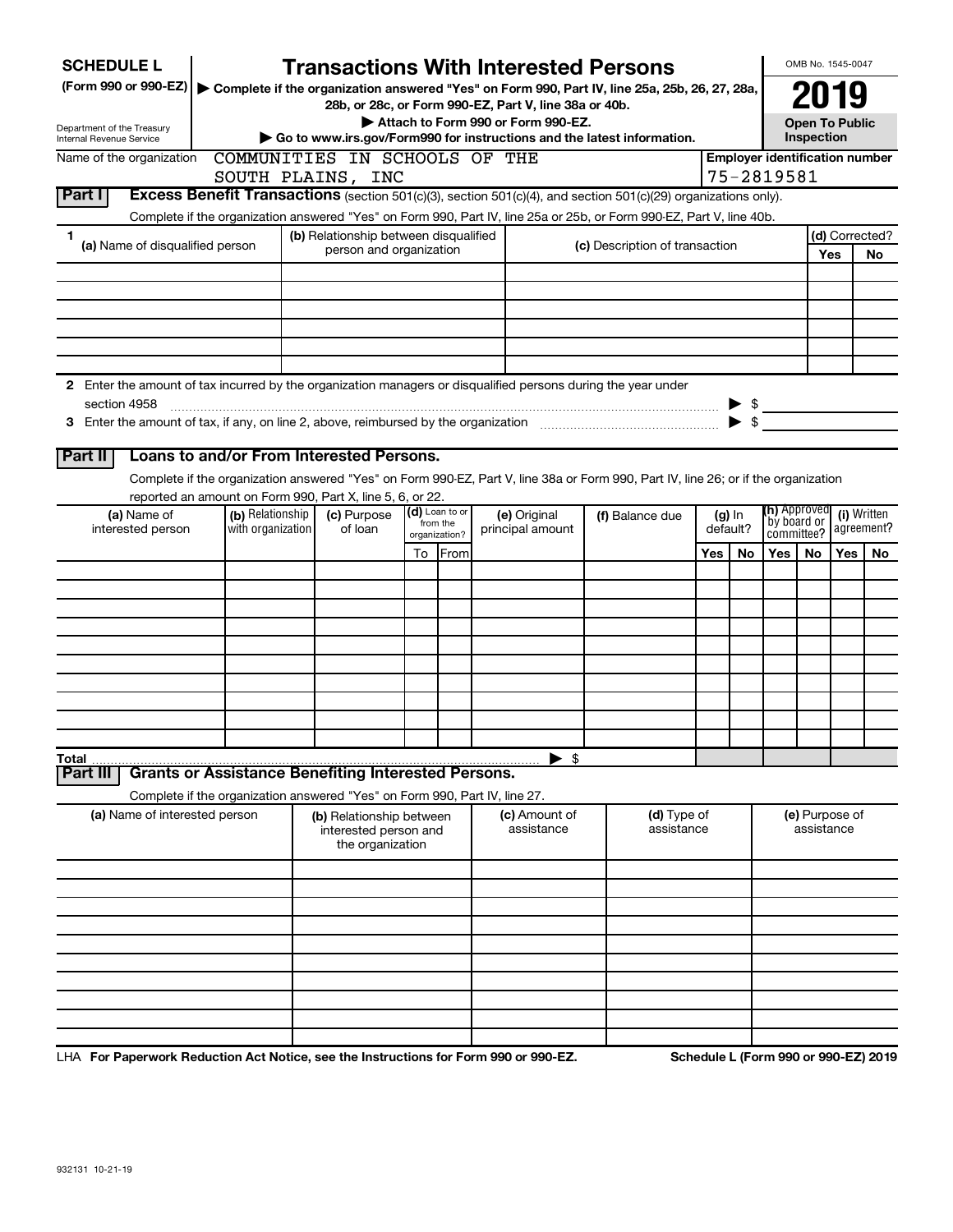|  | <b>Part IV   Business Transactions Involving Interested Persons.</b> |  |
|--|----------------------------------------------------------------------|--|
|  |                                                                      |  |

Complete if the organization answered "Yes" on Form 990, Part IV, line 28a, 28b, or 28c.

| OUTIPICIO II GIO ORGANZANON ANONGICA - TOJ - ON FONT JJO, FAILTY, INIC ZOA, ZOD, OF ZOO. |                                                                    |                              |                                   |           |                                  |  |  |  |  |
|------------------------------------------------------------------------------------------|--------------------------------------------------------------------|------------------------------|-----------------------------------|-----------|----------------------------------|--|--|--|--|
| (a) Name of interested person                                                            | (b) Relationship between interested<br>person and the organization | (c) Amount of<br>transaction | (d) Description of<br>transaction | revenues? | (e) Sharing of<br>organization's |  |  |  |  |
|                                                                                          |                                                                    |                              |                                   | Yes       | No                               |  |  |  |  |
| MICHAEL MANGUM                                                                           | FAMILY MEMBER OF<br>A                                              |                              | 58, 573. ANGELA JACO              |           | х                                |  |  |  |  |
|                                                                                          |                                                                    |                              |                                   |           |                                  |  |  |  |  |
|                                                                                          |                                                                    |                              |                                   |           |                                  |  |  |  |  |
|                                                                                          |                                                                    |                              |                                   |           |                                  |  |  |  |  |
|                                                                                          |                                                                    |                              |                                   |           |                                  |  |  |  |  |
|                                                                                          |                                                                    |                              |                                   |           |                                  |  |  |  |  |
|                                                                                          |                                                                    |                              |                                   |           |                                  |  |  |  |  |
|                                                                                          |                                                                    |                              |                                   |           |                                  |  |  |  |  |
|                                                                                          |                                                                    |                              |                                   |           |                                  |  |  |  |  |
|                                                                                          |                                                                    |                              |                                   |           |                                  |  |  |  |  |

**Part V** Supplemental Information.

Provide additional information for responses to questions on Schedule L (see instructions).

SCH L, PART IV, BUSINESS TRANSACTIONS INVOLVING INTERESTED PERSONS:

(A) NAME OF PERSON: MICHAEL MANGUM

(B) RELATIONSHIP BETWEEN INTERESTED PERSON AND ORGANIZATION:

A FAMILY MEMBER OF MR. MANGUM IS AN EMPLOYEE OF THE ORGANIZATION.

(C) AMOUNT OF TRANSACTION \$ 58,573.

(D) DESCRIPTION OF TRANSACTION: ANGELA JACOBS HAS A FAMILY RELATIONSHIP

WITH MR. MANGUM AND IS AN EMPLOYEE OF THE ORGANIZATION RECEIVING

COMPENSATION RELATED TO HER EMPLOYMENT.

(E) SHARING OF ORGANIZATION REVENUES? = NO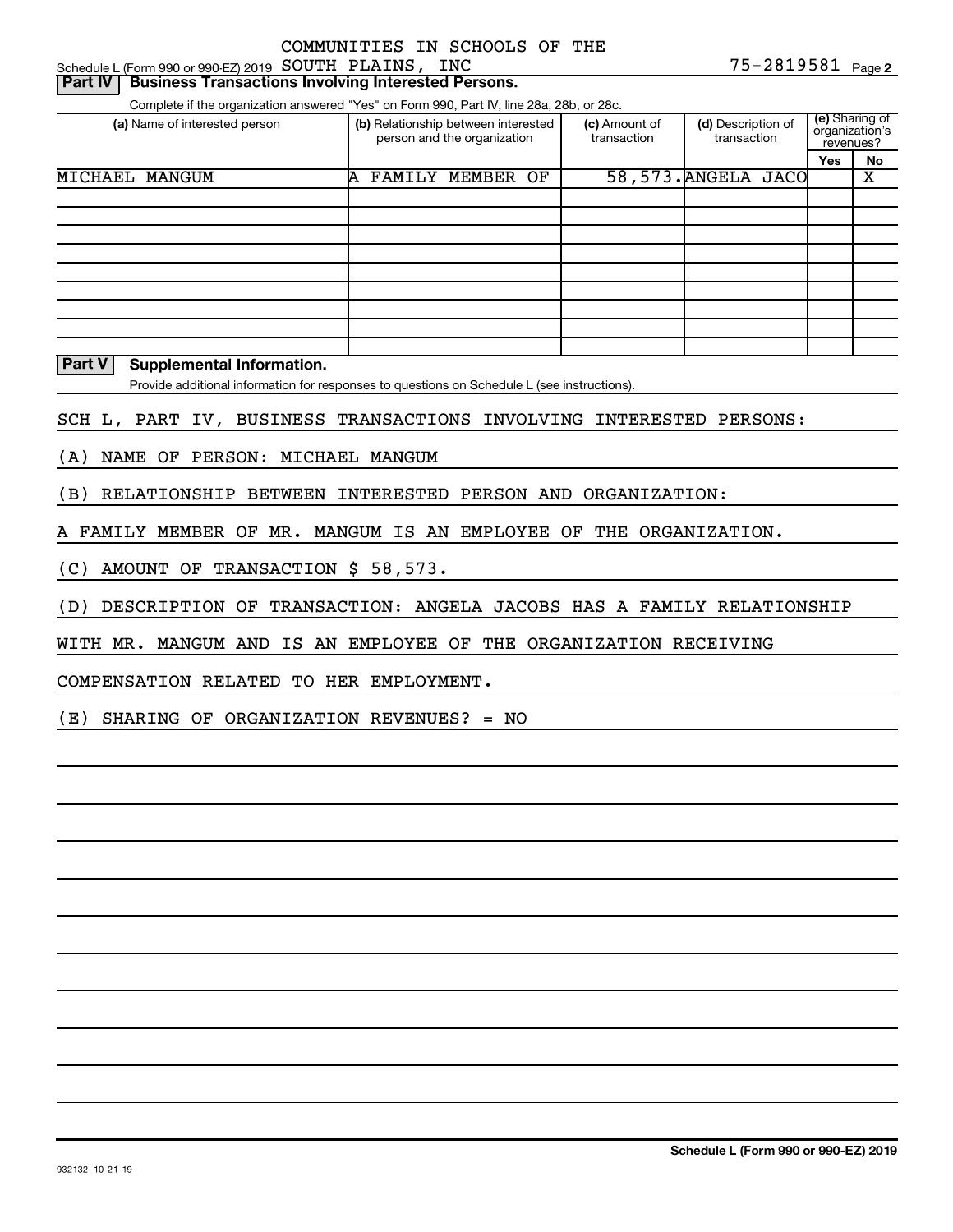**(Form 990 or 990-EZ)**

Department of the Treasury Internal Revenue Service Name of the organization

**Complete to provide information for responses to specific questions on Form 990 or 990-EZ or to provide any additional information. | Attach to Form 990 or 990-EZ. | Go to www.irs.gov/Form990 for the latest information. SCHEDULE O Supplemental Information to Form 990 or 990-EZ 2019** COMMUNITIES IN SCHOOLS OF THE

OMB No. 1545-0047 **Open to Public Inspection Employer identification number**

SOUTH PLAINS, INC 75-2819581

FORM 990, PART I, LINE 1, DESCRIPTION OF ORGANIZATION MISSION:

IN LIFE.

FORM 990, PART III, LINE 4D, OTHER PROGRAM SERVICES:

CAREER COUNSELING AND EMPLOYMENT SKILLS ARE TAUGHT BY WORKFORCE

SPECIALISTS AND BY BUSINESS VOLUNTEERS WHO PROVIDE CAREER MENTORING,

JOB SHADOWING, PART TIME SUMMER JOBS, AND A HANDS-ON INTRODUCTION TO

THE WORLD OF WORK. CIS PARTNERS INCLUDE AT&T, TEXAS TECH UNIVERSITY,

UNITED WAY 23 PARTNER AGENCIES AND MANY OTHERS.

COLLEGE PREPARATION AND SCHOLARSHIP OPPORTUNITIES THROUGH INITIATIVES

LIKE THINK COLLEGE AND PARTNERSHIPS WITH STATE UNIVERSITY SYSTEMS,

HELPING GRADUATES ADVANCE TO HIGHER EDUCATION AND SUCCESSFUL CAREERS.

FORM 990, PART VI, SECTION B, LINE 11B:

MANAGEMENT PRESENTED A COPY OF THE FORM 990 TO THE BOARD FOR DISCUSSION,

REVIEW AND APPROVAL PRIOR TO FILING.

FORM 990, PART VI, SECTION B, LINE 12C:

ANNUALLY THE DIRECTORS ARE REQUIRED TO UNDERGO TRAINING REGARDING POSSIBLE CONFLICTS OF INTEREST. ANY POSSIBLE CONFLICTS ARE REQUIRED TO BE DISCLOSED TO THE BOARD AS SOON AS POSSIBLE.

FORM 990, PART VI, SECTION B, LINE 15:

A COMPENSATION COMMITTEE ASSIGNED BY THE BOARD OF DIRECTORS USES AN

INFORMAL COMPENSATION SURVEY AND THE FORM 990 OF OTHER SIMILAR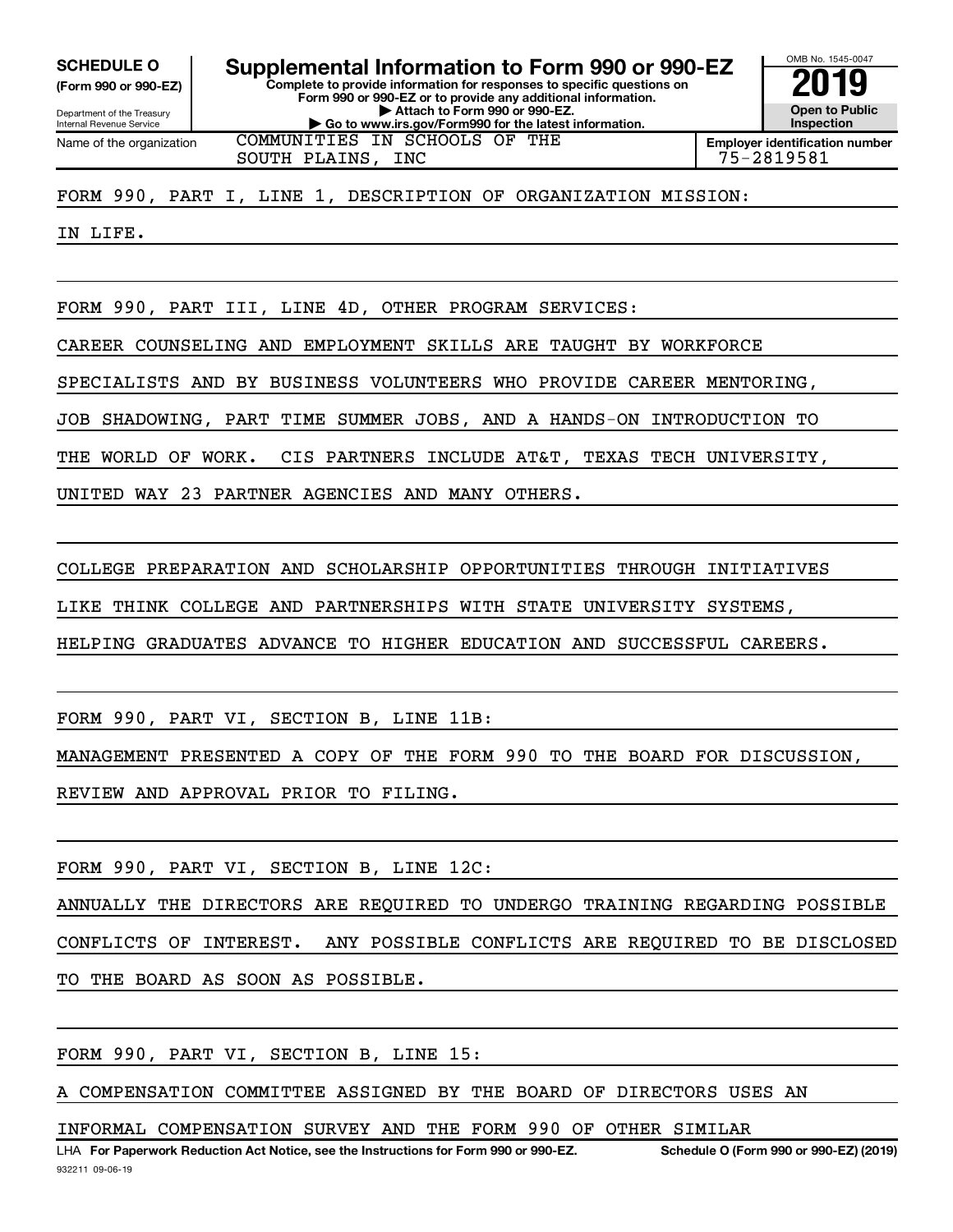| Schedule O (Form 990 or 990-EZ) (2019)                                         | Page 2                                              |
|--------------------------------------------------------------------------------|-----------------------------------------------------|
| COMMUNITIES IN SCHOOLS OF THE<br>Name of the organization<br>SOUTH PLAINS, INC | <b>Employer identification number</b><br>75-2819581 |
| ORGANIZATIONS WHEN SETTING THE EXECUTIVE DIRECTORS COMPENSATION.               | THE BOARD                                           |
| AS A WHOLE APPROVES THE EXECUTIVE DIRECTORS COMPENSATION.                      |                                                     |
|                                                                                |                                                     |
| FORM 990, PART VI, SECTION C, LINE 19:                                         |                                                     |
| THE GOVERNING DOCUMENTS, CONFLICT OF INTEREST POLICY AND FINANCIAL             |                                                     |
| STATEMENTS ARE AVAILABLE FOR REVIEW BY THE PUBLIC AT THE ORGANIZATIONS         |                                                     |
| OFFICE LOCATED IN LUBBOCK, TX.                                                 |                                                     |
| FORM 990, PART IX, LINE 11G, OTHER FEES:                                       |                                                     |
| PAYROLL SERVICES:                                                              |                                                     |
| PROGRAM SERVICE EXPENSES                                                       | 11,985.                                             |
| MANAGEMENT AND GENERAL EXPENSES                                                | 630.                                                |
| FUNDRAISING EXPENSES                                                           | 0.                                                  |
| TOTAL EXPENSES                                                                 | 12,615.                                             |
|                                                                                |                                                     |
| CONTRACTED SERVICES:                                                           |                                                     |
| PROGRAM SERVICE EXPENSES                                                       | 816,763.                                            |
| MANAGEMENT AND GENERAL EXPENSES                                                | 37,100.                                             |
| FUNDRAISING EXPENSES                                                           | $0$ .                                               |
| TOTAL EXPENSES                                                                 | 853,863.                                            |
| TOTAL OTHER FEES ON FORM 990, PART IX, LINE 11G, COL A                         | 866,478.                                            |
| FORM 990, PART XII, LINE 2C                                                    |                                                     |
| THE BOARD AS A WHOLE IS RESPONSIBLE FOR OVERSEEING THE FINANCIAL               |                                                     |
| STATEMENT AUDIT AND SELECTING THE INDEPENDENT CERTIFIED PUBLIC                 |                                                     |
|                                                                                |                                                     |

ACCOUNTANT WHO WILL PERFORM THE AUDIT.